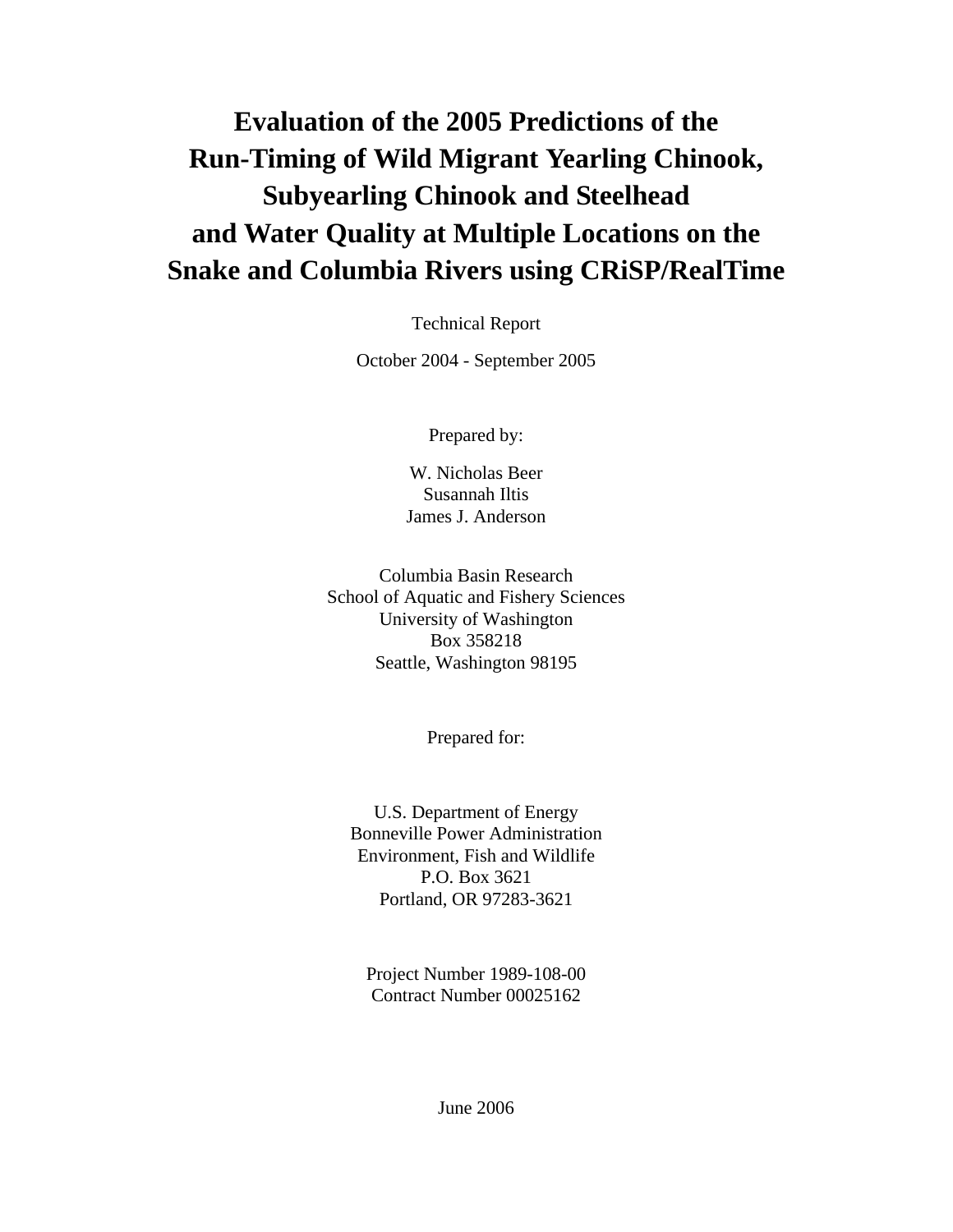## **Executive Summary**

<span id="page-1-0"></span>This report is a post-season analysis of the performance of the CRiSP portion of the Real-Time/CRiSP complex. Observed 2005 data are compared to predictions made by RealTime/ CRiSP during the 2005 outmigration for arrival timing, water temperature, total dissolved gas, flow and spill.

CRiSP model runs consistently demonstrate that basic mechanisms of migration can be applied to Columbia River fish movements and their survival tracked downstream. As a part of RealTime/CRiSP, CRiSP is absolutely dependent on the arrival distributions predicted by the RealTime portion of the model and other river environment inputs such as flow and spill data.

Multiple stocks are tracked. From Lower Granite Dam on the Snake River, four stocks of yearling Chinook of Upper Snake River tributary origin, Snake River subyearlings, and Snake River steelhead are tracked to Bonneville. From McNary on the lower Columbia River, four Columbia Basin ESU pulations are tracked: Snake River Spring/Summer Chinook, Snake River Fall Chinook, Snake River Steelhead, and Upper Columbia Subyearling Chinook. Columbia River Steelhead from McNary to Bonneville are not included this year.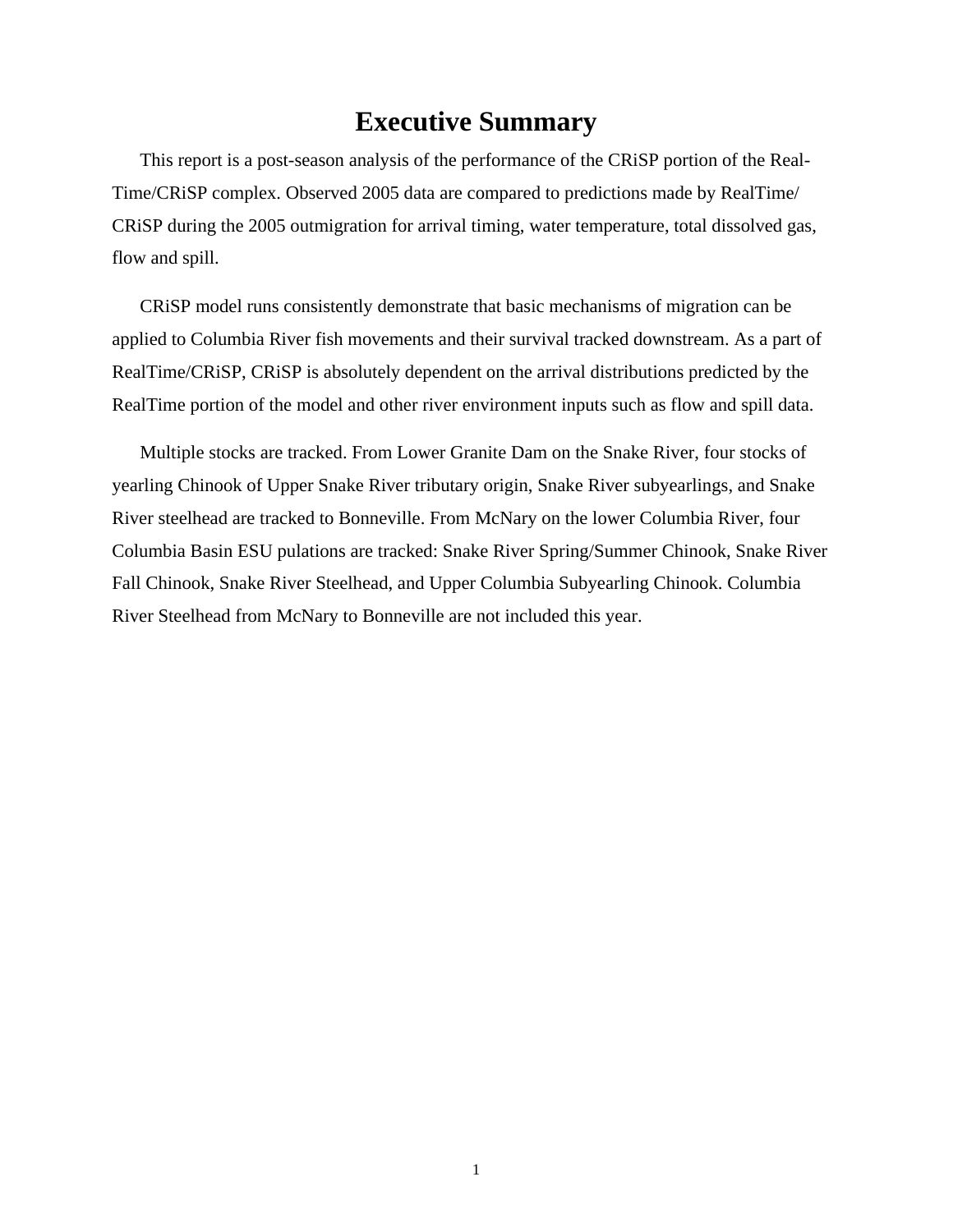# **Table of Contents**

<span id="page-2-0"></span>

| 4.2: Utility of CRiSP/RealTime Predictions in Management34 |
|------------------------------------------------------------|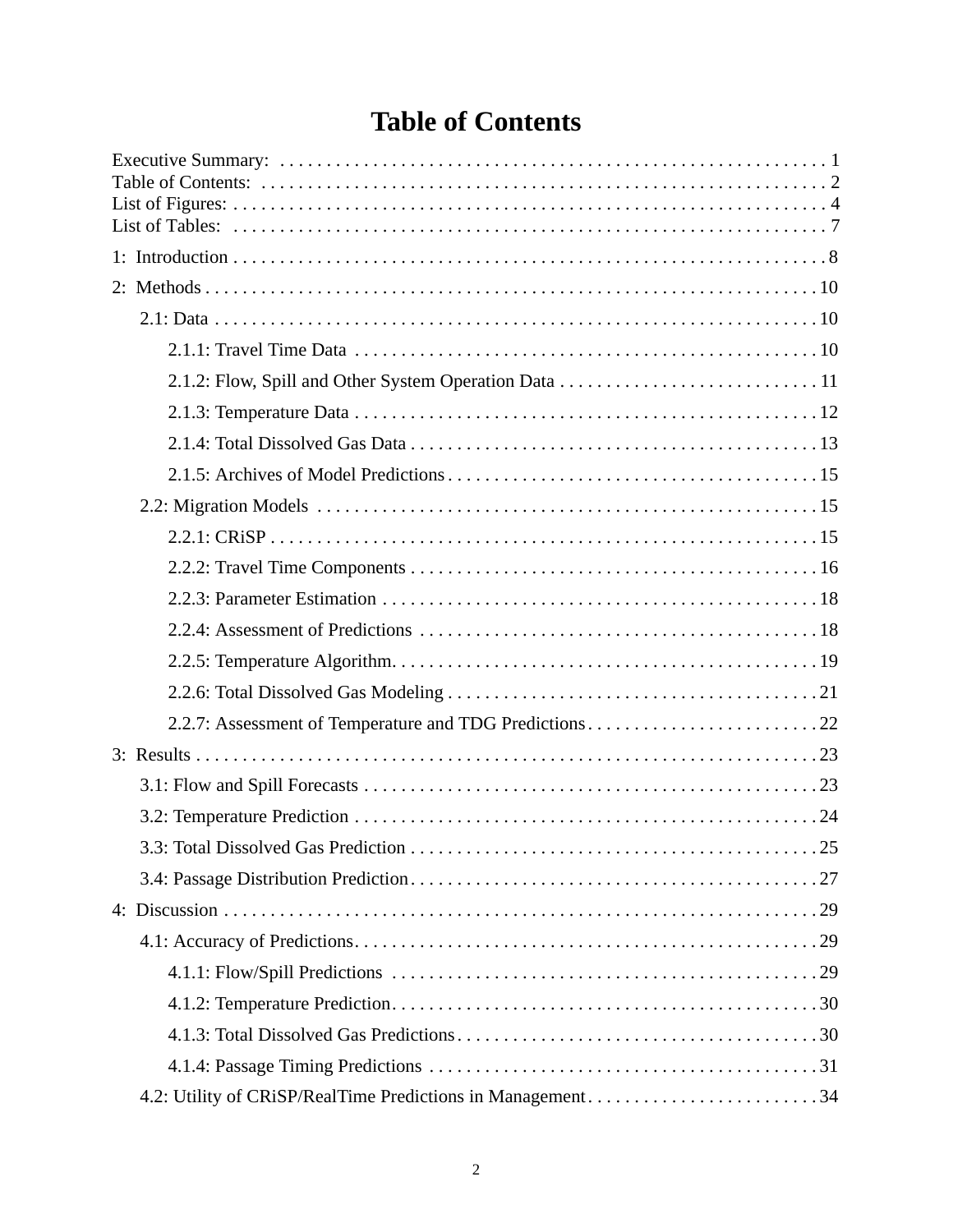| Appendix A: Map of Columbia and Snake River Locations Appendix A - 40    |  |
|--------------------------------------------------------------------------|--|
|                                                                          |  |
|                                                                          |  |
|                                                                          |  |
|                                                                          |  |
|                                                                          |  |
| Appendix G: Seasonal Variation in Temperature Forecasts  Appendix G - 62 |  |
|                                                                          |  |
| Appendix I: Seasonal Variation in TDG Forecasts  Appendix I - 68         |  |
|                                                                          |  |
|                                                                          |  |
|                                                                          |  |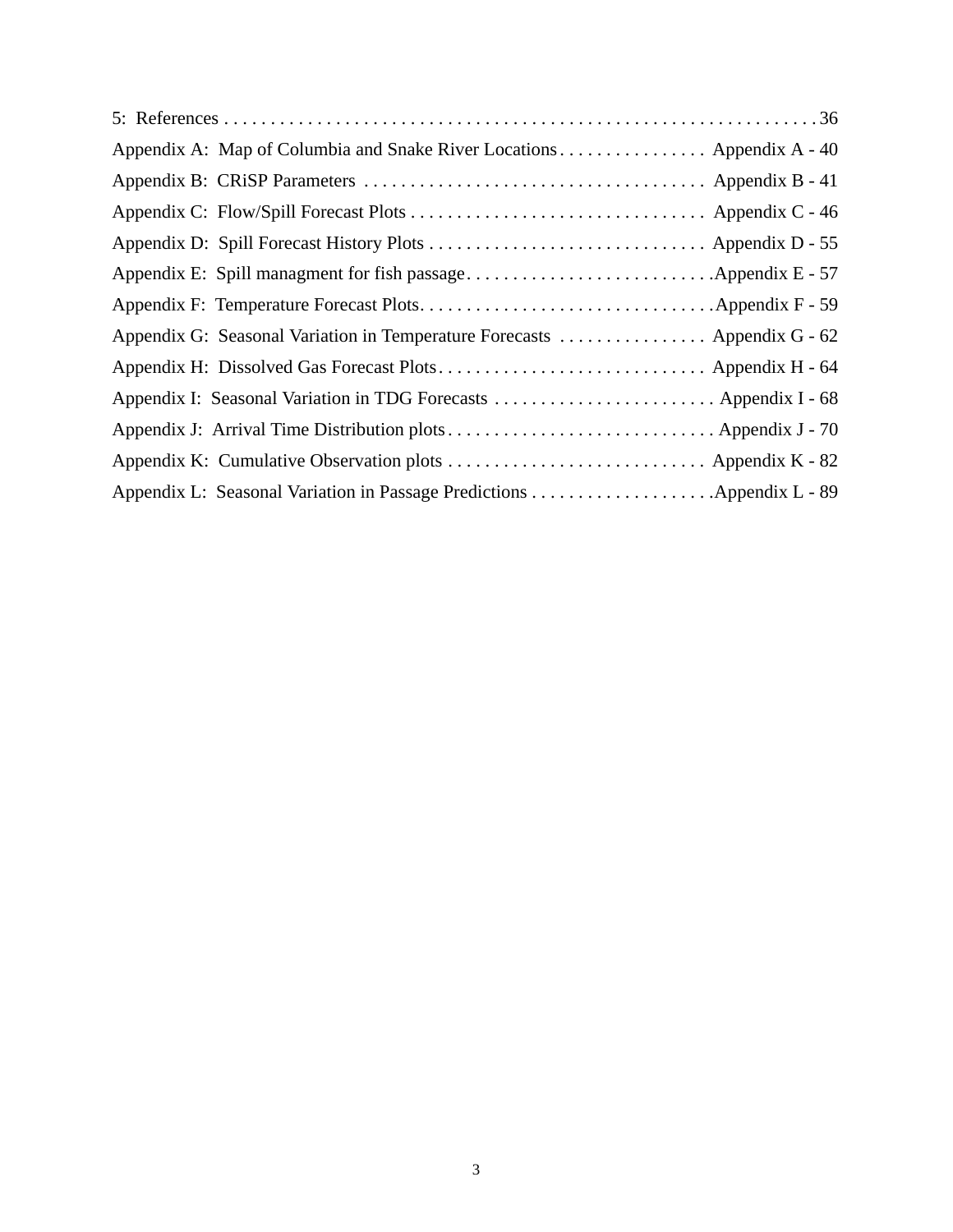# **[List of Figures](#page-40-1)**

<span id="page-4-0"></span>

| Simplified schematic of RealTime and CRiSP complex. PIT Tag data courtesy of Pacific States<br>Marine Fisheries Commission. Water Quality data courtesy U.S. Army Corps of Engineers and US<br>Geological Survey. Flow Forecast File provided by Bonneville Power Administration and U.S. |
|-------------------------------------------------------------------------------------------------------------------------------------------------------------------------------------------------------------------------------------------------------------------------------------------|
|                                                                                                                                                                                                                                                                                           |
|                                                                                                                                                                                                                                                                                           |
| C-1 Flow predictions and observations for Lower Granite Dam. Y axis shows CFS. C-1-47                                                                                                                                                                                                     |
| Spill predictions and observations for Lower Granite Dam. Y axis shows CFS. C-2-48                                                                                                                                                                                                        |
| Flow predictions and observations for Priest Rapids Dam.Y axis shows CFS.  C-3-49                                                                                                                                                                                                         |
| Spill predictions based on forecasts and observations for PRD. Mid-Columbia PUDs used<br>fixed spill percentage targets during the season. Y axis shows CFS. C-4-50                                                                                                                       |
| C-5 Flow predictions and observations for The Dalles Dam. Y axis shows CFS. C-5-51                                                                                                                                                                                                        |
| Spill predictions and observations for The Dalles Dam. Y axis shows CFS. C-6-52                                                                                                                                                                                                           |
| Flow predictions and observations for Bonneville Dam.Y axis shows CFS. C-7-53                                                                                                                                                                                                             |
| Spill predictions and observations for Bonneville Dam.Y axis shows CFS. C-8-54                                                                                                                                                                                                            |
| Early season spill predictions for three previous years compared to data at Priest Rapids Dam.                                                                                                                                                                                            |
| D-2 Early season spill predictions for three previous years compared to data at Ice Harbor dam.                                                                                                                                                                                           |
| Variabiability in passage timing of COMPOSITE chinook at Lower Granite Dam. E-1-57                                                                                                                                                                                                        |
| Relationship of 2005 court mandated spill to previous 10 year average spill percent at LWG                                                                                                                                                                                                |
| Temperature predictions and observations for Priest Rapids Dam. Y axis is °C. Historical<br>data was incomplete during the season (but is now updated) and results in a discrepancy prior                                                                                                 |
| Temperature predictions and observations for Lower Granite Dam. Y axis is °C. F-2-60                                                                                                                                                                                                      |
| Temperature predictions and observations for The Dalles Dam. Y axis is ${}^{\circ}C. \dots$ F-3-61                                                                                                                                                                                        |
| Seasonal variation in temperature prediction success at three locations as measured by MAD                                                                                                                                                                                                |
| Total Dissolved Gas predictions and observations for Lower Granite Dam (LGNW) and Lit-                                                                                                                                                                                                    |
| H-2 Total Dissolved Gas predictions and observations for Ice Harbor (IDSW), McNary (MCPW),<br>and John Day (JHAW) dams. Y axis is the percent saturation. $\dots \dots \dots \dots \dots$ . H-2-65                                                                                        |
| H-3 Total Dissolved Gas predictions and observations for Lower Granite Dam (LGNW) and Lit-                                                                                                                                                                                                |
|                                                                                                                                                                                                                                                                                           |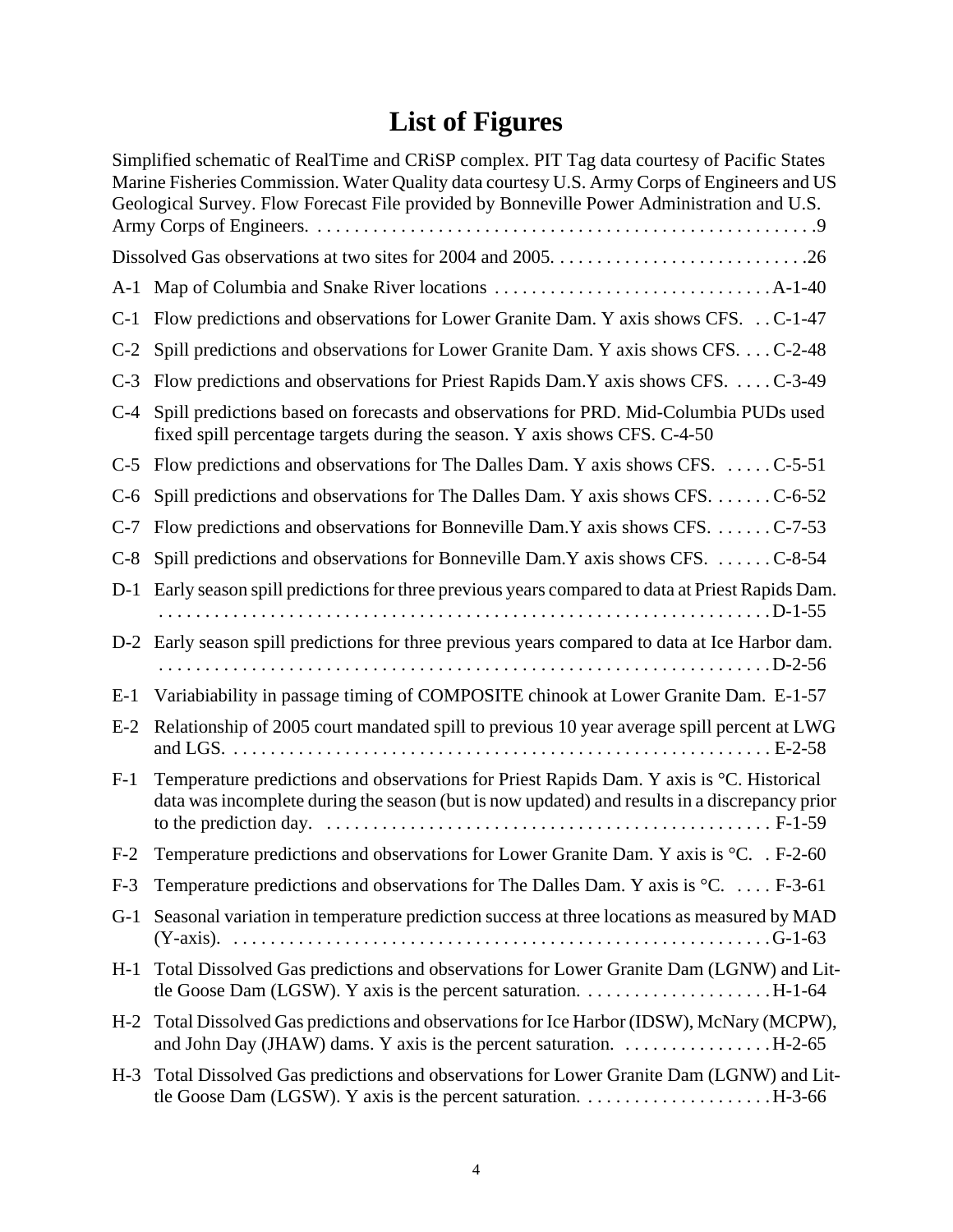| $H-4$ | Total Dissolved Gas predictions and observations for Ice Harbor (IDSW), McNary (MCPW),                                                                                                                                    |
|-------|---------------------------------------------------------------------------------------------------------------------------------------------------------------------------------------------------------------------------|
| $I-1$ | Season variation in Total Dissolved Gas prediction at two monitoring sites below Lower<br>Granite Dam and Little Goose Dam (top to bottom respectively). 1-1-68                                                           |
| $I-2$ | Season variation in Total Dissolved Gas prediction at three monitoring sites below Ice Har-                                                                                                                               |
| $J-1$ | Percent passage predictions and observations for Yearling Chinook Composite stock at Mc-                                                                                                                                  |
| $J-2$ | Percent passage predictions and observations for Yearling Chinook CATHEC stock at Mc-                                                                                                                                     |
| $J-3$ | Percent passage predictions and observations for Yearling Chinook IMNAHR stock at Mc-                                                                                                                                     |
| $J-4$ | Percent passage predictions and observations for Yearling Chinook SALRSF stock at Mc-                                                                                                                                     |
| $J-5$ | Percent passage predictions and observations for Yearling Chinook MINAMR stock at Mc-                                                                                                                                     |
| $J-6$ | Percent passage predictions and observations for Subyearling Chinook SNAKER stock at                                                                                                                                      |
| $J-7$ | Percent passage predictions and observations for Steelhead lgrStlhd stock at McNary Dam.                                                                                                                                  |
| $J-8$ | Percent passage predictions and observations for Snake River Spring/Summer Chinook ESU                                                                                                                                    |
| $J-9$ | Percent passage predictions and observations for Snake River Fall Chinook ESU mcnChinOS                                                                                                                                   |
|       | J-10 Percent passage predictions and observations for Upper Columbia River Fall Chinook ESU                                                                                                                               |
|       | J-11 Percent passage predictions and observations for Snake River Steelhead ESU mcnStlhdS at                                                                                                                              |
|       | K-1 COMPOSITE and CATHEC cumulative observations at six sites. The sequence of passage<br>is LWG, LGS, LMN, MCN, JDA, and BON. $\dots \dots \dots \dots \dots \dots \dots \dots \dots \dots \dots$ K-1-83                 |
|       | K-2 IMNAHR and SALRSF cumulative observations at six sites. The sequence of passage is<br>LWG, LGS, LMN, MCN, JDA, and BON. $\dots \dots \dots \dots \dots \dots \dots \dots \dots \dots$ K-2-84                          |
|       | K-3 MINAMR and SNAKER cumulative observations at six sites. The sequence of passage is<br>LWG, LGS, LMN, MCN, JDA, and BON. $\dots\dots\dots\dots\dots\dots\dots\dots\dots\dotsK-3-85$                                    |
|       | K-4 lgrStlhd cumulative observations at six sites; mcnChin1S cumulative observations at three<br>sites. The sequence of passage is LWG, LGS, LMN, MCN, JDA, and BON. K-4-86                                               |
|       | K-5 mcnChin0S and mcnChin0C cumulative observations at three sites. The sequence of passage<br>is MCN, JDA, and BON. $\dots \dots \dots \dots \dots \dots \dots \dots \dots \dots \dots \dots \dots \dots \dots$ . K-5-87 |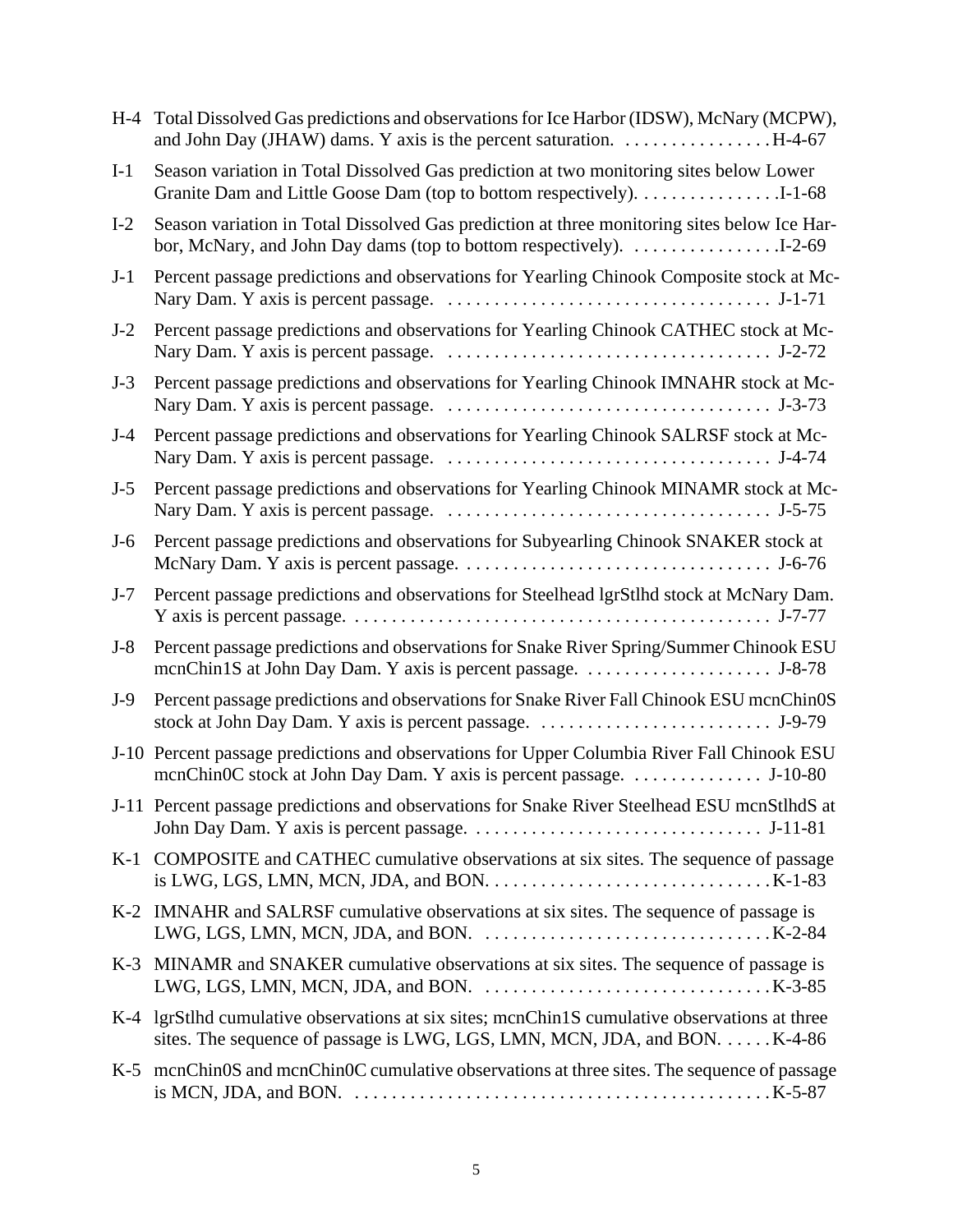| K-6 mcnStlhdS cumulative observations at three sites. The sequence of passage is MCN, JDA,                                                                                                   |
|----------------------------------------------------------------------------------------------------------------------------------------------------------------------------------------------|
|                                                                                                                                                                                              |
| L-1 Seasonal variation in passage prediction success at McNary Dam for three stocks. Y axis is<br>the MAD value. The vertical dashed line is the observed median passage day. $\dots$ L-1-90 |
| $\mathbf{r} \cdot \mathbf{a} = \mathbf{u} \cdot \mathbf{v} + \mathbf{v}$ . The contract $\mathbf{r} \cdot \mathbf{u} = \mathbf{v} \cdot \mathbf{v}$                                          |

- [L-2 Seasonal variation in passage prediction success at McNary Dam for three stocks. Y axis is](#page-91-0)  the MAD value. The vertical dashed line is the observed median passage day. . . . L-2-91
- [L-3 Seasonal variation in passage prediction success at McNary and John Day for three stocks. Y](#page-92-0)  axis is the MAD value. The vertical line is the observed median passage day.  $\dots$  L-3-92
- [L-4 Seasonal variation in passage prediction success at John Day Dam for three stocks. Y axis is](#page-93-0)  the MAD value. The vertical dashed line is the observed median passage day. . . . L-4-93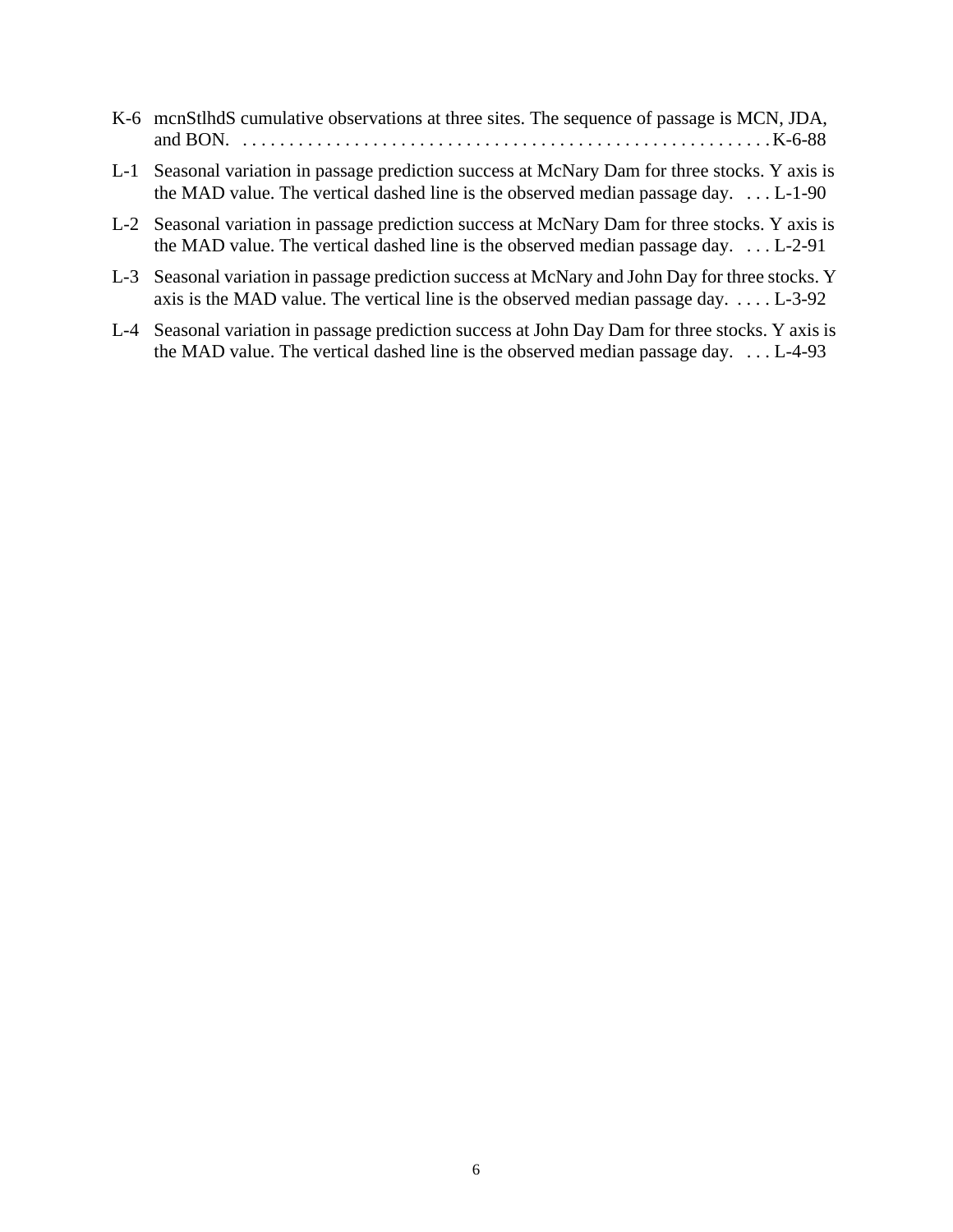# **List of Tables**

<span id="page-7-0"></span>

| Targeted spill percents used for Upper Columbia dam spill forecasts from mid-May through mid-                                                                                                            |
|----------------------------------------------------------------------------------------------------------------------------------------------------------------------------------------------------------|
| U.S. Army Corps of Engineers fixed monitoring sites and USGS gaging stations used by CRiSP                                                                                                               |
| U.S. Army Corps of Engineers total dissolved gas fixed monitoring sites used by CRiSP for Total                                                                                                          |
| Values used for the flow coefficient $B_1$ during the 2005 migration season were the same as in pre-                                                                                                     |
| Calibrated spill production parameters for 14 sites based on 2000, 2001, and 2002 observed TDG.                                                                                                          |
| Number of PIT-tagged fish used for RealTime and CRiSP modeling at selected observation sites.                                                                                                            |
| Difference of observed passage - predicted passage times for designated percentages of stocks at<br>six different dams at the end of the season. Negative numbers mean that the prediction is late. Pos- |
| Dam Specific Parameters used for CRiSP runs. These are based on NMFS Biological Opinion<br>(BiOP) values found in NMFS (2000) and earlier BiOPs. Note: Lower Granite Dam is not includ-                  |
|                                                                                                                                                                                                          |
| Dam and Species Specific Parameters used for CRiSP runs: Spill Mortality, Bypass Mortality, and                                                                                                          |
| Reservoir and Species Specific Parameters used for CRiSP runs.  43                                                                                                                                       |
| Stock Specific Rate of Spread Parameter (VVAR) used for CRiSP runs.  44                                                                                                                                  |
|                                                                                                                                                                                                          |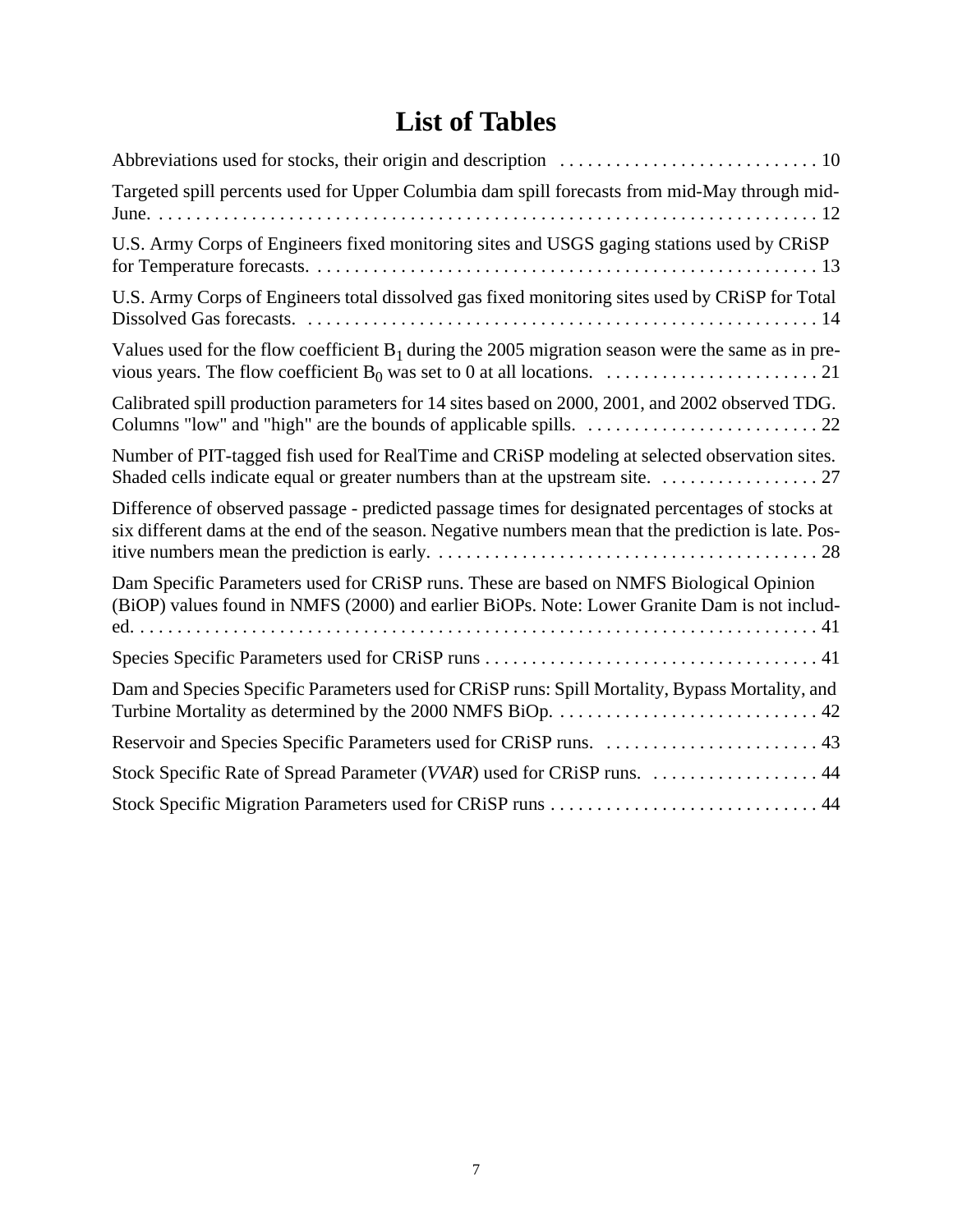## <span id="page-8-0"></span>**1 Introduction**

Since 1988, wild salmon have been PIT-tagged through monitoring and research programs conducted by the Columbia River fisheries agencies and Tribes. The detection of tagged individuals at Lower Granite Dam provides a measure of the temporal and spatial distribution of the wild salmonids populations. Program RealTime was developed by researchers at the University of Washington to take advantage of this historical data to predict the proportion of a particular population that had arrived at the index site in real-time and to forecast the elapsed time to some future percentile in a migration at the site (Townsend et al. 1996, 1997; Burgess et al. 1999, 2000). The Columbia River Salmon Passage (CRiSP) model predicts downstream migration and survival of individual stocks of wild and hatchery spawned juvenile fish from the tributaries and dams of the Columbia and Snake rivers to the estuary. The model describes in detail fish movement, survival, and the effects of various river operations on these factors. Fish travel time in CRiSP has been calibrated using PIT tag data.

During the 1996 migration season, Columbia Basin Research launched a prototype, runtiming system, CRiSP/RealTime, with results updated on the World Wide Web. This project was launched in an effort to provide real-time inseason projections of juvenile salmon migration to managers of the Columbia-Snake River hydrosystem to assist the managers in decisions about mitigation efforts such as flow augmentation, spill scheduling and fish transportation. CRiSP/ RealTime utilizes two separate programs to generate downstream passage distributions. The program RealTime uses an empirical pattern matching routine to predict the arrival distributions for a wide variety of wild salmon stocks at the first detection point in the migratory route, Lower Granite Dam. The CRiSP model takes the predictions from RealTime and uses hydrological, fish behavioral and dam geometry information to simulate the movement and survival of juvenile salmonids through Little Goose, Lower Monumental, and Ice Harbor dams on the Snake River and McNary Dam on the Columbia River. At the same time, CRiSP produces estimates of the fraction of the run arriving at Lower Granite Dam which was subsequently transported at the four transport projects: Lower Granite, Little Goose, Lower Monumental, and McNary dams.

This report is a postseason analysis of the accuracy of the 2005 predictions from the CRiSP model as part of the CRiSP/RealTime complex. In the CRiSP model, water quality affects fish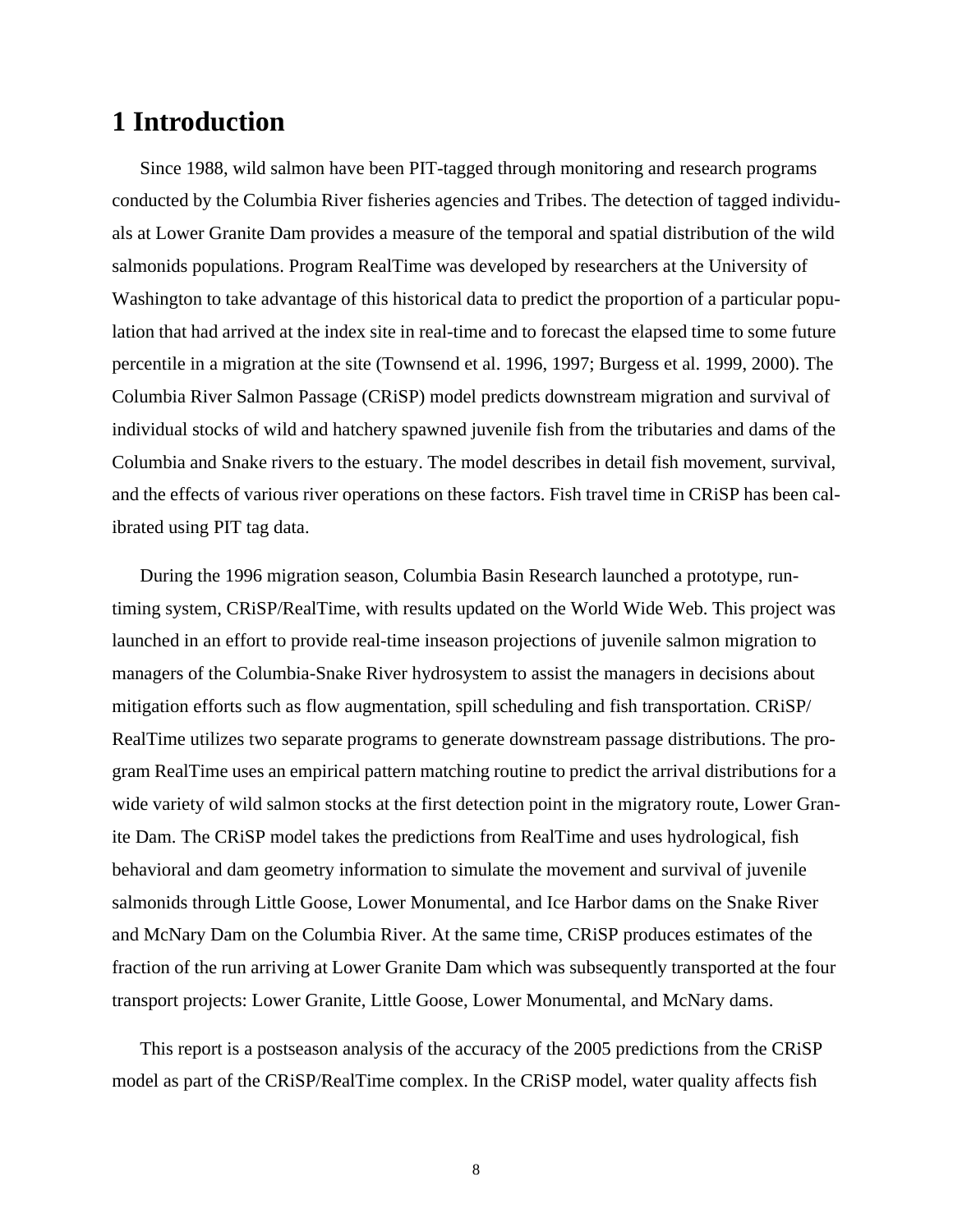migration and survival, temperature, and dissolved gas levels which are modeled from flow and spill forecasts, historical data, and year-to-date data. The effectiveness of these modeling efforts are compared to observations of passage and river conditions at the end of the season. The analyses and graphic presentations herein demonstrate changes in accuracy of the model predictions as the season progressed.



<span id="page-9-0"></span>**Figure 1** Simplified schematic of RealTime and CRiSP complex. PIT Tag data courtesy of Pacific States Marine Fisheries Commission. Water Quality data courtesy U.S. Army Corps of Engineers and US Geological Survey. Flow Forecast File provided by Bonneville Power Administration and U.S. Army Corps of Engineers.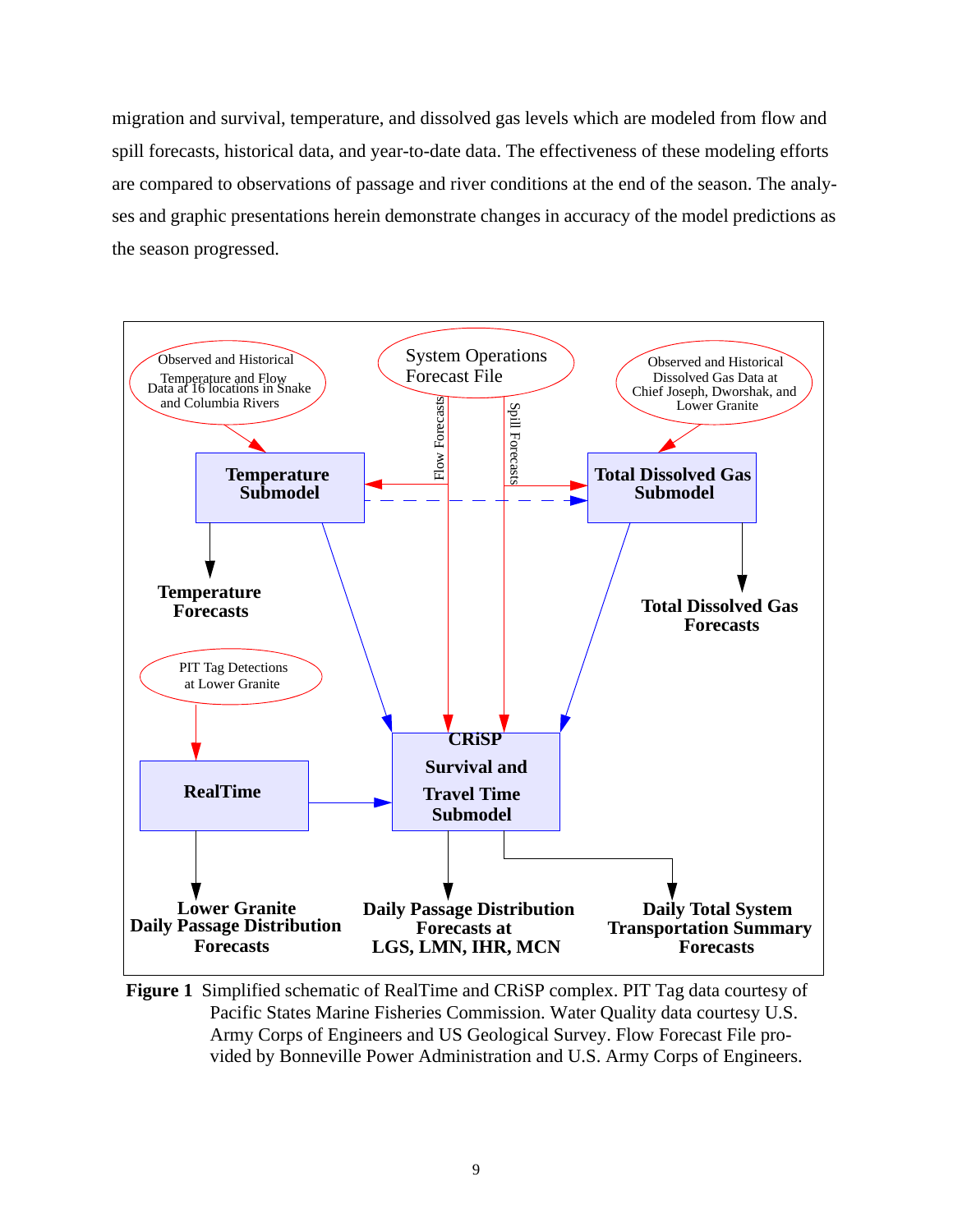## <span id="page-10-0"></span>**2 Methods**

## <span id="page-10-1"></span>**2.1 Data**

#### <span id="page-10-2"></span>**2.1.1 Travel Time Data**

The fish analyzed in this report include: individual yearling chinook stocks from tributaries of the Snake River and specific populations of yearling chinook, subyearling chinook and steelhead from the Snake and the Upper Columbia rivers. Forecasts for 2005 were based on two program RealTime index sites: Lower Granite and McNary dams. [Table 1](#page-10-3) describes these stocks and shows the abbreviations we use throughout this analysis.

| <b>Stock Code</b> | Stock Description / Origin                                    | Species                                  | <b>Index Site</b>          |
|-------------------|---------------------------------------------------------------|------------------------------------------|----------------------------|
| <b>COMPOSITE</b>  | <b>Yearling Chinook</b><br>Next 4 stocks taken together       |                                          | Lower Granite <sup>a</sup> |
| <b>CATHEC</b>     | <b>Catherine Creek</b>                                        | <b>Yearling Chinook</b>                  | Lower Granite              |
| <b>IMNAHR</b>     | Imnaha River<br><b>Yearling Chinook</b>                       |                                          | Lower Granite              |
| <b>SALRSF</b>     | South Fork Salmon River<br><b>Yearling Chinook</b>            |                                          | Lower Granite              |
| <b>MINAMR</b>     | <b>Minam River</b>                                            | <b>Yearling Chinook</b>                  | Lower Granite              |
| <b>SNAKER</b>     | <b>Snake River</b>                                            | <b>Subyearling Chinook Lower Granite</b> |                            |
| lgrStlhd          | <b>Snake River</b>                                            | Steelhead                                | <b>Lower Granite</b>       |
| mcnChin1S         | Snake R Spring/Summer Chinook ESU                             | <b>Yearling Chinook</b>                  | McNary <sup>b</sup>        |
| mcnChin0S         | <b>Snake R Fall Chinook ESU</b>                               | <b>Subyearling Chinook</b>               | McNary                     |
| mcnChin0C         | Upper Columbia R Fall Chinook ESU                             | <b>Subyearling Chinook</b>               | McNary                     |
| mcnStlhdS         | <b>Snake R Steelhead ESU</b>                                  | Steelhead                                | McNary                     |
|                   | -- Not included for 2005 --<br>Upper Columbia R Steelhead ESU |                                          |                            |

<span id="page-10-3"></span>**Table 1 Abbreviations used for stocks, their origin and description**

a. For the stocks with the Lower Granite Index Site, program RealTime forecasts passage distribution of the stock at Lower Granite. This forecast is used as input to the CRiSP model to project the run-timing of the stock at Little Goose, Lower Monumental, Ice Harbor, and McNary dams.

b. For the stocks with the McNary Index Site, program RealTime forecasts passage distribution of the stock at McNary. This forecast is used as input to the CRiSP model to project the run-timing of the stock at John Day, The Dalles, and Bonneville dams.

The fish were tagged in their natal streams with passive integrated transponder (PIT) tags.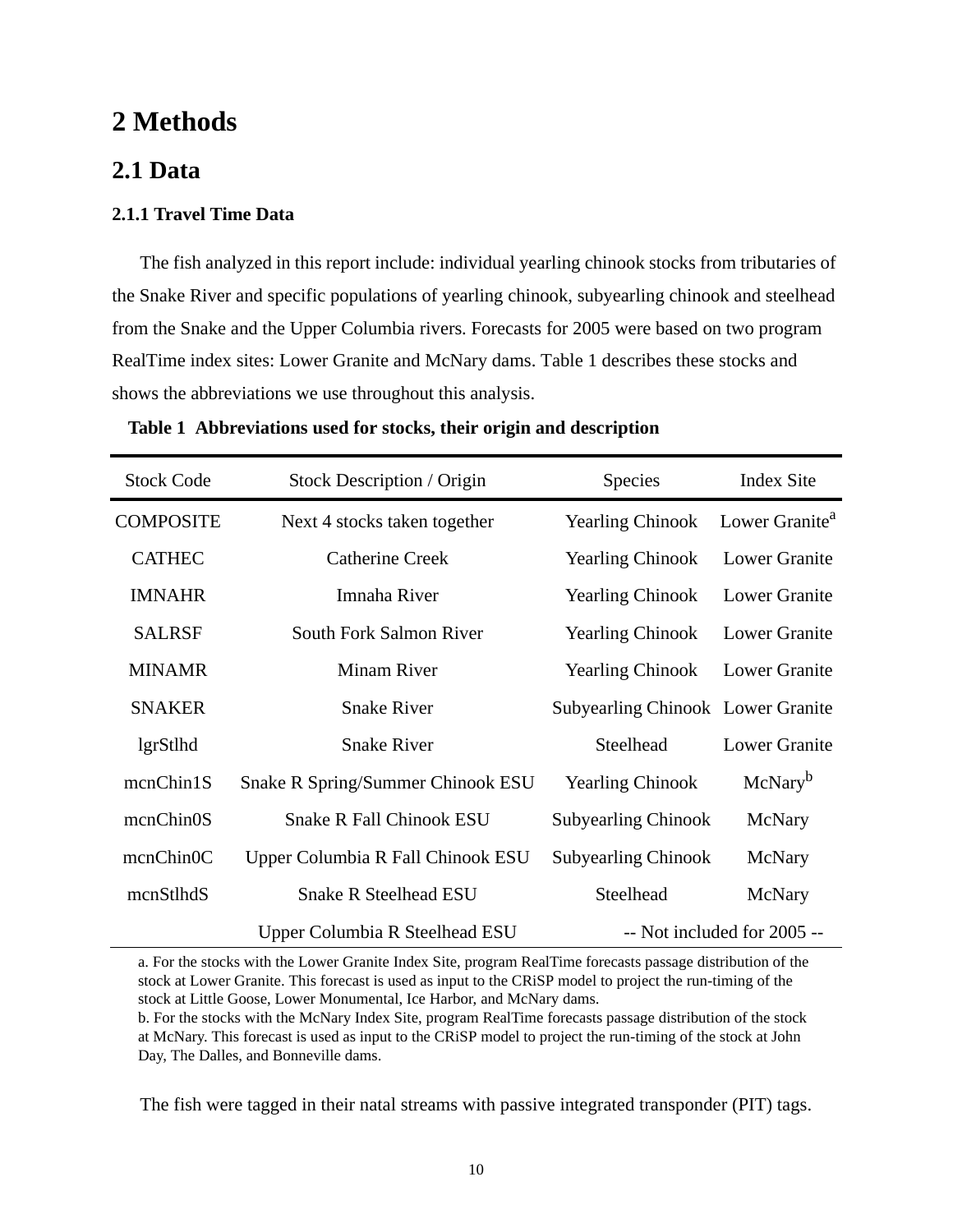PIT-tagging of wild salmon is part of on-going monitoring and research programs conducted by the Columbia River fisheries agencies and Tribes. Information and data from PIT tag studies is presented by the Fish Passage Center. This report focuses on the passage at McNary Dam for the Lower Granite Index Site stocks and John Day Dam for McNary Index Site stocks to illustrate the application of the model.

For the CRiSP downstream projections, we use historical data since 1993 in order to estimate fish travel time parameters and confidence intervals. Although fish were PIT-tagged previous to 1993, there was no provision made to return detected PIT-tagged fish to the river. Consequently, the majority of fish observed at Lower Granite Dam were removed from the river by transport operations. Too few fish were subsequently observed at downstream interrogation sites to generate passage distributions and travel time estimates. In 1993, slide gates were installed which selectively diverted PIT-tagged fish back into the river, allowing for adequate sample sizes at the downstream interrogation sites.

The RealTime/CRiSP Composite stock is comprised of PIT-tagged fish originating from release sites named: CATHEC. IMNAHR, MINAMR, and SALRSF.

One method to access the forecasts is through the CBR web site. All current migration season forecasts are accessible from the Inseason Forecasts web page http://www.cbr.washington.edu/ crisprt/. All previous migration season forecasts are accessible from the Inseason Forecasts web page http://www.cbr.washington.edu/crisprt/archive.html.

#### <span id="page-11-0"></span>**2.1.2 Flow, Spill and Other System Operation Data**

Any forecast of fish movement relies critically on accurate forecasts of flow, spill, and transportation, which are important system operations. The U.S. Army Corps of Engineers generates flow, spill, and reservoir surface elevation forecasts at all projects on the Columbia and Snake Rivers where there is fish passage. Water supply forecasts are based on a number of factors: the National Weather Service's Northwest River Forecast Center predictions, flood control requirements from the Army Corps, electrical power demand forecasts, and other criteria. The substantial uncertainty associated with springtime conditions often results in frequent and marked changes in these forecasts during April and May. Moreover, attempts to reduce the biological impacts of dis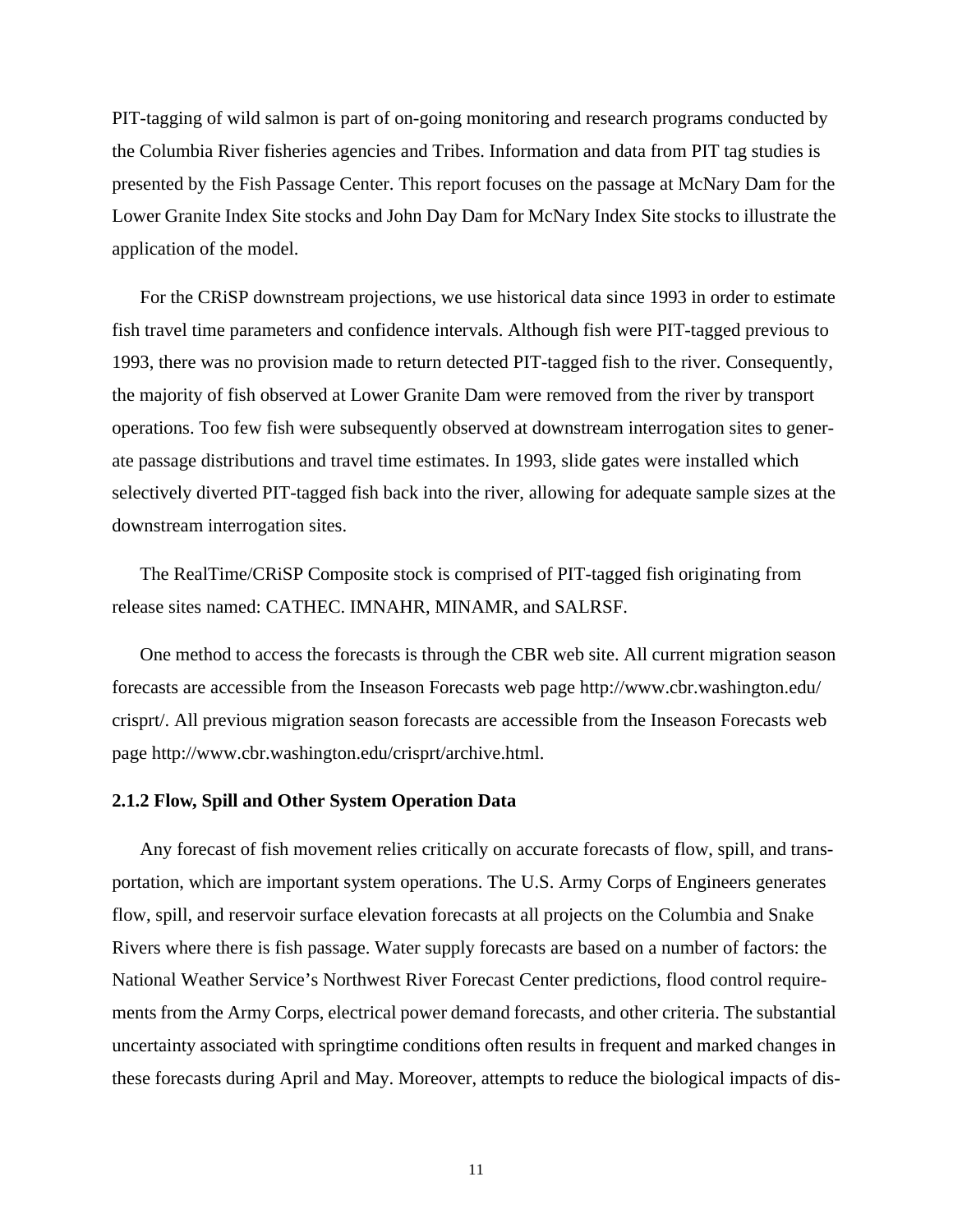solved gas generated from high spill levels also results in a shifting of spill between projects within as well as outside the basin. Although the forecasts covered as much as 90 days into the future, it must be recognized that their principal use was in deciding operations for the next week. Forecast accuracy beyond even a few days was itself uncertain. Bonneville Power Administration makes the forecasts available to CBR staff throughout the migration season.

Forecasts for flow, spill, and elevation were replaced with observations on a daily basis with a query to the Columbia River DART database, which downloads water quality data from the Army Corps for the majority of monitoring sites in the Columbia Basin. This method was begun in 2001 and was a significant improvement over previous years that relied on the forecasts alone. Subsequent fish arrival predictions were therefore based on the forecasted values for flow and spill and the latest available observed data.

Flow and spill forecasts provided by the Army Corps did not include forecasted spill values for the Upper Columbia projects (Wanapum, Priest Rapids, Rocky Reach, Rock Island, and Wells). Fixed target spill percents were substituted as forecast values for these dams.

<span id="page-12-1"></span>**Table 2 Targeted spill percents used for Upper Columbia dam spill forecasts from mid-May through mid-June.** 

| dam           | ו קכ | WA N | RRH | WEI |
|---------------|------|------|-----|-----|
| spill percent |      |      |     |     |

#### <span id="page-12-0"></span>**2.1.3 Temperature Data**

The temperature time series used in the CRiSP analysis is a combination of year-to-date temperature data and forecasted temperatures. The forecasts are based on observed year-to-date temperature and flow data, historical average temperature and flow profiles for 15 locations in the Snake and Columbia rivers, and the flow forecasts. Historic and observed year-to-date data was obtained from the DART database. Temperature predictions are made by applying a three-day moving window to fit predicted temperature time series to historical average patterns of temperature change; this method is described in detail in section [3.2](#page-24-0).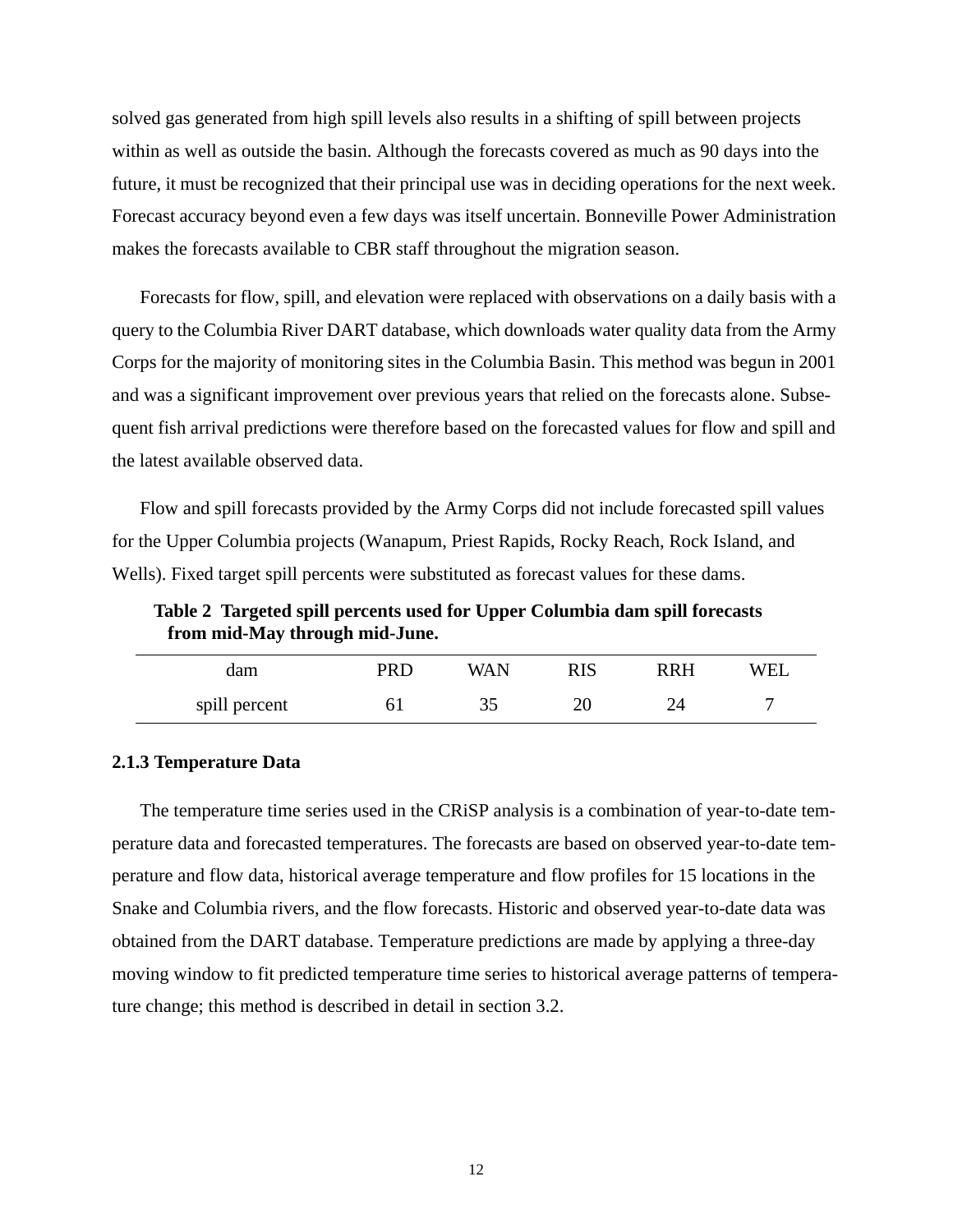| <b>Monitoring Locations</b>  | <b>CRiSP Model Input Locations</b> |  |
|------------------------------|------------------------------------|--|
| Chief Joseph Forebay         | Columbia Headwater                 |  |
| Wells Forebay                | <b>Methow Headwater</b>            |  |
| Rock Island Forebay          | Wenatchee Headwater                |  |
| The Dalles Forebay           | <b>Deschutes Headwater</b>         |  |
| Anatone, WA USGS             | <b>Snake Headwater</b>             |  |
| Peck, ID USGS                | <b>Clearwater Headwater</b>        |  |
| Peck, ID USGS                | North Fork Clearwater Headwater    |  |
| Peck, ID USGS                | Middle Fork Clearwater Headwater   |  |
| Anatone, WA USGS             | Salmon Headwater                   |  |
| Wells Forebay                | <b>Wells Pool</b>                  |  |
| Rocky Reach Forebay          | Rocky Reach Pool                   |  |
| Rock Island Forebay          | Rock Island Pool                   |  |
| Wanapum Forebay              | Wanapum Pool                       |  |
| <b>Priest Rapids Forebay</b> | Priest Rapids Pool                 |  |
| Lower Granite Forebay        | <b>Lower Granite Pool</b>          |  |
| Little Goose Forebay         | <b>Little Goose Pool</b>           |  |
| Lower Monumental Forebay     | <b>Lower Monumental Pool</b>       |  |
| Ice Harbor Forebay           | Ice Harbor Pool                    |  |
| McNary Forebay               | <b>McNary Pool</b>                 |  |
| John Day Forebay             | John Day Pool                      |  |
| The Dalles Forebay           | The Dalles Pool                    |  |
| <b>Bonneville Forebay</b>    | <b>Bonneville Pool</b>             |  |

#### <span id="page-13-1"></span>**Table 3 U.S. Army Corps of Engineers fixed monitoring sites and USGS gaging stations used by CRiSP for Temperature forecasts.**

## <span id="page-13-0"></span>**2.1.4 Total Dissolved Gas Data**

Total dissolved gas (TDG) data are collected at Army Corps fixed monitoring sites below the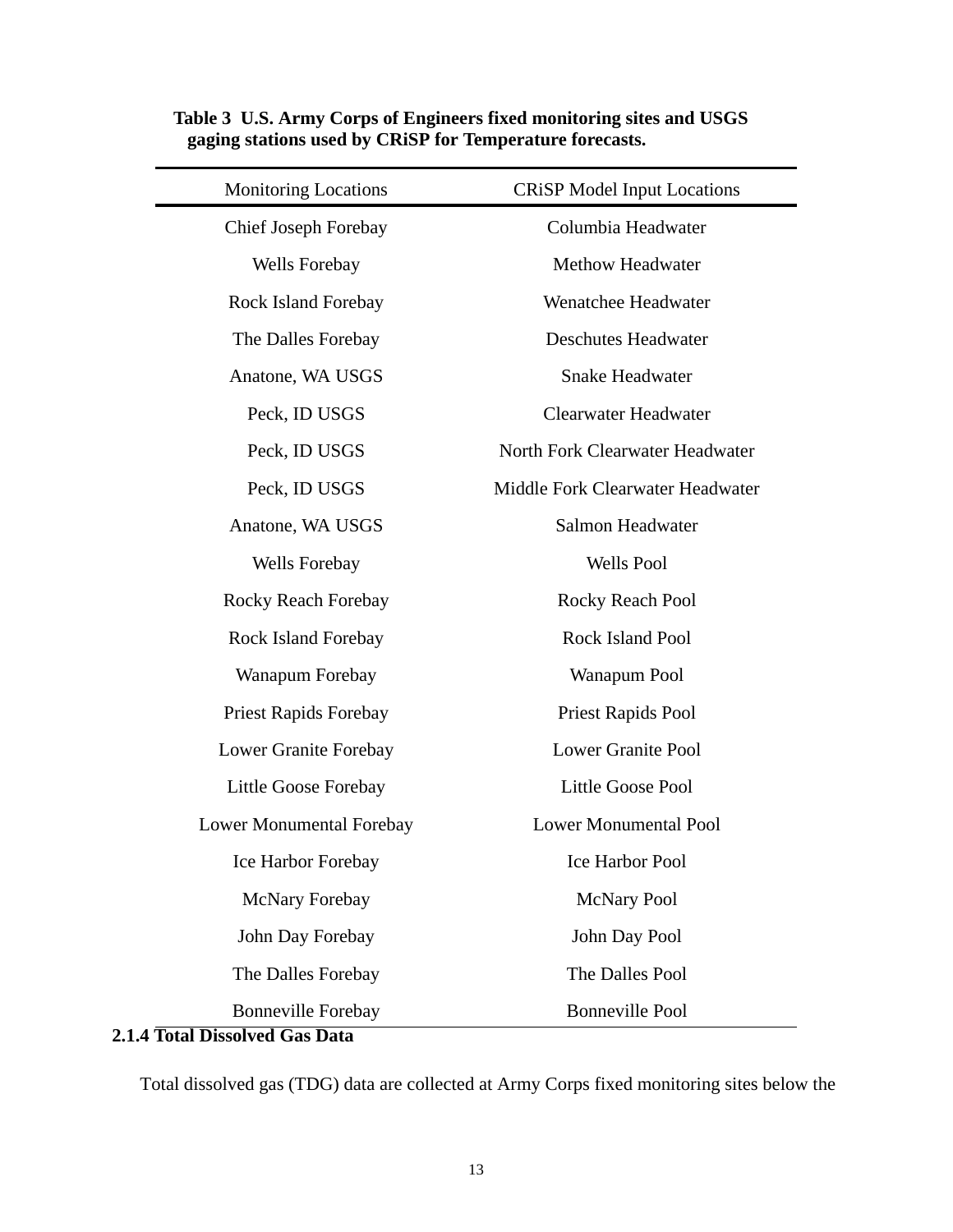Columbia and Snake River dams. The observed year-to-date TDG data for Chief Joseph, Lower Granite, and Dworshak is obtained daily by a query to the Columbia River DART database. The data is downloaded daily from the primary source, the Army Corps, and quality assurance is not always guaranteed. Anomalies in observed TDG data are indicators of suspicious data.

The tailrace modeled gas production is compared to the gas observed at the Army Corps fixed monitors. For a map of the dissolved gas monitoring system, see the Water Management Division, U.S. Army Corps of Engineers web document, http://www.nwd-wc.usace.army.mil/report/pdf/ gasmap.pdf. It should be noted that the nearest downstream monitor to Bonneville Dam is 6 miles downstream, so it is expected that the gas levels at this monitor (WRNO) will be lower than those generated at the dam.

| <b>Fixed Monitoring Station Name</b> | <b>Station</b><br>Code | Location<br>facing downstream |
|--------------------------------------|------------------------|-------------------------------|
| Chief Joseph Tailwater               | <b>CHQW</b>            | <b>Right Bank</b>             |
| <b>Wells Tailwater</b>               | WELW                   | Left Bank                     |
| Rocky Reach Tailwater                | <b>RRDW</b>            | Mid Channel                   |
| Rock Island Tailwater                | <b>RIGW</b>            | Left Bank                     |
| Wanapum Tailwater                    | <b>WANW</b>            | Mid Channel                   |
| Priest Rapids Tailwater              | <b>PRXW</b>            | Mid Channel                   |
| Dworshak Tailwater                   | <b>DWQI</b>            | Left Bank                     |
| Lower Granite Tailwater              | <b>LGNW</b>            | <b>Right Bank</b>             |
| Little Goose Tailwater               | <b>LGSW</b>            | <b>Right Bank</b>             |
| Lower Monumental Tailwater           | <b>LMNW</b>            | Left Bank                     |
| <b>Ice Harbor Tailwater</b>          | <b>IDSW</b>            | <b>Right Bank</b>             |
| <b>McNary Tailwater</b>              | <b>MCPW</b>            | <b>Right Bank</b>             |
| John Day Tailwater                   | <b>JHAW</b>            | <b>Right Bank</b>             |
| The Dalles Tailwater                 | <b>TDDO</b>            | Left Bank                     |

<span id="page-14-0"></span>**Table 4 U.S. Army Corps of Engineers total dissolved gas fixed monitoring sites used by CRiSP for Total Dissolved Gas forecasts.**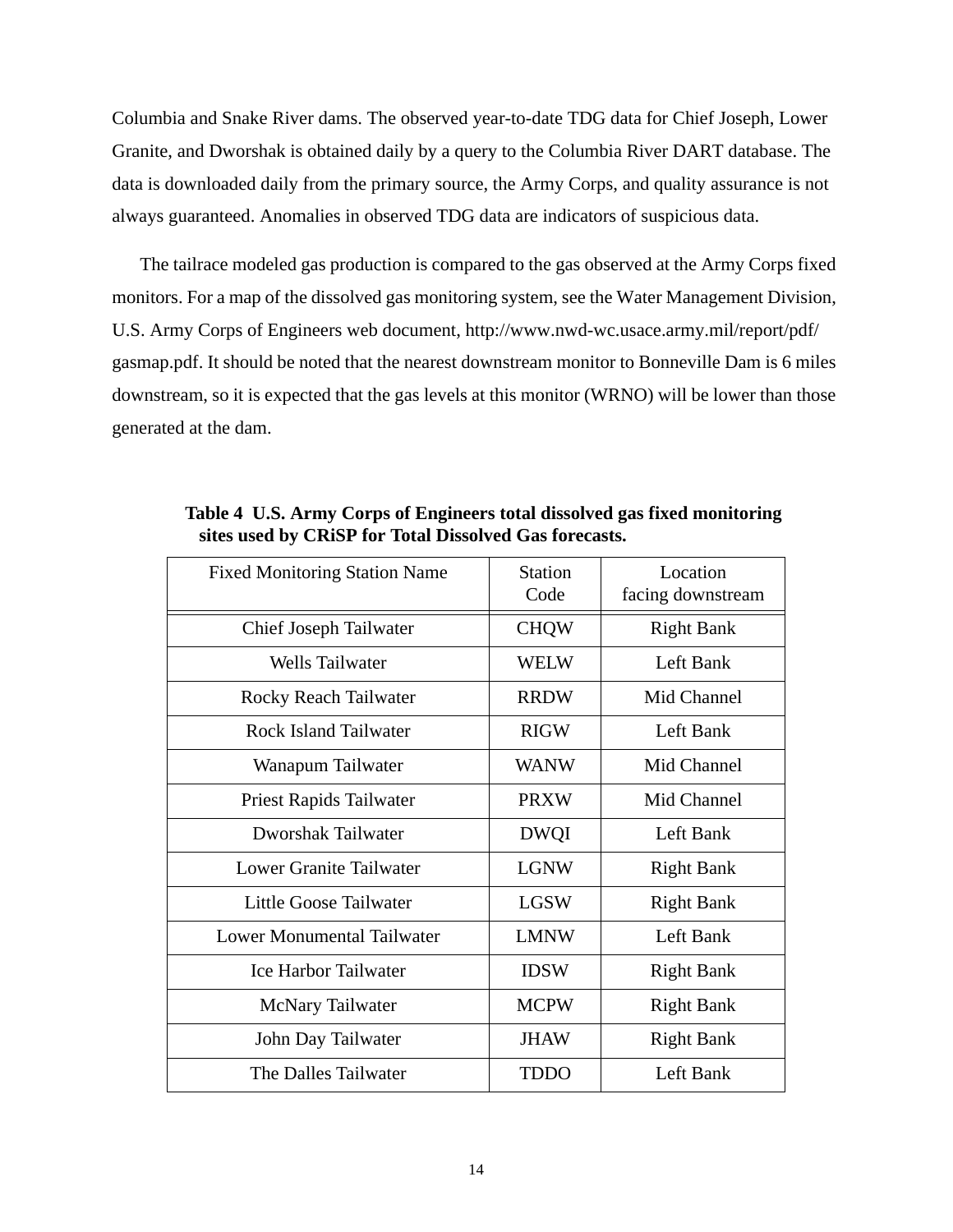| <b>Fixed Monitoring Station Name</b> | <b>Station</b><br>Code | Location<br>facing downstream |
|--------------------------------------|------------------------|-------------------------------|
| <b>Bonneville Tailwater</b>          | <b>WRNO</b>            | Left Bank                     |

#### **Table 4 U.S. Army Corps of Engineers total dissolved gas fixed monitoring sites used by CRiSP for Total Dissolved Gas forecasts.**

#### <span id="page-15-0"></span>**2.1.5 Archives of Model Predictions**

The results of the RealTime and CRiSP model runs are stored on the Columbia Basin Research web site. Graphs and text reports based on the results are available through a variety of web-based query tools on the Inseason Forecasts web page, http://www.cbr.washington.edu/ crisprt/. Archives include daily passage distribution forecasts for each Snake River stock of interest from Lower Granite through McNary, Snake River and upper Columbia River ESU stocks from McNary through Bonneville, and water quality predictions for selected dams on the Columbia and Snake Rivers.

## <span id="page-15-1"></span>**2.2 Migration Models**

#### <span id="page-15-2"></span>**2.2.1 CRiSP**

CRiSP is a mechanistic model that describes the movement and survival of juvenile salmon in the Columbia and Snake Rivers. The theory and calibration of the model is described in detail in Anderson et al. (2000). We include only a brief summary of the model here, but we note that it has been extremely successful in fitting all of the yearling chinook survival data collected in the Columbia Basin, from 1966 through the present day.

Modeled factors that affect survival of hatchery and wild juvenile stocks include daily flow, river temperature, predator activity and density, total dissolved gas (TDG) supersaturation, and river operations such as spill, fish transportation and bypass systems. For CRiSP model runs, flow and spill were provided by BPA. Temperature and TDG forecasts were developed based on those flow and spill estimates and year-to-date observed data. All other relevant parameters were determined at CBR, based on a variety of different sources.

Dam passage changes with fish guidance efficiency, passage mortalities, and diel passage behavior. These factors are modeled on a species and dam-specific basis. Relevant model param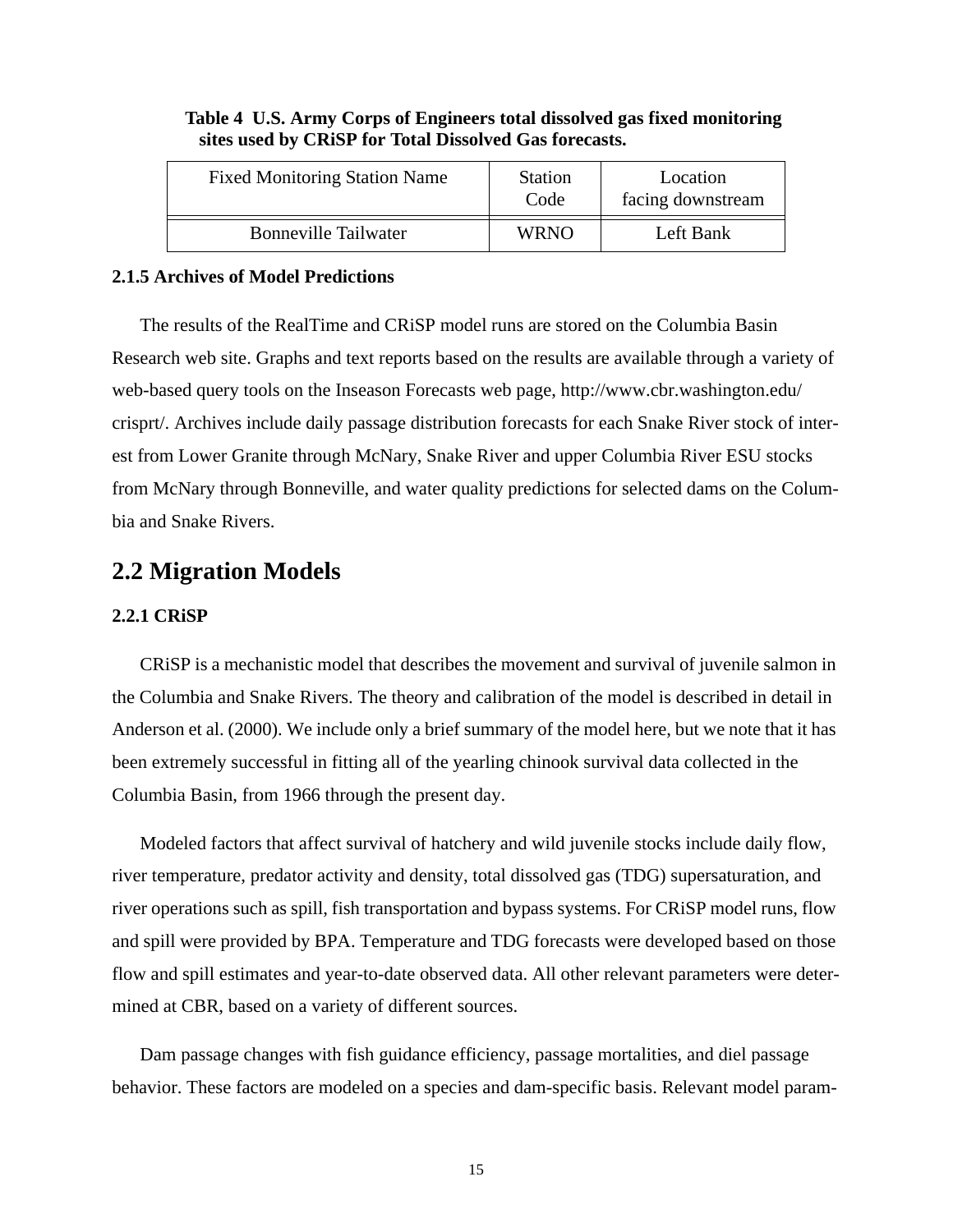eters for inseason modeling of all stocks are given in [Appendix B.](#page-41-3) These parameters are generally drawn from the literature or are calibrated from related data (e.g., PIT tag detection rates at various projects). Reservoir mortality depends on several factors: fish travel time, predator density and activity, total dissolved gas supersaturation levels, and water temperature. Predator densities used in CRiSP were estimated from several published sources (Beamesderfer and Rieman 1991; Vigg et al. 1991; Ward et al. 1995; Zimmerman and Parker 1995; Zimmerman et al. 1997). Total dissolved gas production equations are based on research conducted by the Waterways Experiment Station (WES), U.S. Army Corps of Engineers on eight Columbia Basin dams and fitted to other dams in the Columbia Basin system by CBR (U.S. Army Corps of Engineers 1996, 1997; Anderson et al. 2000).

#### <span id="page-16-0"></span>**2.2.2 Travel Time Components**

The main factors determining predicted arrival distributions of fish at the downstream dams are migration travel time and reach mortality. The river is divided into a series of reaches, and fish move through the reaches sequentially. In each reach, the travel time distribution is determined by the migration rate  $(r_t)$  and the rate of spreading  $(V_{VAR})$  (Zabel and Anderson 1997). These vary between two different reach classes (as implemented in 2003 in CRiSP). The "Lower" reach class includes the John Day pool and all downstream and the the "Upper" reach class includes McNary pool and upstream pools on both the Snake and the Columbia.

Migration rate varies by reach and by time step and is stock and reach class specific. The CRiSP migration rate equation takes into account fish behavior related to river velocity, seasonal effects, and fish experience in the river (Zabel et al. 1998). The full migration model is:

$$
r_t = \beta_0 + \beta_1 \left[ \frac{1}{1 + exp(-\alpha_1(t - T_{RLS}))} \right] + \beta_{FLOW} \cdot \left[ \frac{V_t}{1 + exp(-\alpha_2(t - T_{SEASON}))} \right] \tag{1}
$$

where:

 $r<sub>t</sub>$  = migration rate

*t* = Julian date

= Julian Date of passage at index site: Lower Granite or McNary *TRLS*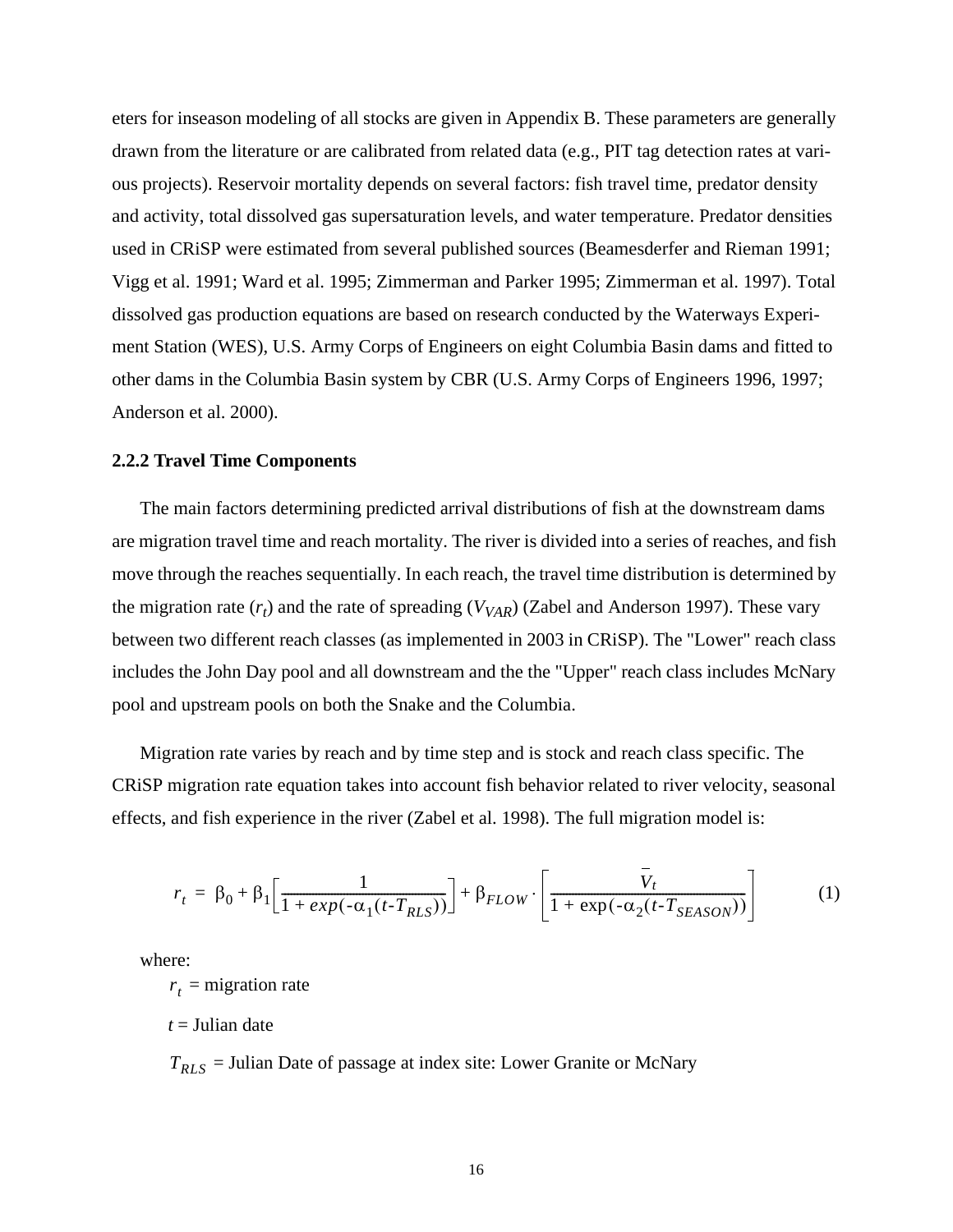- $T_{SEASON}$  = inflection point of flow-dependent term that has the effect of shifting the flow effect through the season
- $β<sub>0</sub>$  and  $β<sub>1</sub> = flow-independent parameters$
- $\alpha_1$  = a slope parameter that determines the rate of change of the experience effect
- $\alpha_2$  = a slope parameter that determines how quickly the flow effects shift from earlyseason to late-season behaviors
- $\beta_{FLOW}$  = parameter that determines the proportion of river velocity used for migration
- $V_t$  = the average river velocity during the average migration period, for each reach. The flow-independent part of the equation starts fish at a minimal migration rate ( $\beta_{MIN}$  at t=T<sub>RLS</sub>) with fish increasing their flow-independent migration rate to a maximal migration rate  $(\beta_{MAX}$  as t >> T<sub>RLS</sub>). These rates are determined as follows:

$$
\beta_{MIN} = \beta_0 + \beta_1 / 2 \tag{2}
$$

$$
\beta_{MAX} = \beta_0 + \beta_1. \tag{3}
$$

The parameter  $\alpha_1$  determines the rate of change from  $\beta_{MIN}$  to  $\beta_{MAX}$ . For each stock, the rate of spreading parameter ( $V_{VAR}$ ) is estimated, along with the three migration rate parameters:  $\beta_{MIN}$ , β*MAX*, and β*FLOW*.

A reduced model eliminates the transition from  $\beta_{MIN}$  to  $\beta_{MAX}$  by setting  $\beta_1 = 0$ , which is more appropriate for fish without flow-independent terms:

$$
r_{t} = \beta_{Min} + \beta_{FLOW} \cdot \left[ \frac{\bar{V}_{t}}{1 + \exp(-\alpha_{2}(t - T_{SEASON}))} \right].
$$
 (4)

Similarly, a two parameter model suffices for some stocks where the velocity is the determining factor alone:

$$
r_t = \beta_{Min} + \beta_{FLOW} \cdot V_t. \tag{5}
$$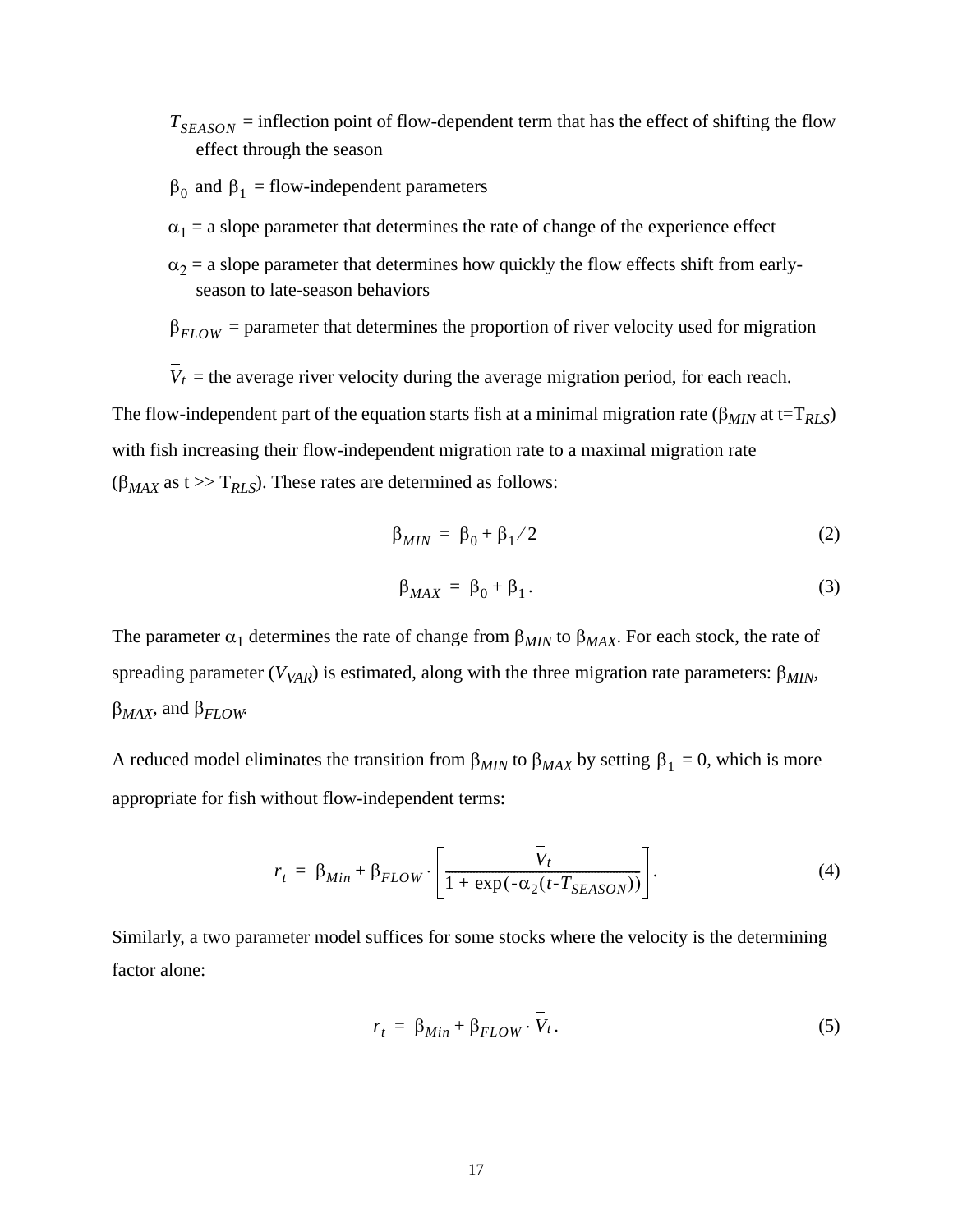#### <span id="page-18-0"></span>**2.2.3 Parameter Estimation**

The spread parameter  $(V_{VAR})$  was estimated for each stock from historical observations. Migration rate parameters were estimated from the historical data using an optimization routine that compares model-predicted passage distributions to observed ones. The first step is to use the passage distribution at the index site, e.g. Lower Granite as a release distribution in the CRiSP model. Based on an initial set of parameters, arrival distributions are generated at applicable downstream observation sites. The model predictions are compared to the observations, and then the optimization routine selects a new set of parameters to try. This procedure iterates until the parameters are selected that minimize the difference between the observations and the predictions. Once the upper river reaches are calibrated, the lower reaches are assigned a different reach class and the migration parameters are optimized for them.

The modeled mean travel times are a function of the migration submodel chosen and the particular parameter values selected. The migration rate parameters were estimated by a least-squares minimization (with respect to the parameters) of the following equation:

$$
SS = \sum_{i=1}^{O} \sum_{k=1}^{C} (\overline{T}_{i,k} - \overline{T_{i,k}})^{2},
$$
\n(6)

where:

 $O =$  the total number of observation sites,

 $C =$  the total number of cohorts,

 $\hat{T}_{i,k}$  = the modeled mean travel time to the *i*-th site by the *k*-th cohort, and

 $T_{i, k}$  = the observed mean travel time to the *i*-th site by the *k*-th cohort.

Parameters used during the 2005 migration season can be found in [Appendix B](#page-41-3).

#### <span id="page-18-1"></span>**2.2.4 Assessment of Predictions**

To assess the performance of the passage and other predictions, we apply the same measure used to assess RealTime predictions (Townsend et al. 1996). For each stock at each observation site, we compute the Mean Absolute Deviation (MAD) for the day (*j*) on which the prediction was made. This measure is based on the average deviation between predicted and observed cumulative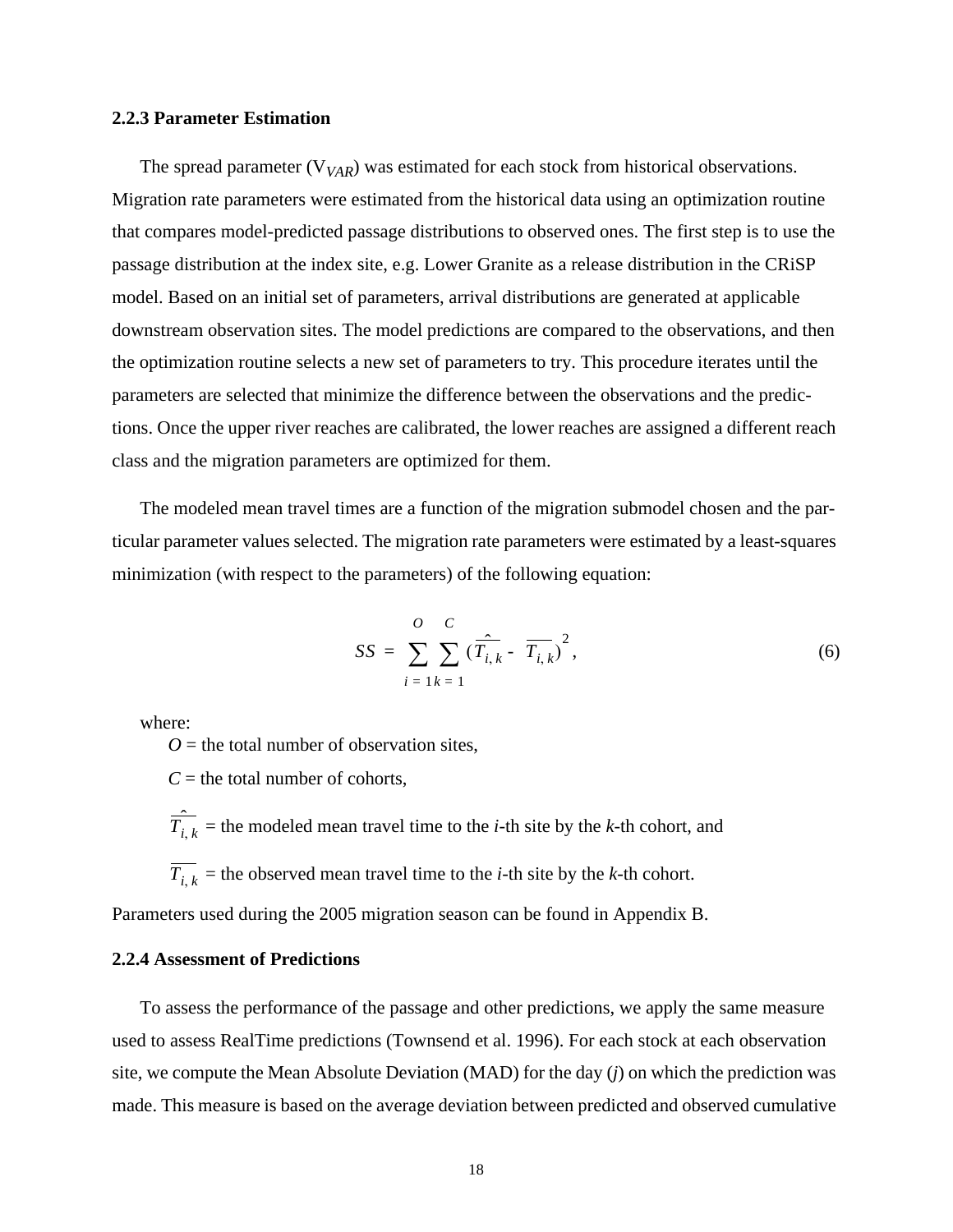<span id="page-19-1"></span>passage on prediction dates during the season. MAD is computed as:

$$
MAD_j = \frac{1}{N} \sum_{t=1}^{N} \left| F_{Day_t} \hat{F}_{Day_{tj}} \right| \times 100 \tag{7}
$$

where:

- $j =$  forecast day on which MAD is calculated;
- $t =$  index of prediction day (from 1 to *N*);
- *N* = number of days on which a prediction and observation were made for the stock at the site during the season;
- *Day* = vector of length N which identifies the Julian days from first observation of the stock at the site until two weeks past last observation (this is fixed for each site and each stock);
- $F_{Day_t}$  = observed cumulative passage on *Day<sub>t</sub>*; and

 $\hat{F}_{Day_{tj}}$  = predicted cumulative passage on  $Day_{tj}$ .

For each stock/site combination, the season length is determined as the time from when the first fish for the particular stock is observed at the site until two weeks after the last fish is observed at the site. This arbitrary "tail" of the distribution accounts for the possibility that fish may subsequently pass without being detected; the same two-week tail is used to generate MADs for RealTime.

The summation in Equation [\(7\)](#page-19-1) is performed over each of the dates on which model predictions were implemented – approximately every day during the season. This provides a snapshot of how well the model performs as the season progresses based on the final, "true" data. Ideally, there would be general decrease in MAD as *j* goes from 1 to *N* because the true distribution of the run should be better known and the true state of the flow and spill profiles should be known.

#### <span id="page-19-0"></span>**2.2.5 Temperature Algorithm**

A temperature forecasting algorithm was developed to predict the current year's water temperatures on the Snake and Columbia Rivers based on historical data, year-to-date data, and the flow forecast file. The forecasted river temperatures in the near future are based on the current trend in temperature; however, far into the future, the algorithm relies on mean temperature profiles and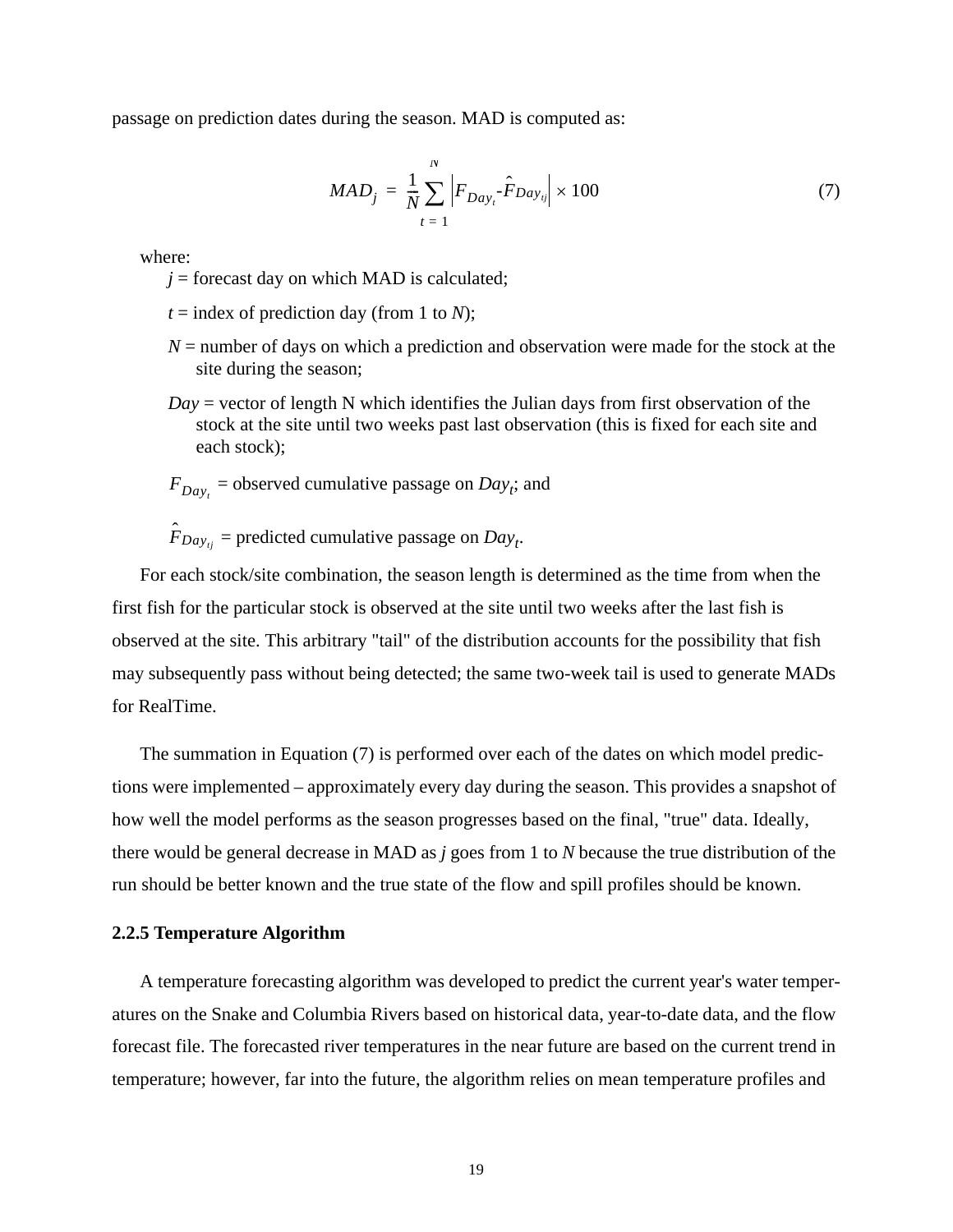adjusts this mean according to the amount of flow. Mean temperature and flow profiles were computed for all locations found in [Table 5](#page-21-1) using data for all available historic years. We queried the Columbia River DART database for current year-to-date temperature and flow data each time a prediction was made. CRiSP used the temperature forecasts at the locations listed in [Table 3](#page-13-1) for the generation of total dissolved gas forecasts and passage distribution forecasts. Temperature forecasts for all pools on the Snake and Columbia rivers are published on the web site.

The forecast algorithm begins by setting the daily temperature to the mean for that day and then replacing the mean temperatures where year-to-date information is available. The last 3 days of available temperatures are used to predict the next day's temperature. Averaging over the last three days is an attempt to smooth out some of the day to day variation and to provide a safeguard against bad data giving the algorithm a faulty starting point. Given the averaged starting point, the next 4 weeks of temperatures are calculated by taking the previous day's temperature and adding to it the average daily temperature increment for that day.

Over time, the current trend of temperature becomes less and less useful and eventually uncorrelated with future temperatures. Thus after four weeks, this predictor is phased out of the calculation. This is when the flow forecast information enters into the algorithm. The flow forecast together with the mean profiles of flow and temperature predict what temperatures a month or more from reliable data will be. The relationship between flow and temperature is the following:

$$
T_i = \text{temperature}_{i} + B_0 + B_1 \cdot (F_i - \text{flowmean}_{i}) \tag{8}
$$

where:

 $T_i$  = temperature prediction value for day *i*,

 $tempmean_i$  = mean temperature on day  $i$  from mean temperature profile,

 $B_0$  and  $B_1$  = flow coefficients,

 $F_i$  = flow forecast value for day *i*,

 $flowmean_i = mean$  flow on day  $i$  from mean flow profile.

Temperature was measured in degrees Celsius and flow in thousand cubic feet per second (kcfs). A separate analysis for the flow coefficients was conducted early in 2002 and the results are presented in [Table 5](#page-21-1).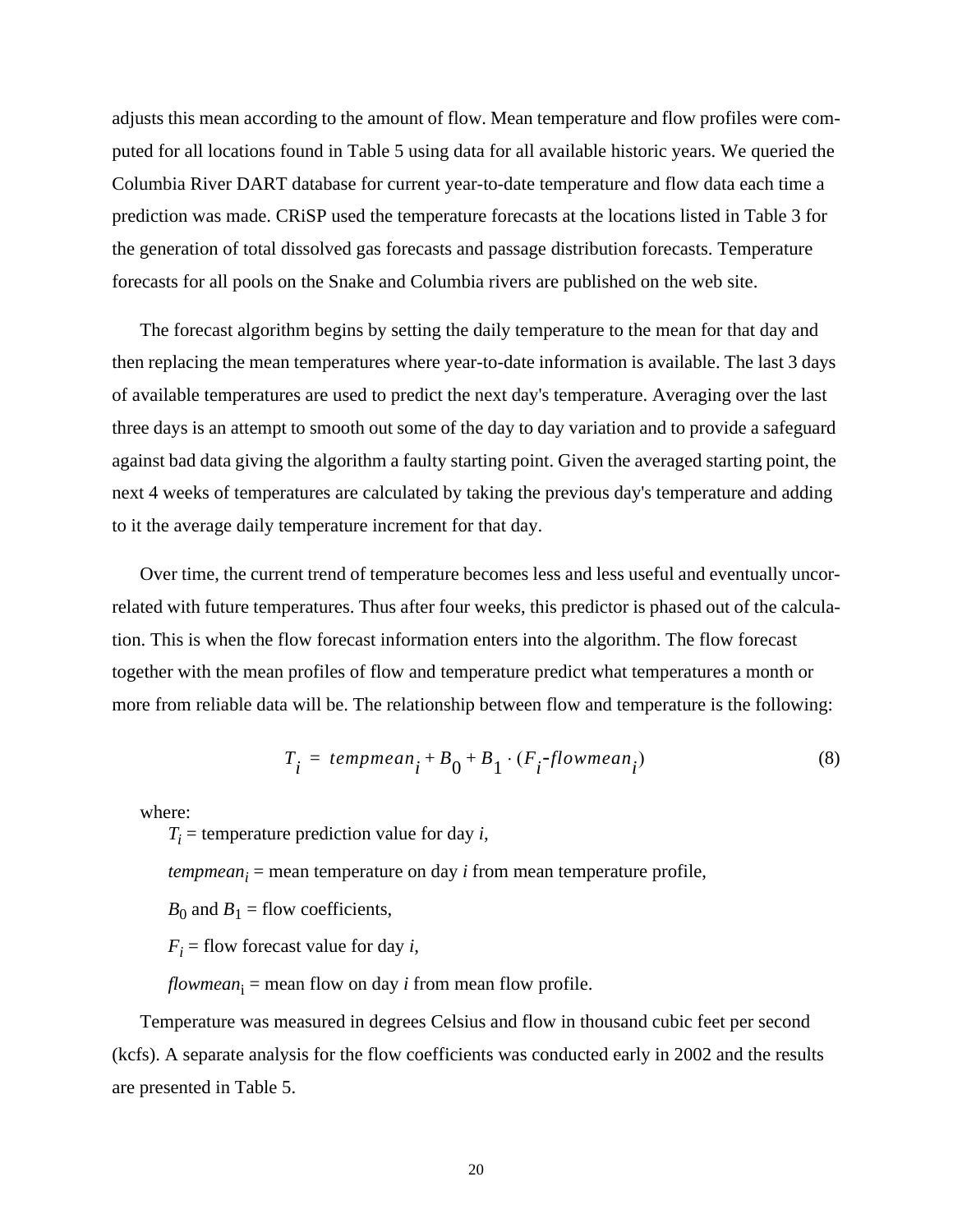| Location               | $B_1$            |
|------------------------|------------------|
| Bonneville             | $-0.0043770060$  |
| <b>The Dalles</b>      | $-0.0015191452$  |
| John Day               | $-0.0055892750$  |
| McNary                 | -0.0076976137    |
| <b>Ice Harbor</b>      | -0.0145351785    |
| Lower Monumental       | $-0.0099626503$  |
| <b>Little Goose</b>    | $-0.0160505825$  |
| <b>Lower Granite</b>   | $-0.0152362973$  |
| <b>Priest Rapids</b>   | $-0.0085965643$  |
| Wanapum                | $-0.0025145659$  |
| <b>Rocky Reach</b>     | $-0.0102809333$  |
| Rock Island            | $-0.0079651068$  |
| Wells                  | $-0.0009238544$  |
| Chief Joseph           | 0.00187884532    |
| Anatone, WA (13334300) | $-0.00001908619$ |
| Peck, ID (13341050)    | $-0.00007100836$ |

<span id="page-21-1"></span>Table 5 Values used for the flow coefficient  $B_1$  during the 2005 **migration season were the same as in previous years. The flow**  coefficient  $B_0$  was set to 0 at all locations.

#### <span id="page-21-0"></span>**2.2.6 Total Dissolved Gas Modeling**

The gas production equations are an empirical fit of spill data collected by the Army Corps (USACE). These equations were modified as necessary to accommodate CRiSP function formats, and the curves generated by CRiSP compatible functions were adjusted to minimize the difference with the USACE's curves. The percent of total dissolved gas (TDG) exiting the tailrace of a dam is predicted as a function of the amount of discharge in kcfs. This level of TDG is not necessarily the highest level of gas reached, but rather the level of gas in the spill water after some of the more turbulent processes have stabilized. The calibration for each dam was fit to the nearest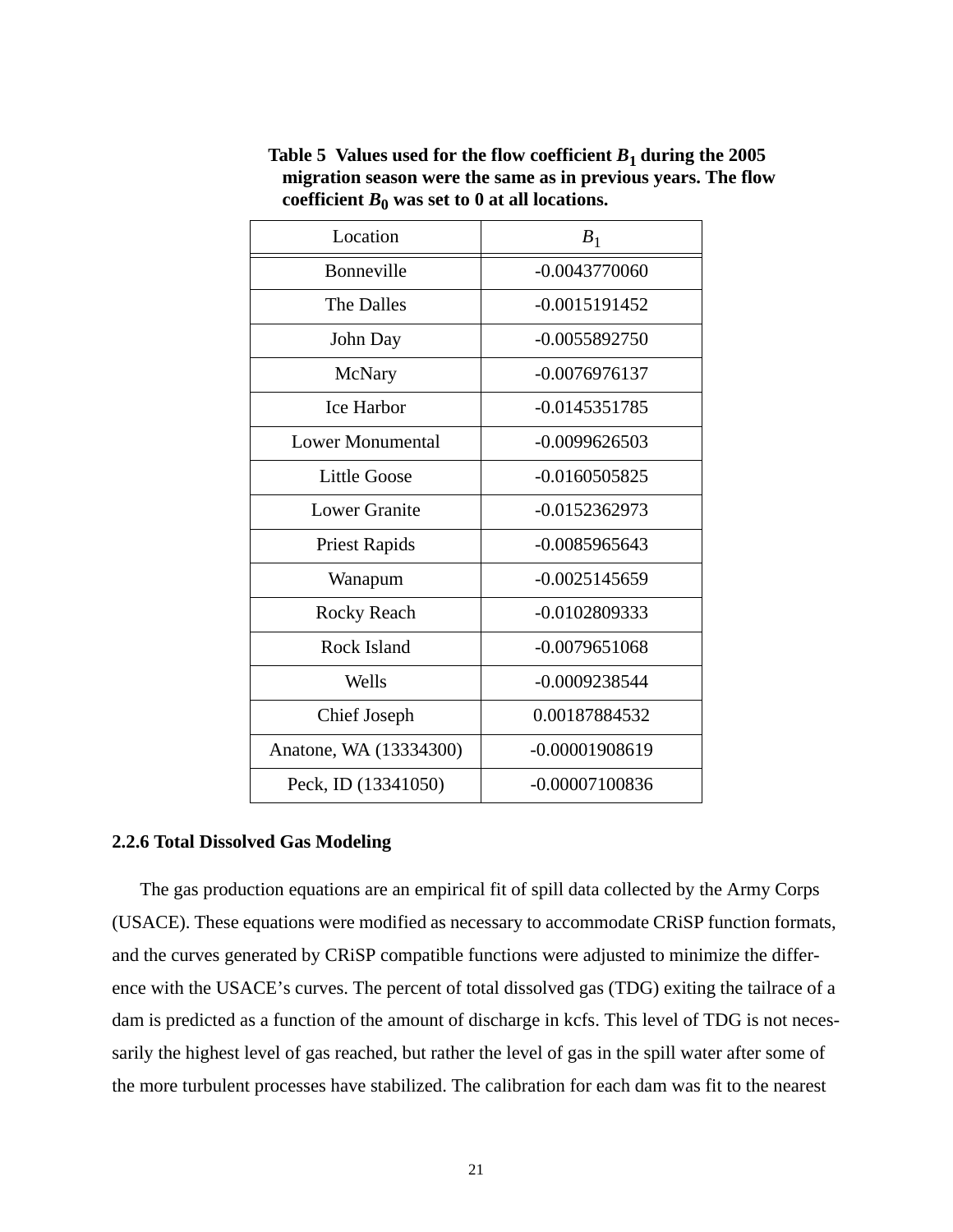downstream monitor. These are typically about a mile downstream of the dam.

In the past CRiSP has been formulated to accommodate any one of several TDG production models. Currently, all dams are modeled with a bounded exponential model requiring three parameters.

$$
\% TDG = a + b \cdot \exp(c \cdot Q_s) \tag{9}
$$

The calibrated TDG production parameters are shown in [Table 6.](#page-22-1) The MAD value refers to the mean absolute deviation of all the available data to the prediction of the equation. The parameter set that minimized MAD is the equation we utilize.

| sites      | <b>MAD</b> | a    | b       | $\mathbf{C}$ | low            | high |
|------------|------------|------|---------|--------------|----------------|------|
| <b>BON</b> | 3.060      | 17.2 | $-30.9$ | $-0.03070$   | $\overline{0}$ | 400  |
| <b>TDA</b> | 1.140      | 19.9 | $-19.1$ | $-0.01850$   | 0              | 400  |
| JDA        | 1.390      | 24.1 | $-21.4$ | $-0.01350$   | 0              | 400  |
| <b>MCN</b> | 1.230      | 23.8 | $-17.8$ | $-0.00987$   | 0              | 400  |
| <b>IHR</b> | 1.000      | 36.3 | $-36.3$ | $-0.00837$   | 0              | 200  |
| <b>LMN</b> | 1.270      | 57.0 | $-48.6$ | $-0.00589$   | 0              | 200  |
| <b>LGS</b> | 0.931      | 33.1 | $-26.2$ | $-0.01260$   | $\overline{0}$ | 200  |
| <b>LWG</b> | 1.270      | 38.8 | $-37.2$ | $-0.01220$   | $\overline{0}$ | 200  |
| <b>PRD</b> | 1.610      | 22.3 | $-20.4$ | $-0.01960$   | $\overline{0}$ | 200  |
| <b>RIS</b> | 3.100      | 19.4 | $-19.4$ | $-0.07750$   | 0              | 200  |
| <b>RRH</b> | 3.520      | 20.2 | $-20.2$ | $-0.03780$   | $\overline{0}$ | 200  |
| <b>WAN</b> | 1.380      | 26.6 | $-21.8$ | $-0.01140$   | $\overline{0}$ | 200  |
| <b>WEL</b> | 1.820      | 47.6 | $-40.0$ | $-0.00642$   | $\overline{0}$ | 200  |
| <b>CHJ</b> | 4.420      | 21.4 | $-21.4$ | $-0.09130$   | $\overline{0}$ | 100  |
| <b>DWR</b> | 2.330      | 51.5 | $-51.5$ | $-0.04110$   | $\overline{0}$ | 100  |

<span id="page-22-1"></span>**Table 6 Calibrated spill production parameters for 14 sites based on 2000, 2001, and 2002 observed TDG. Columns "low" and "high" are the bounds of applicable spills.**

#### <span id="page-22-0"></span>**2.2.7 Assessment of Temperature and TDG Predictions**

Similar to the passage prediction assessment, we computed MAD between predicted tempera-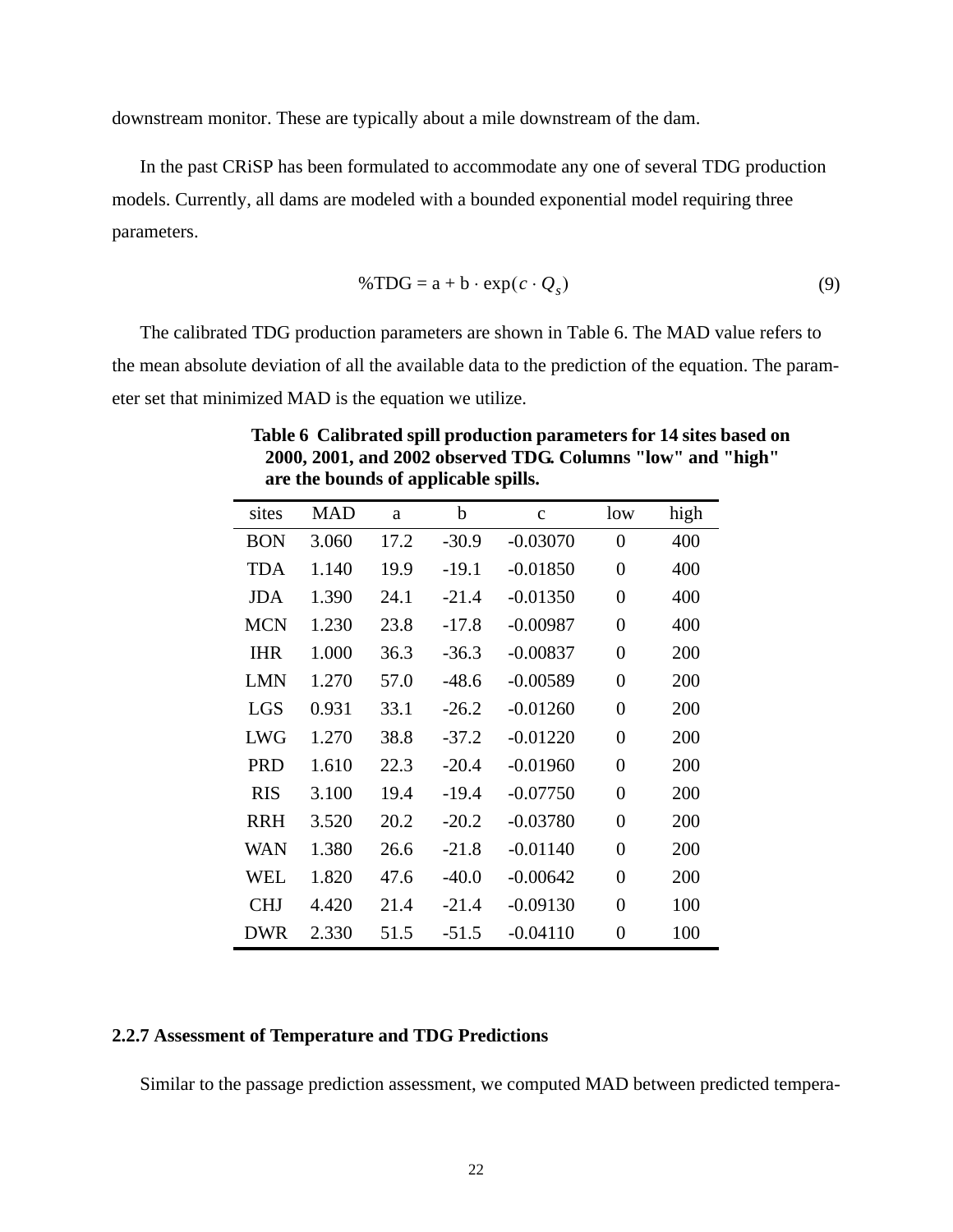ture or TDG values and the observed values for each observation site. Hindcasts may change throughout the prediction period as observations were corrected and updated information was used.

## <span id="page-23-0"></span>**3 Results**

The joint effort of RealTime and CRiSP produce many inseason forecasts products, including:

- Daily Fish Passage (joint product)
- Passage and Transport Summary (joint product)
- Smolt Passage Predictions w/Historical Timing Plots (RealTime only product)
- Survival matrix (CRiSP only product)
- Total Dissolved Gas (TDG) Forecasts (CRiSP only product)
- Temperature Forecasts (CRiSP only product).

These products are presented graphically via the World Wide Web on the Inseason Forecasts web page, http://www.cbr.washington.edu/crisprt/. In this report, selected CRiSP/RealTime predictions are analyzed and graphic presentation of these results follow in the various appendices.

### <span id="page-23-1"></span>**3.1 Flow and Spill Forecasts**

Forecasts of flow and spill were made available approximately every month during the season and affected the accuracy of passage predictions. The timing of the updated flow and spill forecast files sometimes corresponds with sudden changes in the passage predictions and hence MAD values. Forecasted flows and spills for April 11, May 25 and June 27 at LWG, PRD, TDA, and BON dams are shown in [Appendix C.](#page-46-1)

On June 10, 2005, District Court judge James Redden required additional summer spill at transportation dams from June 20 - August 31 (see http://www.salmonrecovery.gov/newsroom/ archives/ for June 10, 2005). This resulted in unprecedent spill during this summer period and is illustrated in [Figure E-2](#page-58-1) for LWG and LGS dams comparing 2005 summer spill with the previous 10 year average.

Early forecasts of daily-averaged flow over the entire season for the Snake River did not anticipate the large spike in flow during May as can be seen with the relatively flat prediction there and this also contributed to the relatively flat prediction for MCN as well. For the 2005 sea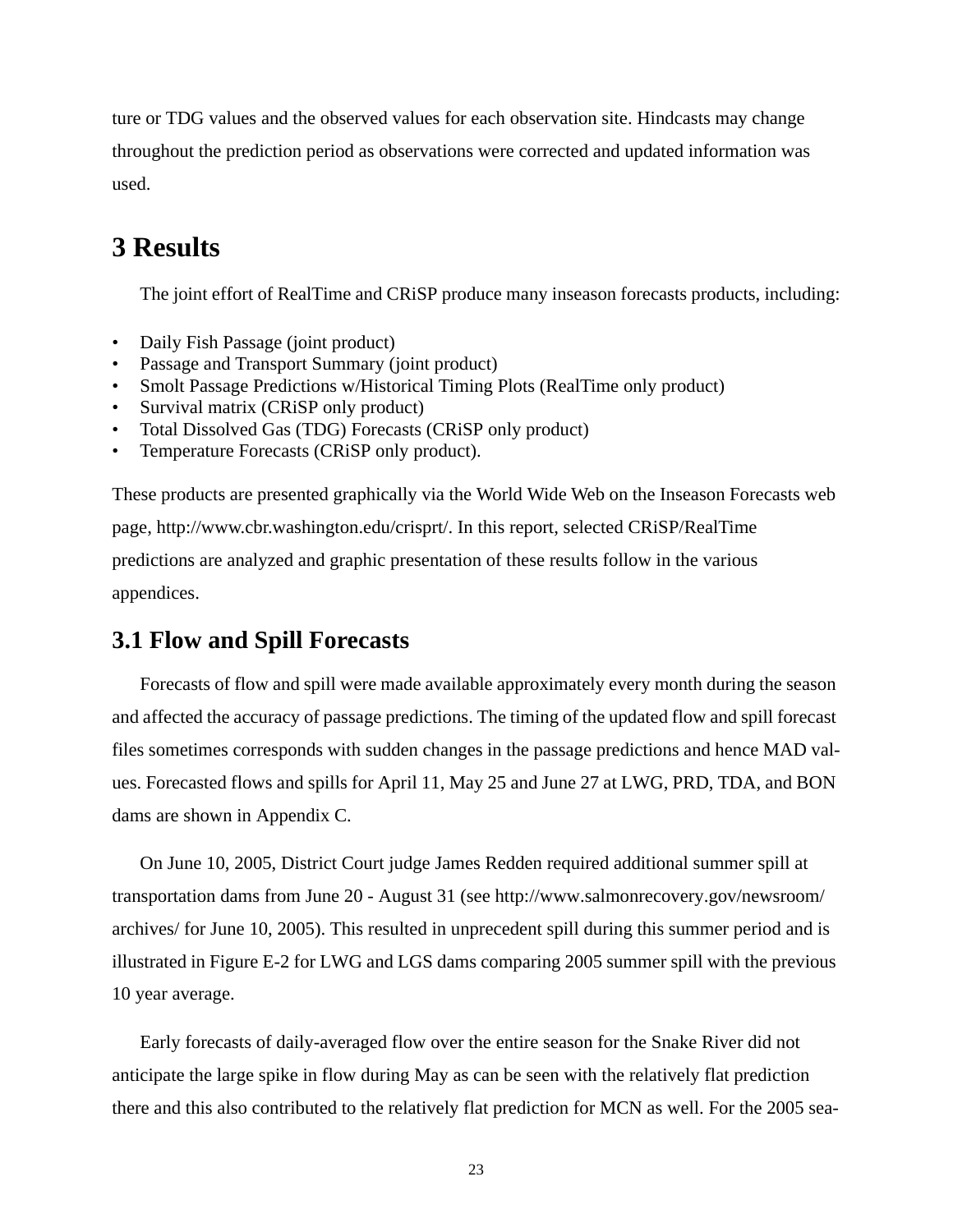son, as in years past, we used a target spill percent value of 61% at PRD ([Table 2](#page-12-1) contains the target spill values for these Upper Columbia dams). The trend for the last three years is in [Appendix](#page-55-2)  [D.](#page-55-2) In 2005, IHR had striking spikes in the spill volumes as spill was turned on and off. Although this is not unusual, the pattern was more pronounced than in previous years. Flow and spill forecasts affect fish passage, total dissolved gas, and temperature. Errors in these forecasts have to be propagated through the model and do affect model results.

### <span id="page-24-0"></span>**3.2 Temperature Prediction**

A general trend of negative correlation between flow and water temperature can be seen in data from the Snake and Columbia rivers. Years with higher (lower) than average flows have lower (higher) than average water temperatures. Using a flow forecast file for the current year, a prediction of temperature can be made using the flow/temperature relationship (see [2.2.5](#page-19-0) for details). It should be noted that water temperature data are very noisy and are influenced by several variables: air temperature and other weather conditions, water volume and reservoir geometry, snowpack, upstream water releases, etc. Consequently, the flow/temperature relationship only explains a small amount of the variation of water temperature within a year and between years. As a result, averaged historical data plays a large part in the predictions made, with the flow/temperature relationship only predicting a small amount of variation about the mean.

The algorithm developed for temperature has many desirable features. It concurs with the most up-to-date data, it is consistent with historical seasonal patterns in temperature, and it uses predicted flows to make moderate adjustments. Temperature predictions were published every week during the migration season. On a daily basis, we used year-to-date temperature data to generate temperature forecasts used in passage forecasts.

Occasionally, historical observation data is NOT available for a site when it is required. In that case, the historic temperatures are also "predicted". This was true for Priest Rapids (PRD) last year. Subsequently, the observations became available, so by the time that this report is compiled, the updated data and the historical data used on any given day during the modeling season vary. See the temperature plots for PRD in [Appendix F](#page-59-2).

Sample predictions versus the 2005 observed temperatures for three reservoirs are shown in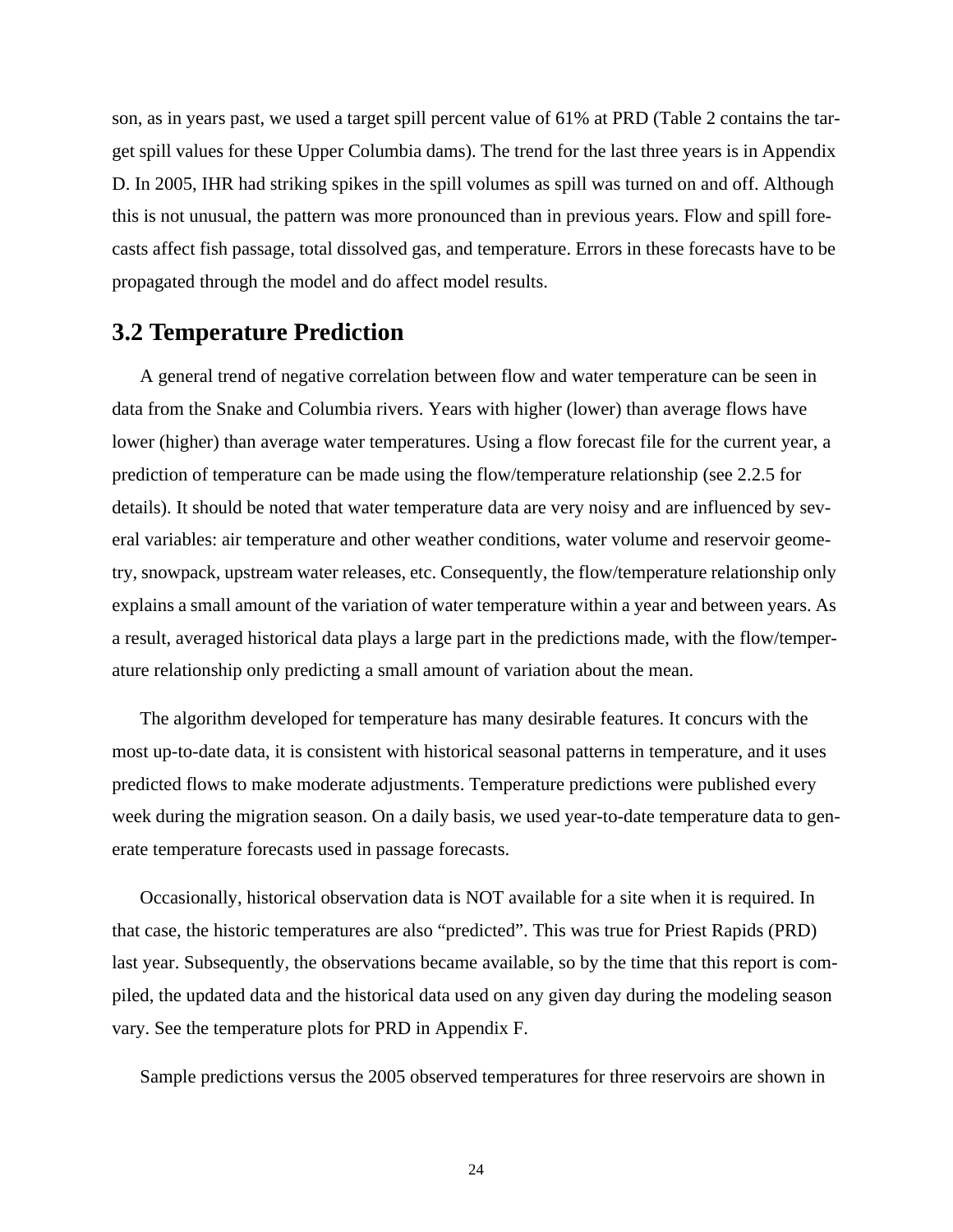[Appendix F.](#page-59-2) The LWG temperatures were particularly variable compared to the long-term trend with temperatures often several degrees more or less than predicted. The extra pulse of flow in May was likely responsible for the flat temperatures which then spiked upward to a peak near day 150 ( See the Jun 2 plot for LWG in [Appendix F\)](#page-59-2).

[Appendix G](#page-62-1) shows, for each of the three dams, a time series of how accurate the predictions were on each day. In each of the plots, MAD is plotted for the forecast made on that day compared to the data (see ['2.2.4 Assessment of Predictions'](#page-18-1)). MAD for the season is always a fraction of a degree.

Short-term predictions (i.e., for < 7 days) are often no better than long-term predictions (for the next several weeks); this may be a consequence of inaccurate year-to-date temperature data and/or significant local weather phenomena. Since predicted temperatures take as their starting point the most recent "observed" temperatures, any inaccuracy in recent temperature records will be reflected in the short-term predictions of temperature. CRiSP, while sensitive to temperature variation, does not produce strongly different results for differences of a few °C, and these inaccuracies are unlikely to have contributed significantly to any model error.

### <span id="page-25-0"></span>**3.3 Total Dissolved Gas Prediction**

The Total Dissolved Gas (TDG) predictions used observed dissolved gas data, predicted spill at upstream dam(s), and temperature profile output from the temperature algorithm to anticipate dissolved gas concentrations. Predictions begin with querying the Columbia River DART database for dissolved gas percentage data for Chief Joseph (CHJ), Lower Granite (LWG), and Dworshak (DWR) dams, and observed spill data for DWR. This observed data is used in conjunction with historical monthly TDG mean values at CHJ, LWG and DWR to produce output gas profiles for each of these dams for the whole year. Missing or invalid data points at the beginning of the series are filled in using the first valid data point; holes between valid data points are linearly interpolated between the two surrounding data points; and missing data after the last valid data point are filled in with historical mean values. The TDG profiles are used as direct input to the CRiSP model of dissolved gas at several headwater locations: Columbia Headwater, Lower Granite Pool, and North Fork Clearwater Headwater. The TDG forecasts rely on the results of the temperature predictions for temperature data and the forecasts of flow and spill. The TDG forecasts in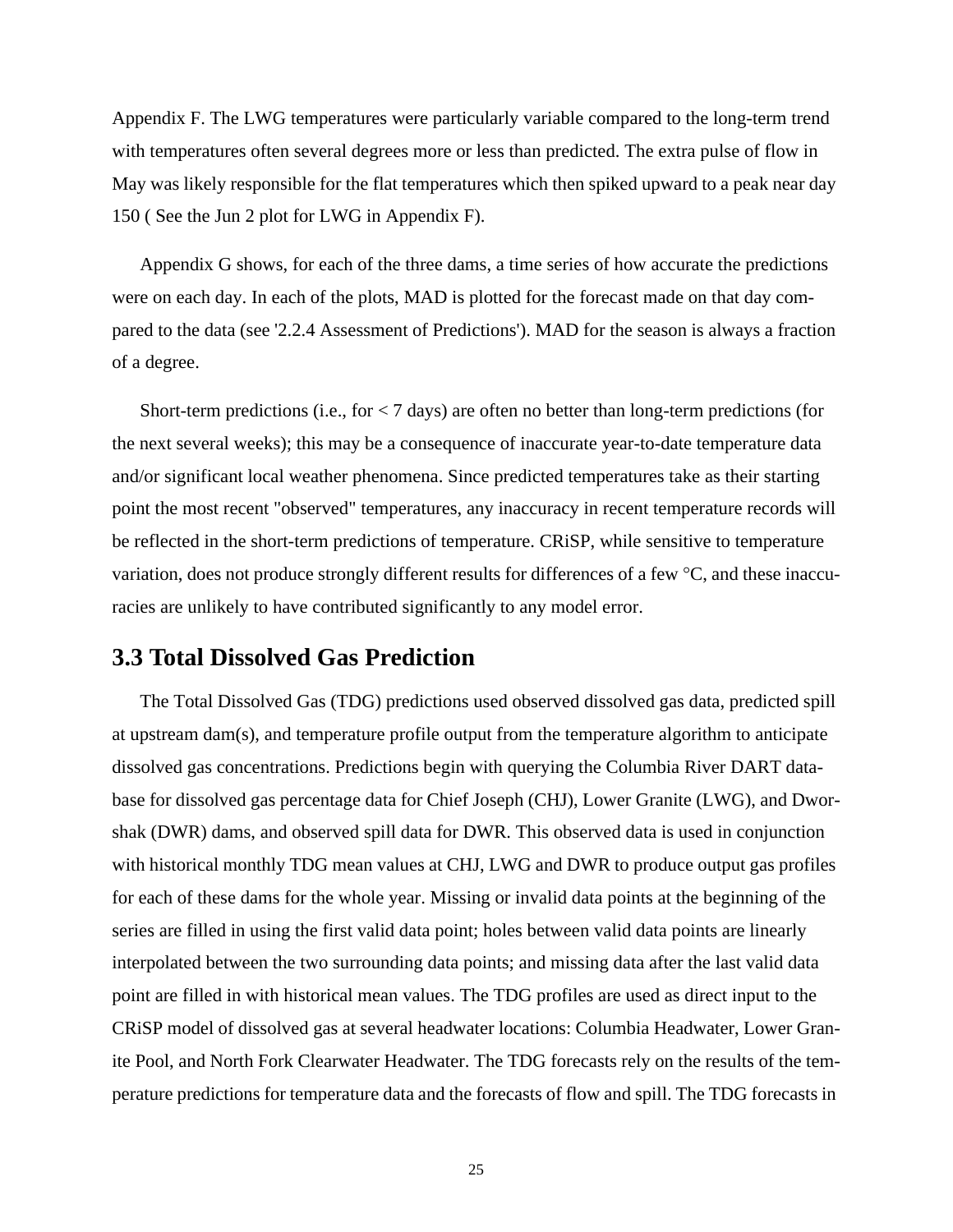particular are sensitive to predicted flows and planned spill. The TDG forecasts are produced for each dam by running CRiSP and generating gas production at all the dams in the basin.

TDG forecasts were made each week. Sample predictions versus the 2005 observed total dissolved gas data for five monitoring sites are shown in [Appendix H.](#page-64-2) The five sites shown are typical with prediction errors dropping over time. This is shown by the plots in [Appendix I](#page-68-2) that are analogous to the prediction success plots shown for temperature.

The TDG levels are generally higher in the Columbia River than in the Snake River. Below the confluence, mixing serves to help equilibrate the gas levels to a certain extent, but the Snake River flow is a fraction of the Columbia's. In the figure shown below, the Priest Rapids Dam tailrace gas levels (PRXW) and the Ice Harbor Dam tailrace gas levels (IDSW) are compared for 2004 and 2005.



<span id="page-26-0"></span>**Figure 2** Dissolved Gas observations at two sites for 2004 and 2005.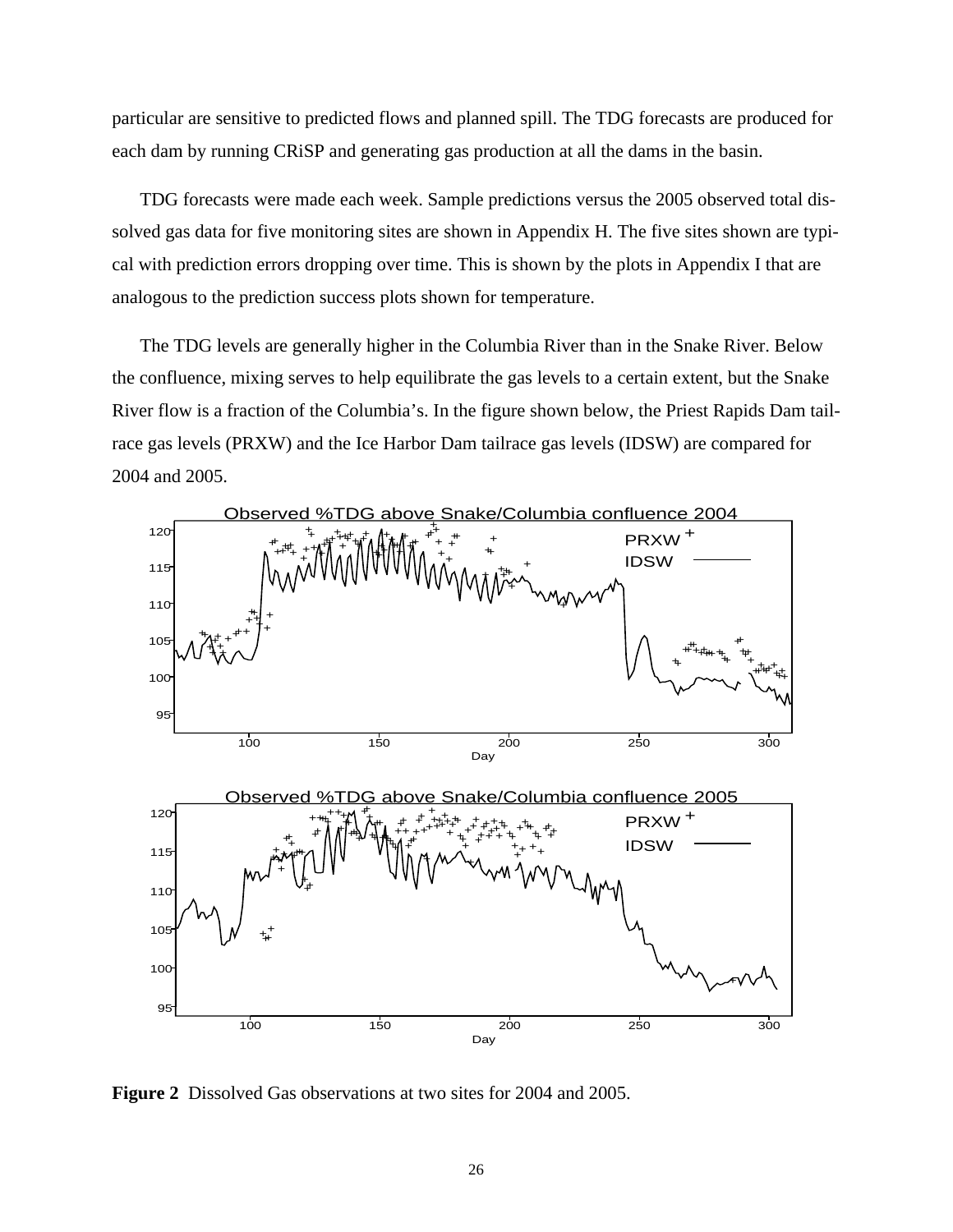### <span id="page-27-0"></span>**3.4 Passage Distribution Prediction**

Plots of predicted passage distributions compared to the observations of PIT-tagged fish are provided in [Appendix J.](#page-70-1) The entire passage distribution predictions are presented as sets of three representative dates to span the early, middle and late portions of the outmigration which varies with stock. Previous to the date of prediction (vertical line) the model predictions are based on hindcast passage for the best available river conditions. Ahead of the prediction date is the forecast passage based on anticipated river conditions (discussed in other sections: see [3.1,](#page-23-1) [3.2,](#page-24-0) [3.3\)](#page-25-0) and passage predictions-to-date. Complete plots showing the current forecast with historic conditions are available on the Inseasons Forecast web page at http://www.cbr.washington.edu/crisprt/.

| Stock <sup>b</sup> |                  | Number of fish with PIT tags observed at: |              |                   |        |                |                |  |  |
|--------------------|------------------|-------------------------------------------|--------------|-------------------|--------|----------------|----------------|--|--|
|                    |                  | Lower<br>Granite                          | Little Goose | Lower<br>Monument | McNary | John Day       | Bonneville     |  |  |
|                    | <b>COMPOSITE</b> | 743                                       | 479          | 199               | 177    | 73             | 34             |  |  |
|                    | <b>CATHEC</b>    | 55                                        | 39           | 22                | 9      | $\overline{4}$ | $\overline{2}$ |  |  |
|                    | <b>IMNAHR</b>    | 441                                       | 232          | 80                | 80     | 36             | 14             |  |  |
|                    | <b>SALRSF</b>    | 58                                        | 72           | 42                | 32     | 15             | 5              |  |  |
|                    | <b>MINAMR</b>    | 189                                       | 136          | 55                | 56     | 18             | 13             |  |  |
|                    | <b>SNAKER</b>    | 1044                                      | 499          | 137               | 281    | 226            | 44             |  |  |
|                    | lgrStlhd         | 12307                                     | 14982        | 7847              | 2489   | 1207           | 199            |  |  |
|                    | mcnChin1S        |                                           |              |                   | 8264   | 2741           | 1559           |  |  |
|                    | mcnChin0S        |                                           |              |                   | 282    | 229            | 44             |  |  |
|                    | mcnChin0C        |                                           |              |                   | 1684   | 845            | 185            |  |  |
|                    | mcnStlhdS        |                                           |              |                   | 2489   | 1207           | 199            |  |  |
|                    |                  |                                           |              |                   |        |                |                |  |  |

<span id="page-27-1"></span>Table 7 Number of PIT-tagged fish<sup>a</sup> used for RealTime and CRiSP modeling at **selected observation sites. Shaded cells indicate equal or greater numbers than at the upstream site.**

a. The RealTime/CRiSP complex uses a subset of all available PIT-tagged fish for the stocks of interest.

b. This year, the mcnStlhdC stock is not analyzed.

Unlike the temperature and flow algorithms, CRiSP does not use the run-completed-percentage of the run based on the observations at a dam because the true % during mid-season is still unknown at that time. The only changes to distributions are based on the inputs that result from the RealTime process at the index site which uses year-to-date observations. Those alone could be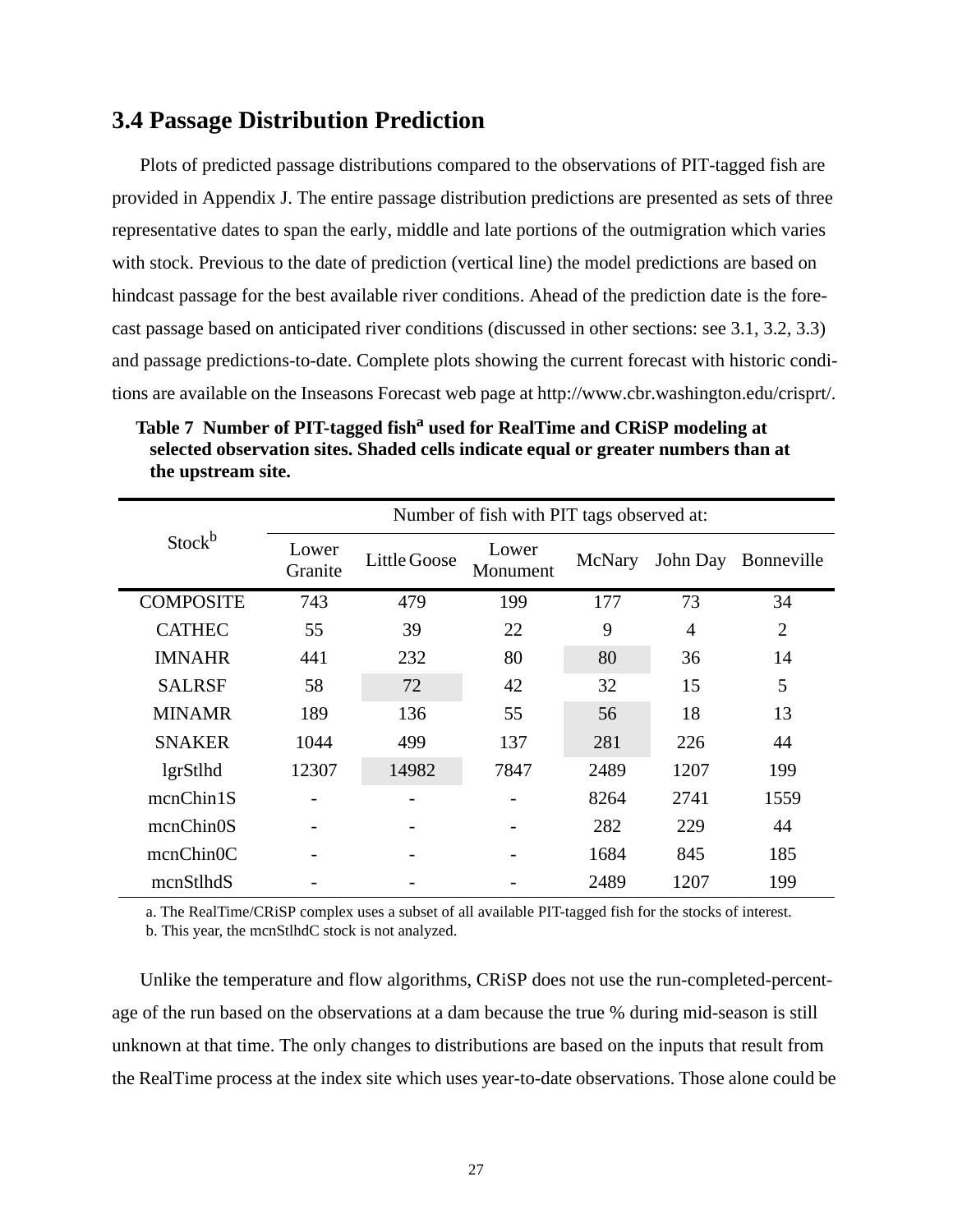the cause of a change in any hind-cast cumulative percentages.

In [Appendix J,](#page-70-1) prediction plots at McNary and John Day are based on CRiSP projected passage of program RealTime forecasted arrival distributions at Lower Granite and McNary Dam, respectively. Any error in the prediction at the index site is propagated to the downstream sites. Failure to detect, or report all PIT-tagged fish passing the detectors at Lower Granite Dam meant that their continued downstream movement could not be modeled accurately. Obviously, some fish escaped detection at one site only to be observed at another site downstream as is illustrated with the cumulative returns of certain stocks at some dams as shown by the plots in [Appendix J](#page-70-1) (for example, SALRSF observations) and by the counts shown in the grayed-cells of [Table 7.](#page-27-1) Thus the apparent arrival time distributions do not match the population's observed distribution simply because they are counting overlapping but different groups of fish. The simple fact that more fish are observed downstream distorts the ability of CRiSP to predict downstream travel, and the problem becomes more acute with lower numbers within a stock (e.g. the SNAKER passage observations at MCN are based on a total of nine fish).

The MAD results for RealTime and the downstream predictions are presented in [Table 8](#page-28-0) for the end of the season. For example, the model predicted 50% passage of CATHEC fish at MCN on day 148 but the observed day of 50% passage was day 143, so the error is -5 days.

| Passage Locations |           |           |                             |      |      |     |  |
|-------------------|-----------|-----------|-----------------------------|------|------|-----|--|
| 5% Passage        |           |           |                             | MCN  | JDA  |     |  |
| <b>CATHEC</b>     |           |           |                             |      |      |     |  |
| <b>IMNAHR</b>     |           | 6         | 4                           | 3    |      |     |  |
| <b>MINAMR</b>     |           | 8         | 6                           | 6    |      | – I |  |
| <b>SALRSF</b>     |           |           |                             | -1   | -5   |     |  |
| <b>COMPOSITE</b>  | -3        |           | 3                           | 3    | -1   |     |  |
| <b>SNAKER</b>     |           |           |                             | $-1$ |      |     |  |
| lgrStlhd          |           | 5         | $\mathcal{D}_{\mathcal{A}}$ | 6    | 8    | 8   |  |
| mcnChin0S         | <b>NA</b> | <b>NA</b> | <b>NA</b>                   |      |      |     |  |
| mcnChin0C         | NΑ        | NΑ        | NA                          |      | $-2$ |     |  |
| mcnStlhdS         | NА        | ΝA        | NΑ                          |      |      |     |  |

<span id="page-28-0"></span>**Table 8 Difference of observed passage - predicted passage times for designated percentages of stocks at six different dams at the end of the season. Negative numbers mean that the prediction is late. Positive numbers mean the prediction is early.**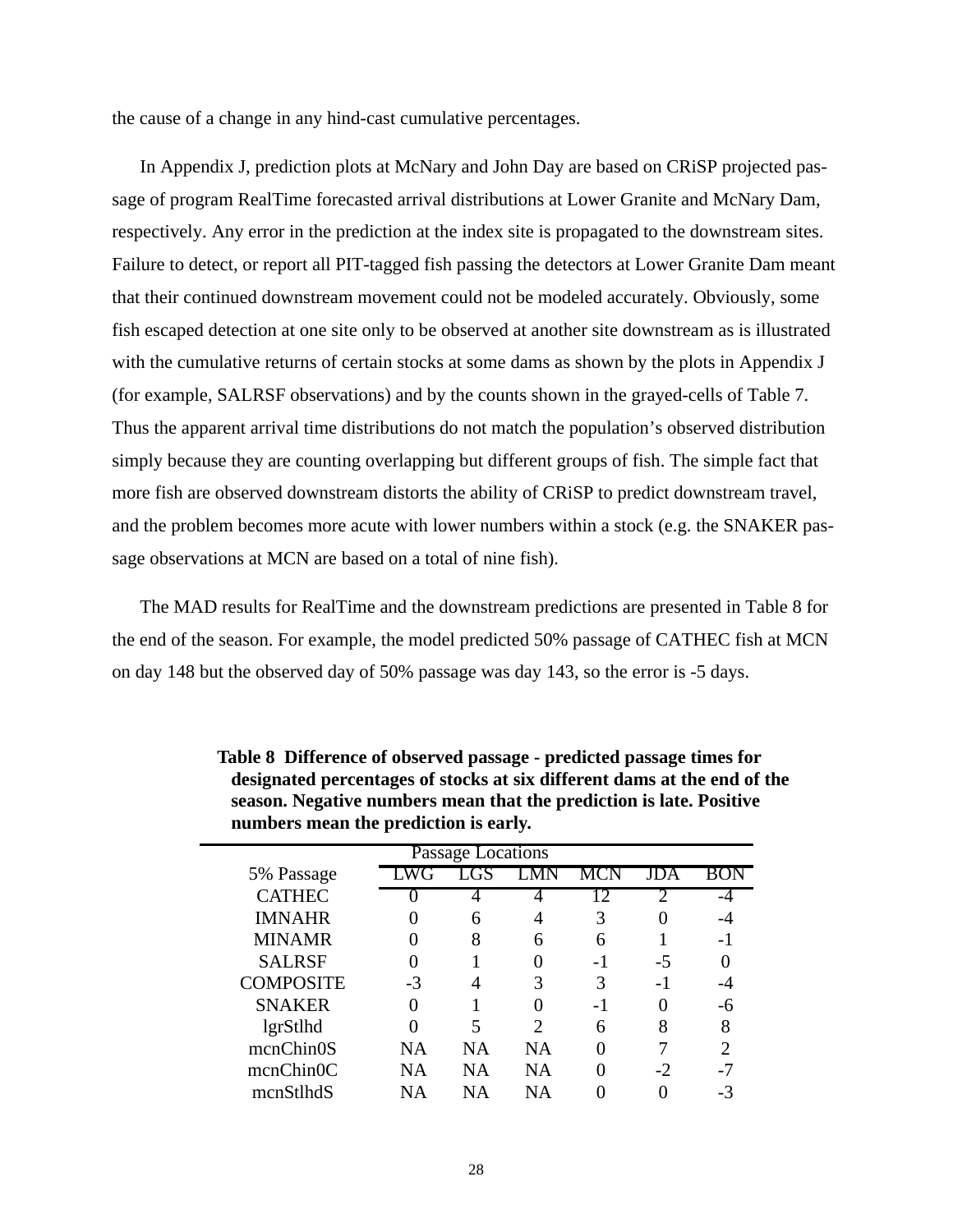|                        |                | <b>Passage Locations</b> |           |                |                |                |
|------------------------|----------------|--------------------------|-----------|----------------|----------------|----------------|
| mcnChin1S              | <b>NA</b>      | <b>NA</b>                | <b>NA</b> | $\overline{0}$ | $-1$           | $-1$           |
|                        |                |                          |           |                |                |                |
| 50% Passage            | LWG            | LGS                      | LMN       | MCN            | JDA            | <b>BON</b>     |
| <b>CATHEC</b>          | -6             | $-5$                     | 0         | 2              | -9             | -21            |
| <b>IMNAHR</b>          | $\theta$       | $\overline{2}$           | 1         | $-2$           | $-7$           | -6             |
| <b>MINAMR</b>          | $-1$           | $\mathbf{1}$             | $-2$      | $\overline{2}$ | $-4$           | $-9$           |
| <b>SALRSF</b>          | $\overline{0}$ | $\mathbf{1}$             | 12        | $\overline{2}$ | $-9$           | 3              |
| <b>COMPOSITE</b>       | $-10$          | -4                       | $-3$      | $-4$           | $-10$          | $-9$           |
| <b>SNAKER</b>          | $-4$           | $\overline{2}$           | 1         | $-12$          | $-6$           | $-11$          |
| lgrStlhd               | $-1$           | $\overline{0}$           | $\theta$  | $\mathbf{1}$   | 1              | 3              |
| mcnChin <sub>0</sub> S | <b>NA</b>      | <b>NA</b>                | <b>NA</b> | $\theta$       | 10             | $\overline{4}$ |
| mcnChinOC              | <b>NA</b>      | <b>NA</b>                | <b>NA</b> | $\theta$       | 5              | 1              |
| mcnStlhdS              | <b>NA</b>      | <b>NA</b>                | <b>NA</b> | $\theta$       | $-1$           | $\theta$       |
| mcnChin1S              | <b>NA</b>      | <b>NA</b>                | <b>NA</b> | $\mathbf{1}$   | $-3$           | $-3$           |
|                        |                |                          |           |                |                |                |
|                        |                |                          |           |                |                |                |
| 95% Passage            | LWG            | LGS                      | LMN       | MCN            | JDA            | <b>BON</b>     |
| <b>CATHEC</b>          | -1             | -8                       | -8        | 9              | -32            | -40            |
| <b>IMNAHR</b>          | $-2$           | $-1$                     | $-5$      | $-13$          | $-18$          | $-20$          |
| <b>MINAMR</b>          | $-3$           | $\overline{2}$           | $-4$      | 21             | $\overline{0}$ | $-1$           |
| <b>SALRSF</b>          | $-2$           | $-6$                     | $-5$      | 6              | $-14$          | $-16$          |
| <b>COMPOSITE</b>       | $-8$           | $-7$                     | $-6$      | 3              | $-13$          | $-14$          |
| <b>SNAKER</b>          | $-4$           | $-17$                    | $-19$     | $-22$          | $-24$          | $-34$          |
| lgrStlhd               | $\overline{4}$ | $\overline{4}$           | 3         | $\overline{2}$ | $\overline{0}$ | $\overline{4}$ |
| mcnChin0S              | <b>NA</b>      | <b>NA</b>                | NA        | $-2$           | $\theta$       | -5             |
| mcnChin <sub>0</sub> C | <b>NA</b>      | <b>NA</b>                | <b>NA</b> | $-1$           | $-13$          | $\overline{2}$ |
| mcnStlhdS              | <b>NA</b>      | <b>NA</b>                | <b>NA</b> | $\theta$       | $-4$           | $-1$           |
| mcnChin1S              | <b>NA</b>      | <b>NA</b>                | NA        | $\theta$       | $-13$          | $-11$          |

**Table 8 Difference of observed passage - predicted passage times for designated percentages of stocks at six different dams at the end of the season. Negative numbers mean that the prediction is late. Positive numbers mean the prediction is early.**

## <span id="page-29-0"></span>**4 Discussion**

## <span id="page-29-1"></span>**4.1 Accuracy of Predictions**

#### <span id="page-29-2"></span>**4.1.1 Flow/Spill Predictions**

Flow and spill forecasts provided by Bonneville Power Administration improved in accuracy as the season progressed; however, the accuracy of early predictions is always problematic. Early season forecasts are potentially very poor (see [Appendix D](#page-55-2) for comparison of early-season pre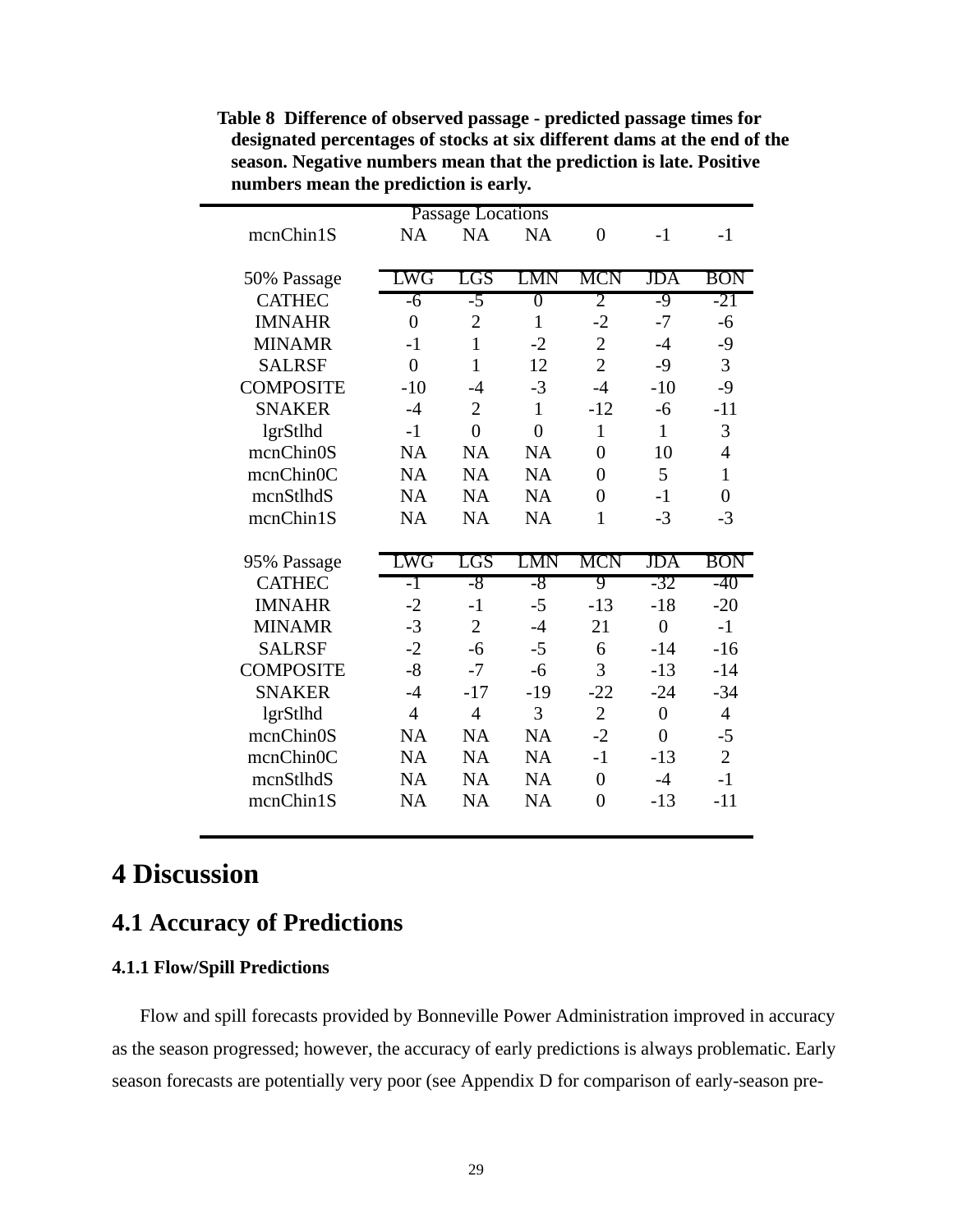dictions in 2002, 2003 and 2004 to observed data). The more anomalous the season, the more difficult it is to create accurate predictions and the more difficult is the task of predicting the movements of the fish.

Estimates of the fraction of fish transported at Snake River projects will be sensitive to estimated spill fractions: fish that are "spilled" are not collected for transportation. For accurate longterm projections of transport fractions, more accurate long-term projections of spill fraction will be required. Even when spill fraction is accurately measured, variability in spill efficiency and FGE can produce errors in estimated transport fractions. This year, due to court ordered spill during July and August, it is highly likely that many of the migrants passed the transport dams without passing PIT-tag detectors.

#### <span id="page-30-0"></span>**4.1.2 Temperature Prediction**

The temperature forecasting algorithm was successful in creating an appropriate temperature profile for each of the reservoirs. The MAD values decreased throughout the season as shown in the figures in [Appendix G](#page-62-1).

Because yearling chinook migrate in the spring and early summer, they are not particularly vulnerable to temperature extremes. Subyearling fish are the most vulnerable to temperature effects since in-river temperatures can exceed their preferences and often fall within the optimal temperatures for predators such as Northern pikeminnow. At 18°C, chinook feeding efficiency drops precipitously from its optimal temperature range near 12-16°C while the pikeminnow's consumption rates (of smolts) reaches within 10% of its maximum.

In CRiSP, although predation and gas saturation dynamics are somewhat temperature-dependent, the difference in estimated survival resulting from temperature variations of one or two °C are minimal. The overwhelming majority of temperature predictions fell well within the twodegree window, and thus we do not believe that inaccuracies in temperature forecasts contributed significantly to errors in projections of fish passage.

#### <span id="page-30-1"></span>**4.1.3 Total Dissolved Gas Predictions**

The MAD results for total dissolved gas (TDG) predictions are shown in [Appendix I](#page-68-2). The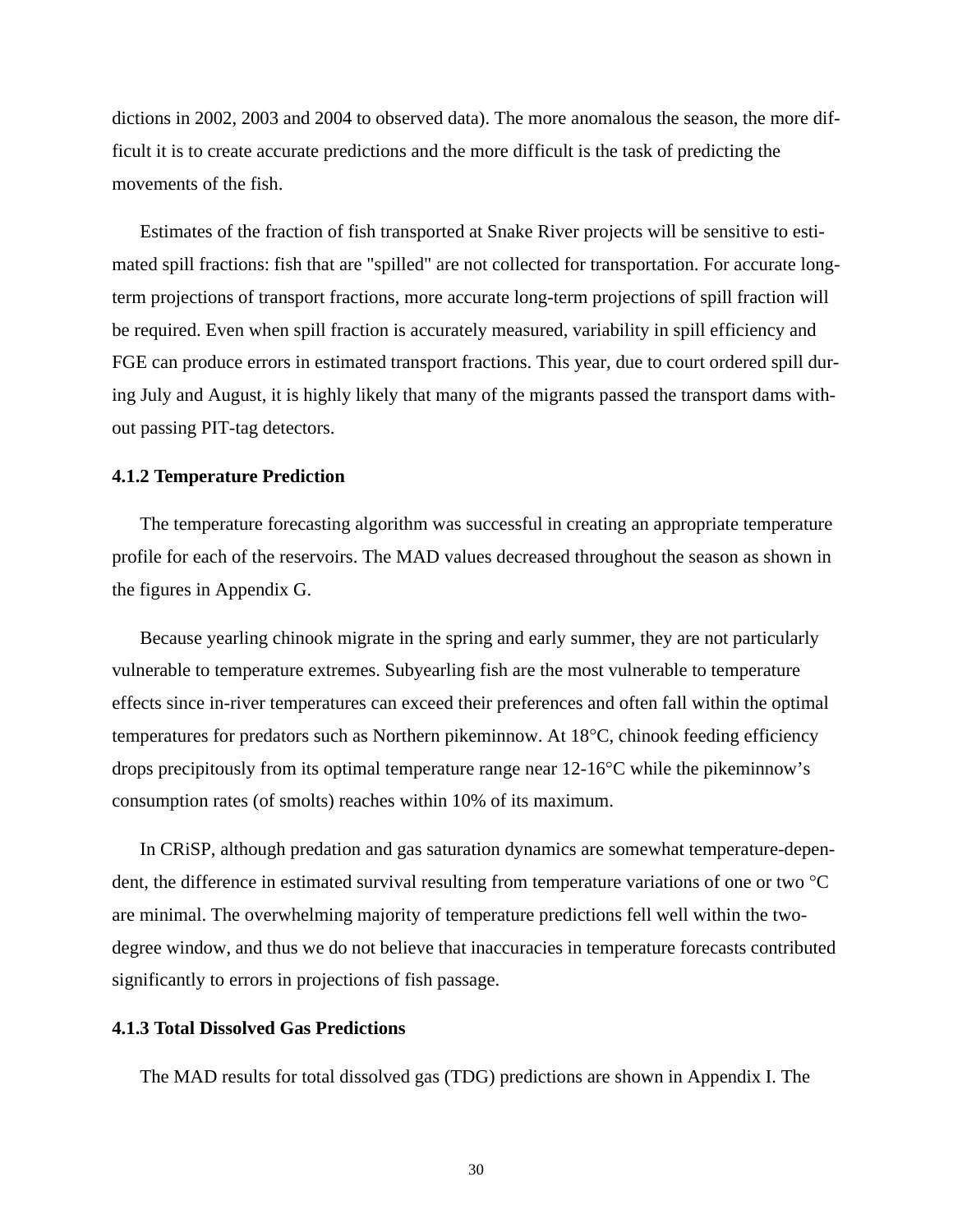trend toward improvements in MAD are obvious as the season progresses for most sites. There are small differences between the data and the predictions in hind-casts. Most MAD values are below 3.0 percentage points with a few exceptions of early season predictions especially at LGS. This was true in 2003 also. There are many sources and sinks of TDG that are unmodeled, e.g. major tributaries.

#### <span id="page-31-0"></span>**4.1.4 Passage Timing Predictions**

The 2005 MAD results from Equation [\(7\)](#page-19-1) for passage timing predictions at McNary and John Day are presented in [Appendix L](#page-89-1). Program RealTime produces run predictions for the Composite stock as if it were an individual stock. There is no corresponding CRiSP run for the Composite stock. The values for the downstream dams are derived by a post-processing script that averages the run results for the four individual stocks into one stock. In principle, the composite stock is easier to predict than individual stocks, as the composite stock represents a substantially larger number of fish; however, their distribution is least likely to be statistically normal. There are differences between stocks in how well CRiSP/RealTime performed. Some examples of these are shown in more detail in graphs in [Appendix J](#page-70-1) on a stock-by-stock basis.

One measure of success in predicting stock travel time is to examine the differences in the number of days between the observed passage of a certain proportion of the run (5%, 50% or 95%) and the predicted passage of that same proportion of the run. [Table 8](#page-28-0) shows those differences for the stocks at the forecast dams. Perfect correspondence would result in 0 in all cells. Consistent errors in modeling would result in a bias either advancing or retarding all predictions, but that does not seem to be the case for this year. Observed cumulative passage is potentially biased late (especially for low numbers) because fish passage is a discrete process.

More interesting is the differences in travel times between the stocks in a given reach of the river. Sudden shifts in the numbers as the population moves downstream suggest an intervening cause for their delay or acceleration between two dams. Differences of passage for the stocks at various dams can be seen in [Appendix J](#page-70-1) which shows some of the anomalies that give rise to prediction problems. For example, cumulative passage of IMNAHR fish at MCN begins almost simultaneously with LMN observations and both precedes and exceeds it all season. When there are only 31 fish total, the timing of observations of even a few of them can dramatically alter the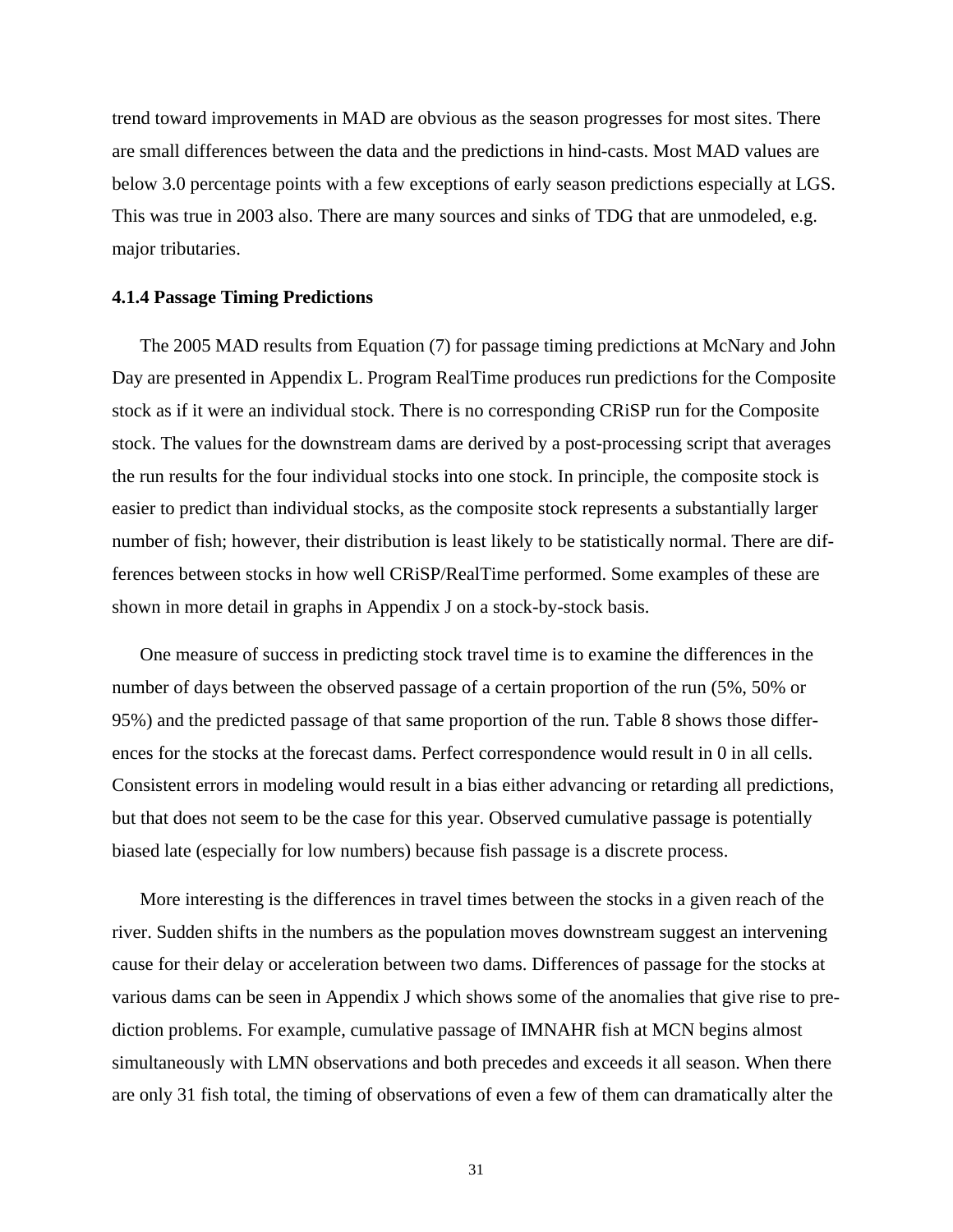perceived distribution of the population.

Finally, the prediction of the passage percentages and the observations of passage percentages are compared with MAD for each day that a prediction is made. These change as the season progresses and the RealTime process incorporates more and more data. Seasonal changes in MAD values are plotted for select sites and stocks in . The median observed passage day is shown with a dashed vertical line.

Here is a summary of the causes of errors between the observations and predictions.

1) Actively migrating fish have migration parameters that are calibrated to their historical travel time between the index site and downstream dams. These parameters give fish the best possible "running start" given that they have been migrating for days or weeks prior to arrival at the index site. Fish are increasing in speed with their "experience" in the river as the season proceeds. These migration parameters are updated annually. It is not feasible to have separate parameters for each reach even though there are significant between-reach differences in velocity. CRiSP does allow for differences between the upstream and downstream locations through the migration equation parameters ([Table B-5](#page-44-2)).

2) RealTime does not provide absolutely accurate estimates of arrival timing at Lower Granite Dam or McNary Dam; to the extent that there are errors in RealTime predictions, those errors are propagated downstream by CRiSP.

3) RealTime is a statistical procedure, and there is some degree of variation from the particular conditions observed in any given year. There is no reason to expect predictions made on any particular date to perfectly fit the arrival distribution preceding that date, because the final arrival distribution is contingent on arrivals through the entire system. If the run is 50% complete but RealTime estimates only 40% completion, for example, that will necessarily produce error both before the prediction date (underestimating) and after it (overestimating, to catch up).

4) RealTime uses a conversion factor to estimate the true passage of PIT-tagged fish. This is based on spill efficiency and FGE (Burgess et al. 1999). The conversion is supposed to account for unobserved fish that pass the PIT-tag detectors. It does not attempt to make a correction for fish passing the dam through the turbines and ignores any transported fish that may be inadvert-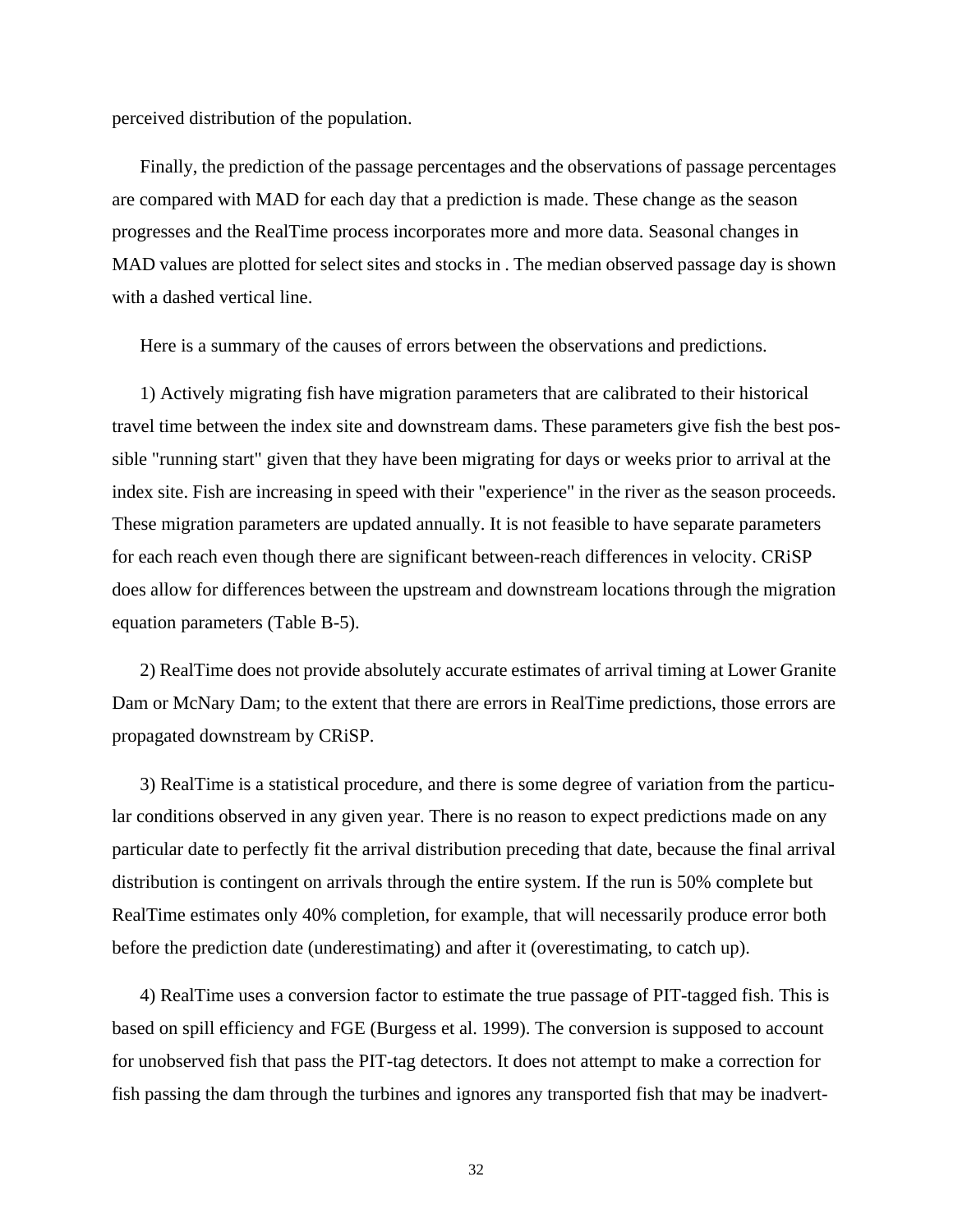ently removed from the river. This may be the cause of anomalies in the release-site predictions.

5) Some PIT-tagged fish pass a dam without triggering a detector and are subsequently observed at a downstream location. The observed passage downstream is then skewed because the fish that escape the detectors at an upstream dam may not be random selections from the population of all fish in that stock that pass the dam. Changes in dam operations, hydrologic conditions and mortality can skew the counts by either increasing or decreasing the detections even under the best conditions because of biases in mortality coupled with low numbers of passing smolts. This can have an impact on the results of the analysis because all downstream modeling efforts are going to be dependent on the initial "release" of fish at the index dam and the data collected at downstream dams.

Ideally, we would limit the analysis of downstream passage ONLY to fish that were observed at the uppermost dam and would then have a better estimate of the travel time and survival between dams. This has been a particular problem in the past with LGS observed passage exceeding LWG passage. This year, it is acute for several locations and stocks. [Appendix J](#page-70-1) illustrates the problem with upstream cumulative numbers much lower than downstream passage for certain stocks and locations.

6) CRiSP travel time parameters are based on historical conditions. A strong deviation from the migratory behavior of their predecessors means that these migrants will not be modeled as accurately. Once the fish have entered the system, the model is mostly able to track their movements but the errors are propagated downstream. Based on the differential mortality and passage times, there may be significant inter-dam differences in travel time and survival.

7) Some errors are a fundamental result of using a model and relying on parameters to describe basic relationships. The two main functions of CRiSP in this application are to move fish downstream and to keep track of survival and passage routes of fish. The primary model inputs are forecasts of temperature as well as flow and spill fractions. Flow is an important input because it influences the downstream migration rate of the fish. Behavior-dependent migration rate parameters are based on data and the downstream passage distributions are based on modeled numbers of fish passing the PIT tag detectors. Diversion of migrating fish into sampling systems that detect PIT-tagged fish depends upon the efficiency of spillways and fish diversion screens. The accuracy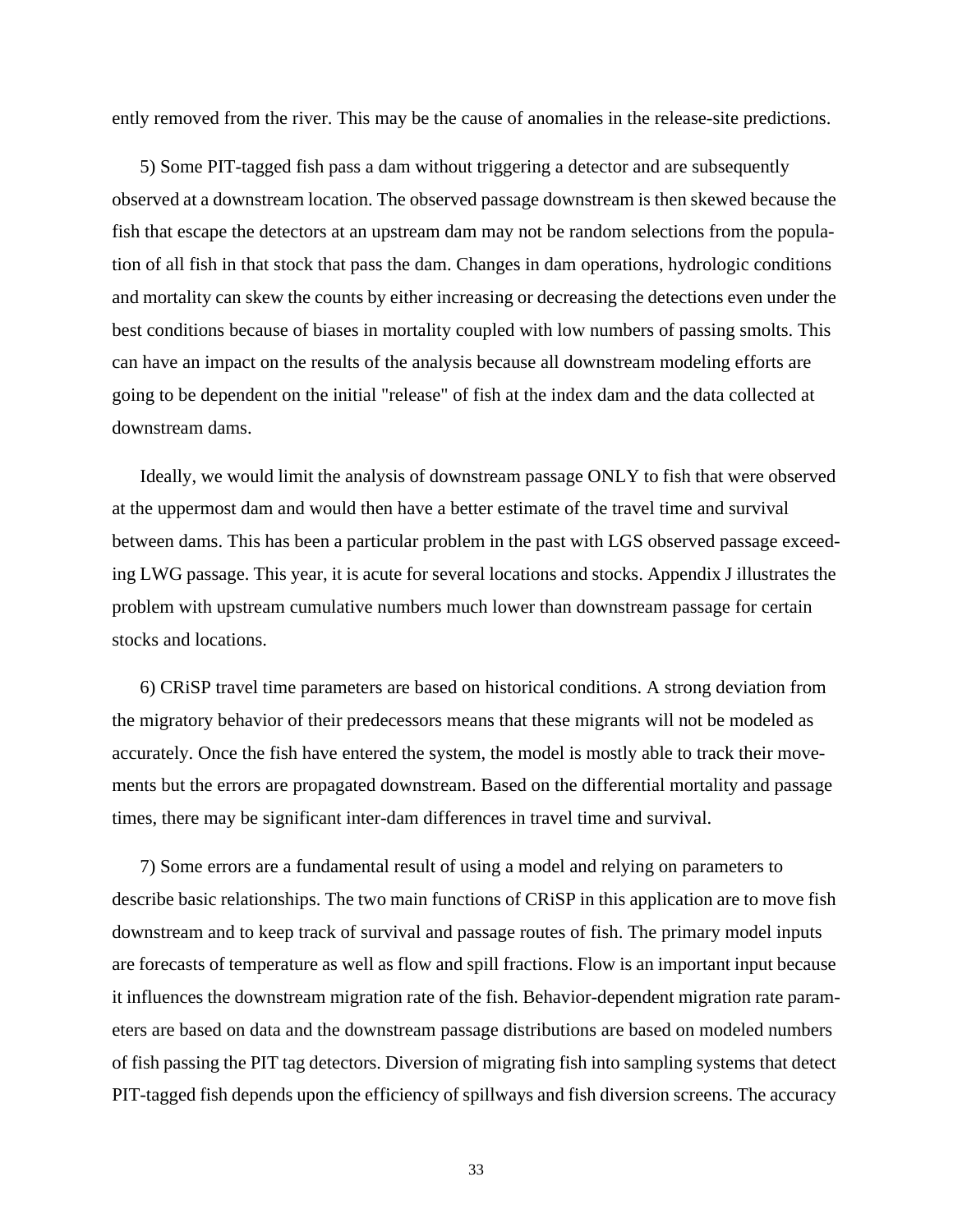of CRiSP also depends upon our correctly estimating the values of these parameters. Starting in 2003, we updated this information daily to include year-to-date historical data from DART as it became available. Some of the sudden jumps and changes in the MAD profiles can be attributed to changes in the forecasts; however, this is a considerable improvement over recent years. Spill has several effects on model output. First, it affects the passage routes of the fish – with higher spills, fewer fish pass through the bypass system where PIT-tagged fish can be detected. Survival of migrating fish is also affected by spill: high levels of spill lead to high dissolved gas levels, causing potentially lethal gas bubble trauma, behavioral alteration, and vulnerability to predation. This problem has been addressed to a certain extent with structural changes to the dams over the last 10 years that limit the entrainment of air in the tailrace during spill operations. Gas levels over 120% are fairly rare. Snake and Columbia River TDG levels were more typically near 115% at Priest Rapids Dam (PRXW) and Ice Harbor Dam (IDSW) during the higher-spill season.

8) There are some unmodeled effects that influence the passage of the fish through the system. At the end of 2001, we performed several comparisons of different predictions under the assumptions of various in-season knowledge (Beer et al. 2002). We concluded:

Overall there is little to be gained from such efforts except to demonstrate that even with perfect knowledge of the travel-time parameters and environmental conditions, the model can not account for the variability in travel time from unmodeled causes... it means that the overall evaluation of model performance should allow for at least this much error (2.0 - 13.3 % in this evaluation). In practice, a calibration of travel-time parameters within a season is difficult and speculative. Prediction of environmental variables is best accomplished by having upto-date observations whenever possible and using CRiSP's internal modeling mechanisms for future dates.

### <span id="page-34-0"></span>**4.2 Utility of CRiSP/RealTime Predictions in Management**

CRiSP has been continuously evolving to accommodate new data, and meet river managers needs by including sub-models of previously un-modeled processes. CRiSP1.7 allows for "reach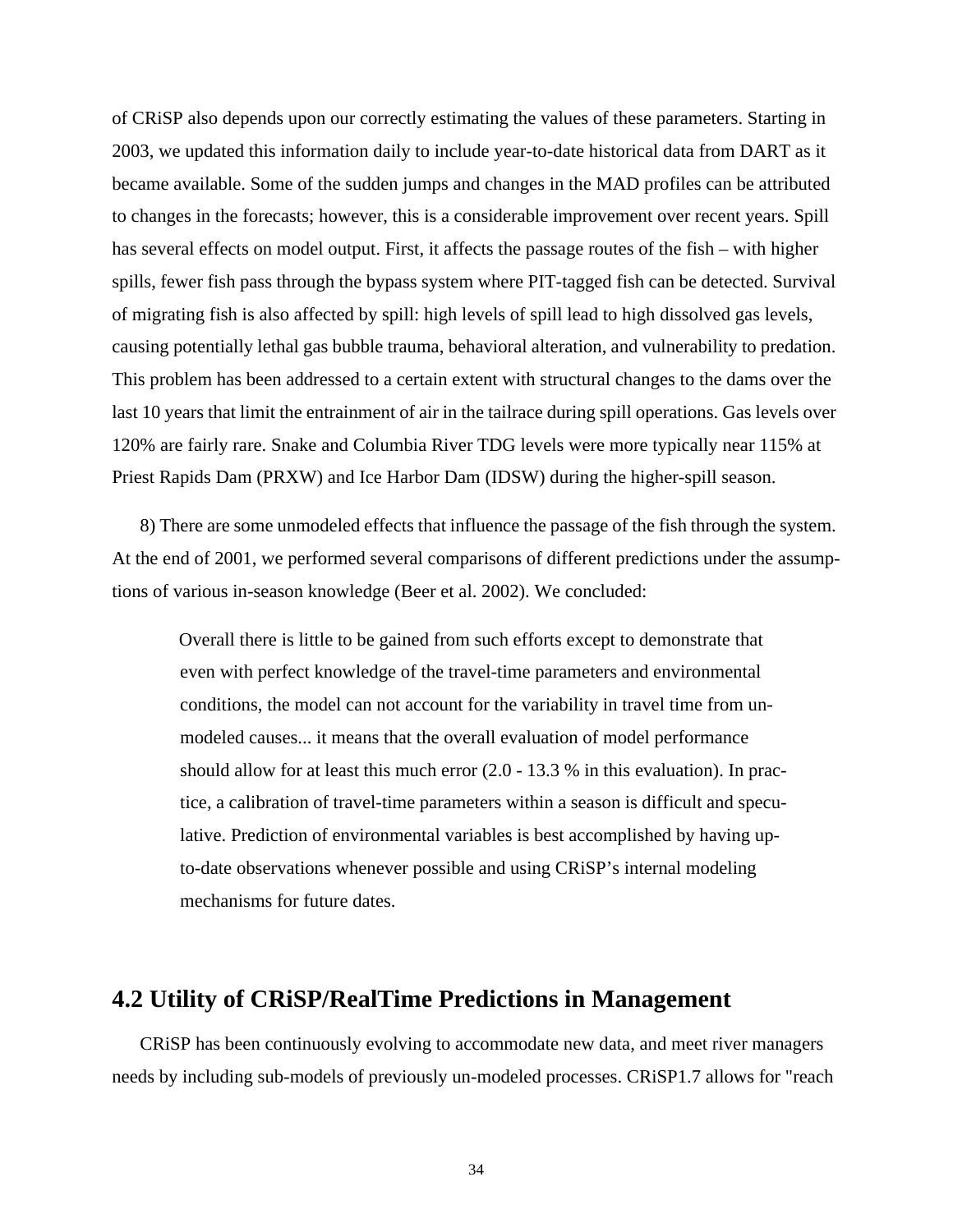classes" in which parameters can be distinguished for defined reach environments. For CRiSP/ RealTime predictions, we calibrated the model to use two reach classes. For example, the variation in travel velocity is distinct for yearling chinook above and below McNary Dam which separates the lower river class from the upper river class.

Flow augmentation for control of discharge, temperature, spill timing and fraction, transportation operations, etc. are some of the many examples of how managers can adjust the hydrosystem for the benefit of salmon. However, this requires accurate assessments of the status of salmon outmigration and planned responses to various contingencies. For example, one might elect to transport juvenile chinook at collection facilities, but separate fish when flows fall below some target value until the run has reached 80%. This policy requires an accurate assessment of when that 80% level is reached. Similarly, a policy that seeks to transport a given fraction of the run, say 50%, can only be done if one has estimates of the state of the run and the fraction transported to date.

The cumulative passage forecasts provide managers with estimates of the fraction of a given run that will be exposed to expected spill, flow, dissolved gas levels, and transportation during a given period of interest - generally the next one to two weeks. This allows both quantitative and qualitative assessment of the exposure these fish will experience. Within limits, the managers can choose to modify operational conditions. If spill is to be targeted for particular stocks, the CRiSP/ RealTime estimates of arrival distributions would allow managers to direct spill at the projects where the bulk of the run is passing and reduce spill at projects where few fish are passing, in order to control dissolved gas levels.

Since in-season calibrations would be difficult and not necessarily helpful (Beer et al. 2002), we are continuing to seek improvements in model predictions by focusing our efforts on improving environmental data and clarifying the role of various river environments in characterizing the survival and movements of the fish.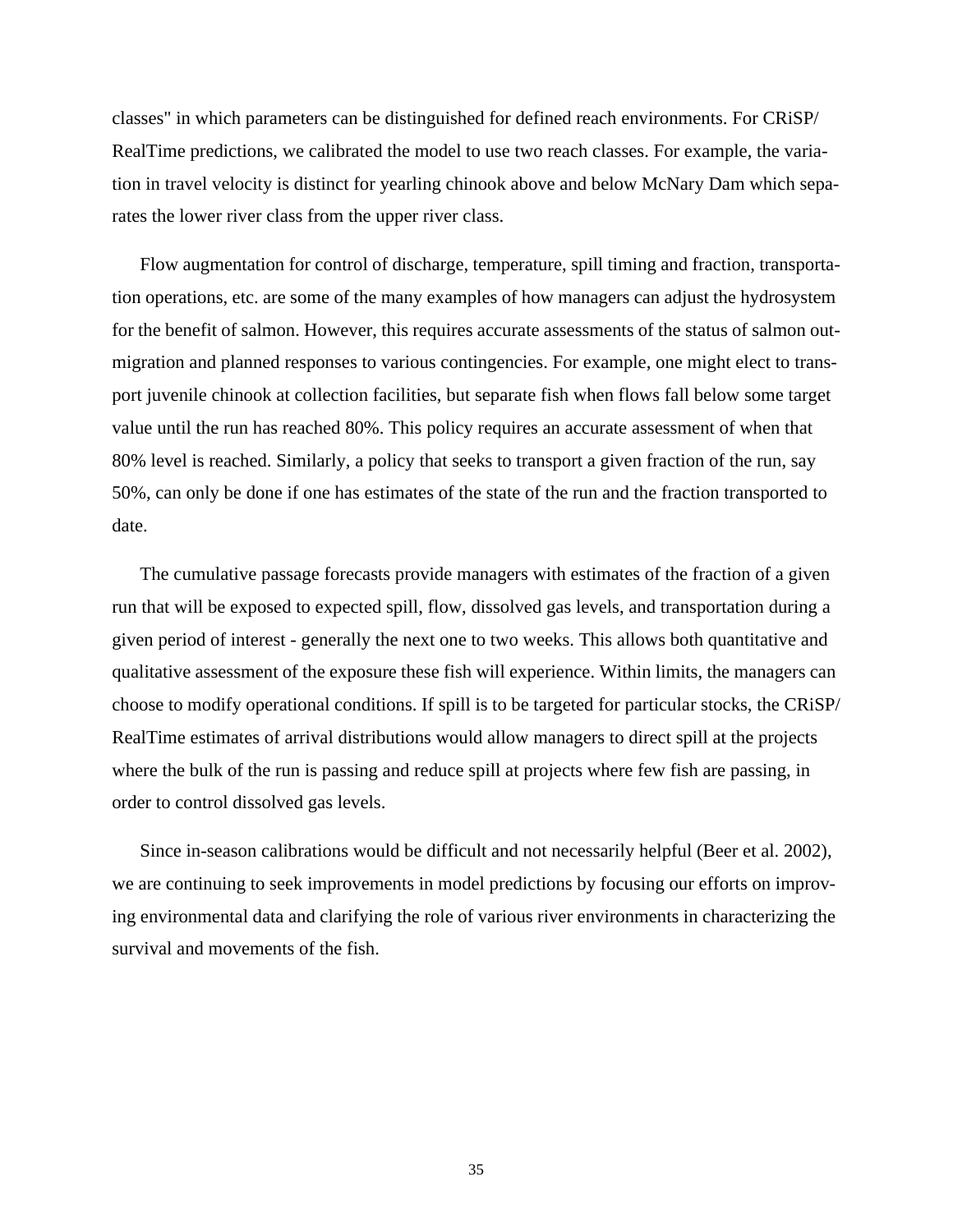# **5 References**

- Anderson, J., W. Beer, J. Hayes, S. Iltis, M. Moore, D. Salinger, P. Shaw, C. Van Holmes, and R. Zabel. 2000. Columbia River Salmon Passage Model, CRiSP.1.6: Theory and Calibration. Columbia Basin Research, University of Washington. Seattle, WA. 238 pp.
- Ashe, B., A. Miller, P. Kucera, and M. Blenden. 1995. Spring Outmigration of Wild and Hatchery Chinook Salmon and Steelhead Trout Smolts from Imnaha River, March 1 - June 15, 1994. Nez Perce Tribe, Department of Fisheries Resources Management, Lapwai, Idaho. DOE/BP-38906-4. Bonneville Power Administration. Portland, OR. 76 pp.
- Beamesderfer R.C. and B.E. Rieman. 1991. Abundance and distribution of northern squawfish, walleye and smallmouth bass in John Day Reservoir, Columbia River. *Transactions of the American Fisheries Society* 120:439-447.
- Beer, W.N. S. Iltis, C. VanHolmes, and J.J. Anderson. 2002. Evaluation of the 2001 Predictions of the Run-Timing of Wild Migrant Yearling Chinook and Water Quality at Multiple Locations on the Snake and AColumbia Rivers using CRiSP/RealTime. Columbia Basin Reasearch, UW School of Aquatic and Fisheries Science. Box 358218 Seattle, WA 98195.
- Burgess, C., R. Townsend, J. Skalski, and D. Yasuda. 1999. Monitoring and Evaluation of Smolt Migration in the Columbia Basin, Volume III: Evaluation of the 1998 Prediction of the Run-Timing of Wild Migrant Yearling and Subyearling Chinook and Steelhead, and Hatchery Sockeye in the Snake River Basin using Program RealTime. Columbia Basin Research, University of Washington. Seattle, WA.
- Cramer, Steven P. 1996. Seasonal Changes During 1996 in Survival of Yearling Chinook Smolts Through the Snake River as Estimated from Detections of PIT Tags. Report prepared for Direct Services Industries.
- Fish Passage Center of the Columbia Basin Fish and Wildlife Authority. Annual Report. Portland, OR.
- Hayes, J., P. Shaw, R. Zabel, and J. Anderson. 1996. Evaluation of the 1996 Predictions of the Run-timing of Wild Migrant Yearling Chinook in the Snake River Basin Using CRiSP/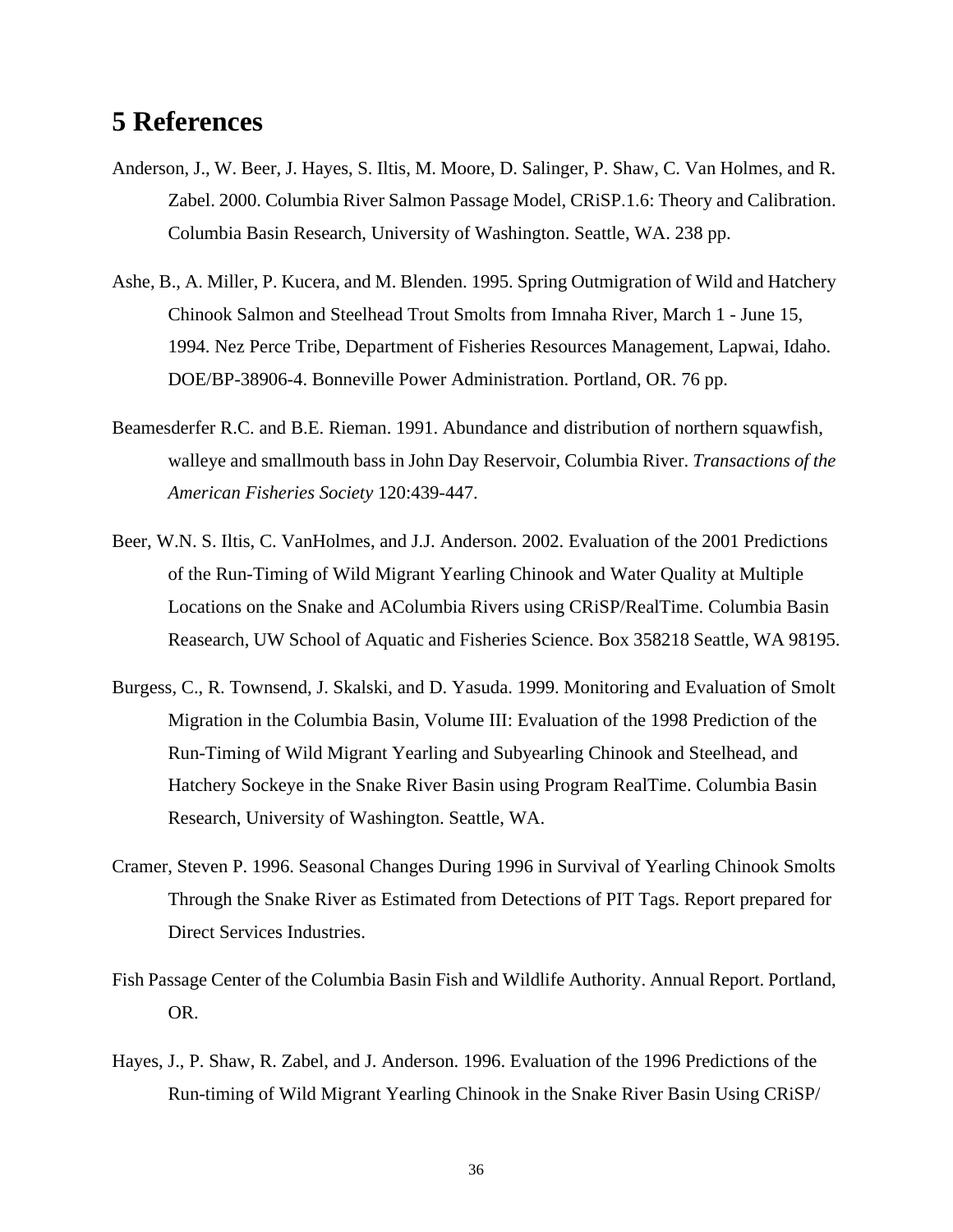RT. University of Washington, Columbia Basin Research. Seattle, WA.

- NMFS (National Marine Fisheries Service) 2000. Biological Opinion on Remand. Appendix D: Analytical Approach, Methods, and Biological Opinion Gap Analysis Survival Results for the Snake River and Upper Columbia River Listed Salmon and Steelhead ESUs. Novemeber 30, 2004. Available online, 23 March 2006 at: http:// www.salmonrecovery.gov/reports\_and\_papers/biop\_remand/docs/fcrps\_biop\_f/ Appendix\_D.pdf
- Parker, R., M. Zimmerman, and D. Ward. 1994. Report G. Development of a System Wide Program: Indexing and Fisheries Evaluation. In Nigro (ed.): Development of a System Wide Program: Stepwise Implementation of a Predation Index, Predator Control Fisheries, and Evaluation Plan in the Columbia River Basin, Volume II. Annual Report 1992. DOE/BP-07084-4. Bonneville Power Administration. Portland, OR.
- Townsend, R., P. Westhagen, D. Yasuda, J. Skalski, and K. Ryding. 1996. Evaluation of the 1995 Predictions of the Run-timing of Wild Migrant Yearling Chinook in the Snake River Basin Using Program RealTime. DOE/BP-35885-9. Bonneville Power Administration. Portland, OR.
- Townsend, R., D. Yasuda, and J. Skalski. 1997. Evaluation of the 1996 Predictions of the Runtiming of Wild Migrant Yearling Chinook in the Snake River Basin Using Program RealTime. DOE/BP-91572-1. Bonneville Power Administration. Portland, OR.
- U.S. Army Corps of Engineers. 1996. Appendix K: Evaluation and Analysis of Historical Dissolved Gas Data from the Snake and Columbia Rivers. In: Dissolved Gas Abatement Study, Phase I, Technical Report. U.S. Army Corps of Engineers. Portland, OR.
- U.S. Army Corps of Engineers. 1997. Total Dissolved Gas Production at Spillways on the Snake and Lower Columbia Rivers: Memorandum for Record, Waterways Experiment Station. In: Dissolved Gas Abatement Study, Phase II, Technical Report. U.S. Army Corps of Engineers. Portland, OR.
- Vigg, S. and C. Burley. 1991. Temperature dependent maximum daily consumption of juvenile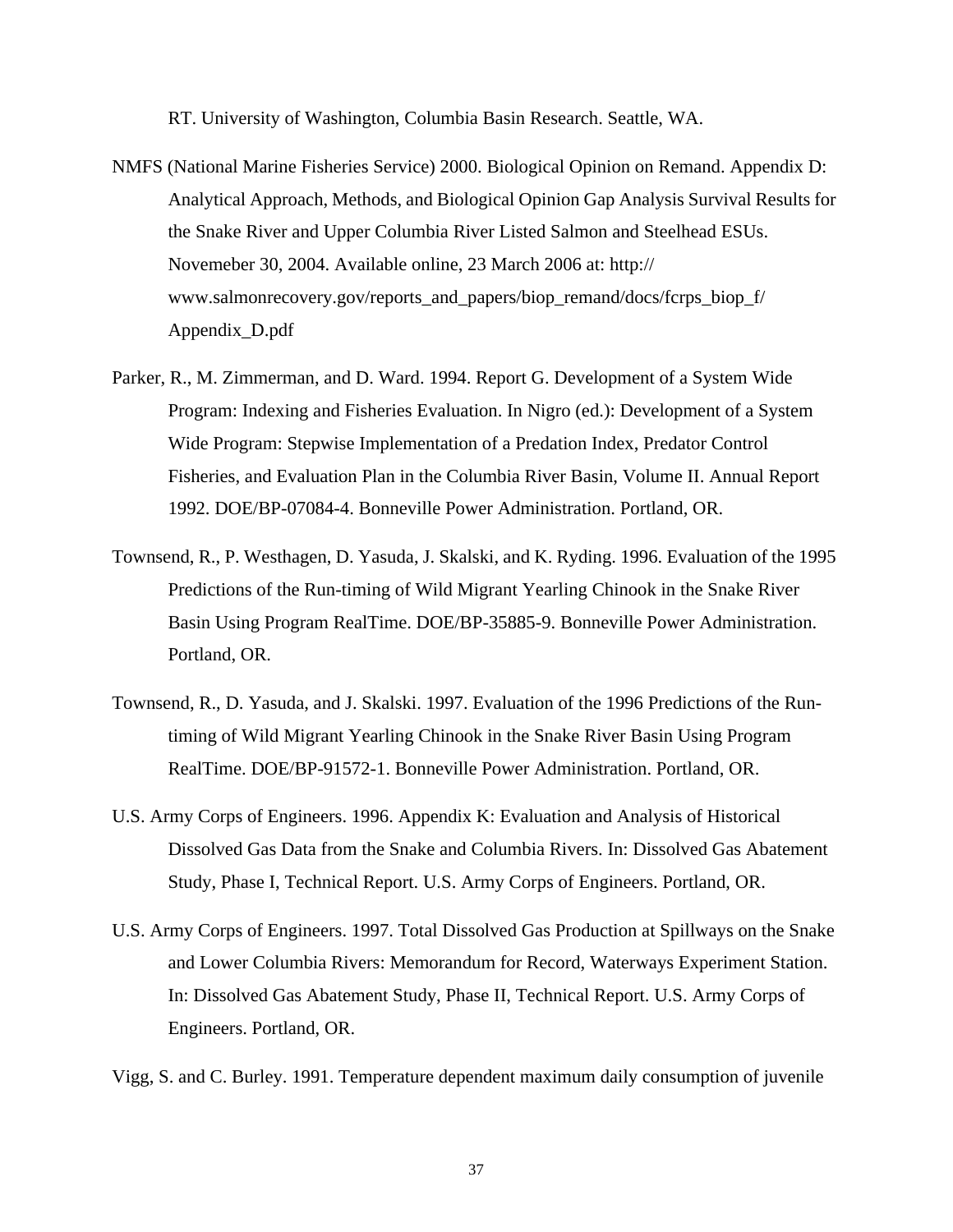salmonids by norther squawfish (*Ptychocheilus Oregonensis*) from the Columbia River. *Canadian Journal of Fisheries and Aquatic Sciences* 48: 2491-2498.

- Vigg S., T. Poe, L. Pendergast and H. Hansel. 1991. Rates of consumption of juvenile salmonids and alternative prey fishes by northern squawfish, walleyes, smallmouth bass and channel catfish in John Day Reservoir, Columbia River. *Transactions of the American Fisheries Society* 120:421-438.
- Ward, D., J. Peterson, and J. Loch. 1995. Index of Predation of Juvenile Salmonids by Northern Squawfish in the Lower Columbia and Snake Rivers. *Transactions of the American Fisheries Society.* 124:321-334.
- Zabel, R. and J. Anderson. 1997. A Model of the Travel Time of Migrating Juvenile Salmon, with an Application to Snake River Spring Chinook. *N. Amer. J. Fish. Manag*.17:93-100.
- Zabel, R. and J. Anderson, and P. Shaw. 1998. A Multiple Reach Model to Describe the Migratory Behavior of Snake River Yearling Chinook Salmon (*Oncorhynchus tshawytscha*). *Can. J. Fish. Aquat. Sci*. 55: 658-667.
- Zimmerman, M., and R. Parker. 1995. Relative density and distribution of smallmouth bass, channel catfish, and walleye in the Lower Columbia and Snake Rivers. *Northwest Science* 69:19-28.
- Zimmerman, M., D. Ward, T. Friesen, and C. Knutsen. 1997. Development of a Systemwide Predator Control Program: Indexing and Fisheries Evaluation. In F. R. Young (ed.) Development of a Systemwide Predator Control Program: Stepwise Implementation of a Predation Index, Predator Control Fisheries, and Evaluation Plan in the Columbia River Basin, Section II: Evaluation. 1995 Annual Report. DOE/BP-24514-4. Bonneville Power Administration. Portland, OR.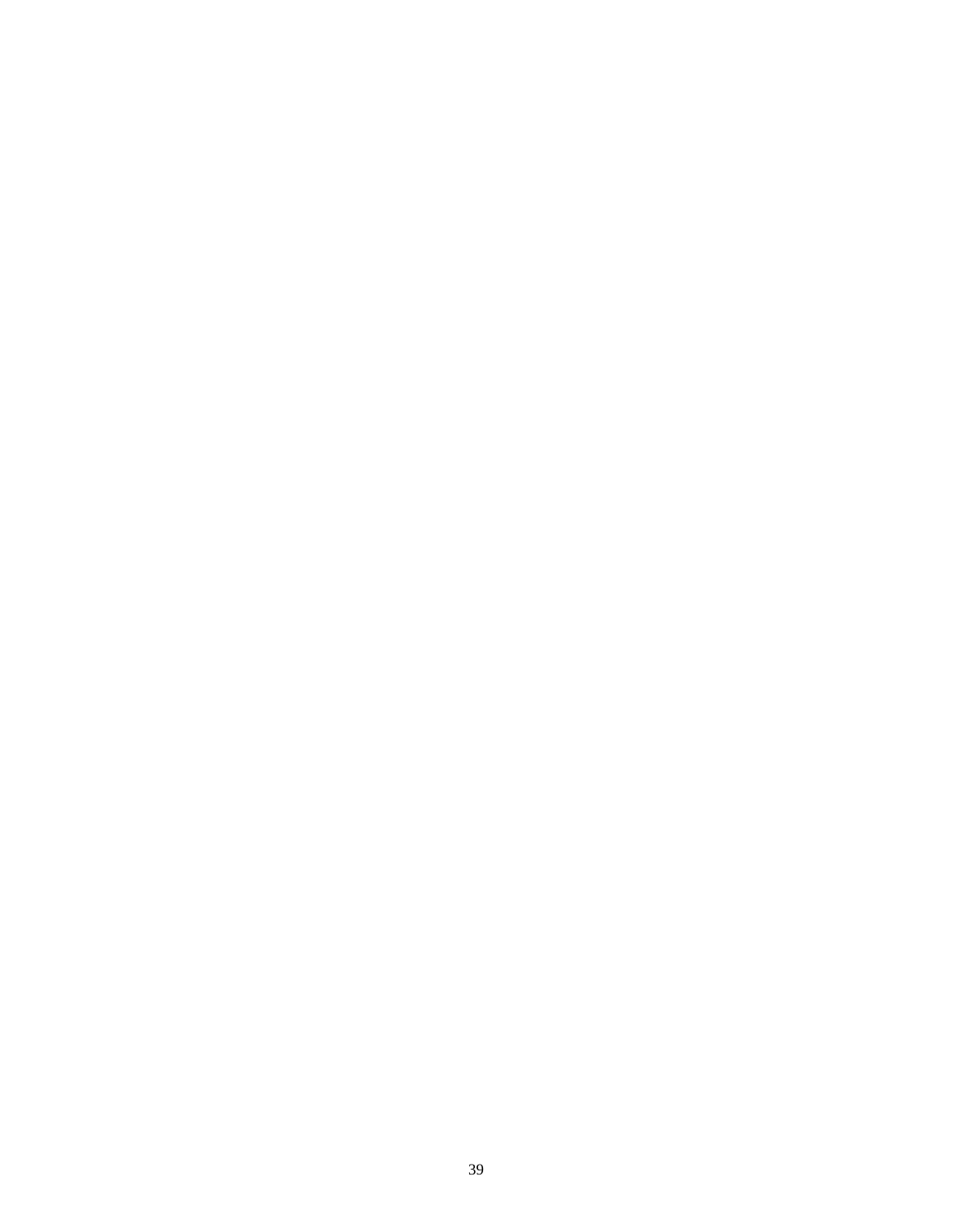#### **Appendix A Map of Columbia and Snake River Locations**



**Figure A-1** Map of Columbia and Snake River locations

The stars are dam locations, and some are labeled with a representative three character code. Spill, elevation and flow predictions are made by BPA at *all* shown dams. Temperature predictions are made at Lower Granite (LWG), Priest Rapids (PRD) and The Dalles (TDA). Total dissolved gas is monitored at sites downstream of all dams shown and analyzed for sites below Lower Granite-LWG (LGNW), Little Goose-LGS (LGSW), McNary-MCN (MCPW), Ice Harbor-IHR (IDSW), and John Day-JDA (JHAW). The stocks analyzed in this report pass Lower Granite Dam or McNary Dam (their arrivals predicted by RealTime) and CRiSP results are presented for their arrivals at downstream locations.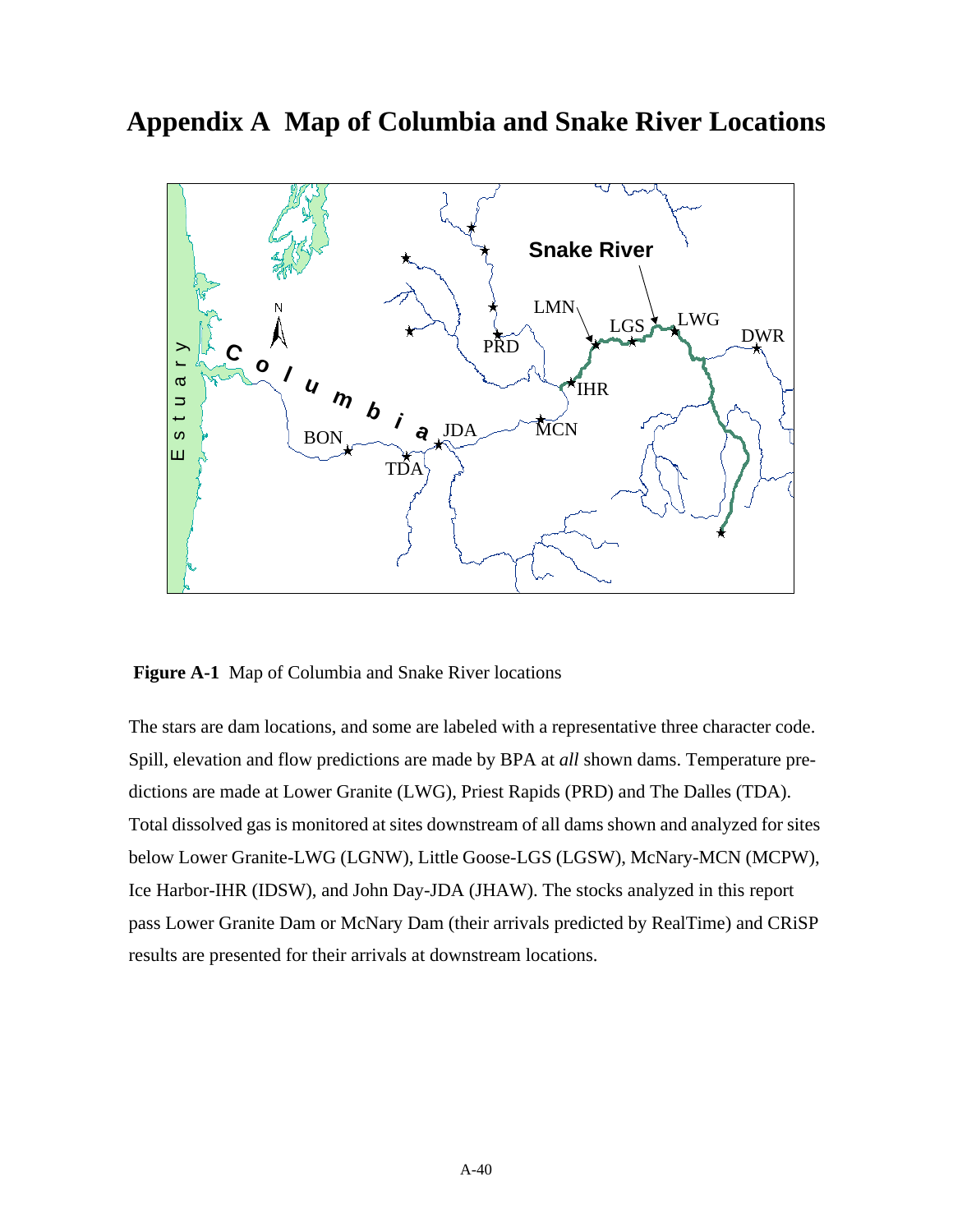# **Appendix B CRiSP Parameters**

This is a selection of parameters used for passage and travel time modeling. The full characterization of the model could result in tens of thousands of lines of input.

| Dam                 | <b>FGE</b> | <b>FGE</b> | <b>FGE</b> |
|---------------------|------------|------------|------------|
|                     | Chinook 0  | Chinook 1  | Steelhead  |
| <b>Bonneville</b>   | 0.09       | 0.39       | 0.41       |
| Bonneville II       | 0.28       | 0.48       | 0.48       |
| The Dalles          | 0.10       | 0.12       | 0.03       |
| John Day            | 0.32       | 0.73       | 0.85       |
| McNary              | 0.62       | 0.83       | 0.89       |
| <b>Ice Harbor</b>   | 0.54       | 0.54       | 0.93       |
| Lower Monumental    | 0.49       | 0.49       | 0.82       |
| <b>Little Goose</b> | 0.53       | 0.78       | 0.81       |

**Table B-1** Dam Specific Parameters used for CRiSP runs. These are based on NMFS Biological Opinion (BiOP) values found in NMFS (2000) and earlier BiOPs. Note: Lower Granite Dam is not included.

**Table B-2** Species Specific Parameters used for CRiSP runs

.

| <b>Species</b> | Reach<br>Predation<br>Coefficient | Forebay<br>Predation<br>Coefficient | <b>Tailrace</b><br>Predation<br>Coefficient |
|----------------|-----------------------------------|-------------------------------------|---------------------------------------------|
| Chinook 0      | 12.70                             | 15.60                               | 0                                           |
| Chinook 1      | 12.70                             | 15.60                               | 0                                           |
| Steelhead      | 12.70                             | 15.60                               |                                             |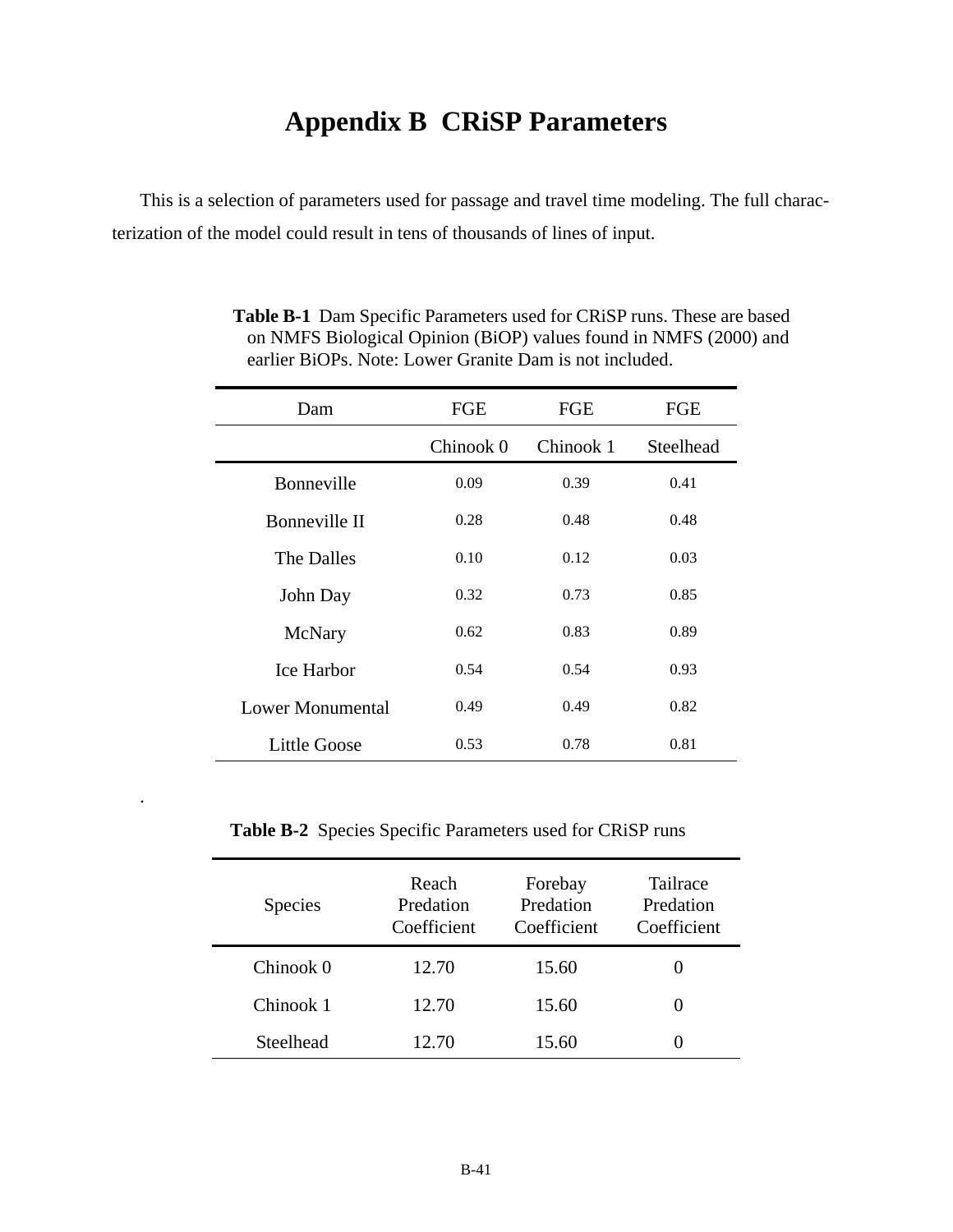| Dam                     | Species   |      | <b>Bypass</b><br>Mortality | Turbine<br>Mortality |  |
|-------------------------|-----------|------|----------------------------|----------------------|--|
| Bonneville              | Chinook 0 | 0.02 | 0.18                       | 0.10                 |  |
|                         | Chinook 1 | 0.02 | 0.10                       | 0.10                 |  |
|                         | Steelhead | 0.02 | 0.10                       | 0.10                 |  |
|                         |           |      |                            |                      |  |
| Bonneville II           | Chinook 0 |      | 0.02                       | 0.06                 |  |
|                         | Chinook 1 |      | 0.02                       | 0.10                 |  |
|                         | Steelhead |      | 0.02                       | 0.10                 |  |
| The Dalles              | Chinook 0 | 0.06 | 0.07                       | 0.16                 |  |
|                         | Chinook 1 | 0.05 | 0.04                       | 0.19                 |  |
|                         | Steelhead | 0.05 | 0.05                       | 0.19                 |  |
|                         |           |      |                            |                      |  |
| John Day                | Chinook 0 | 0.02 | 0.02                       | 0.10                 |  |
|                         | Chinook 1 | 0.02 | 0.02                       | 0.10                 |  |
|                         | Steelhead | 0.02 | 0.02                       | 0.10                 |  |
| McNary                  | Chinook 0 | 0.02 | 0.03                       | 0.10                 |  |
|                         | Chinook 1 | 0.02 | 0.02                       | 0.10                 |  |
|                         | Steelhead | 0.02 | 0.02                       | 0.10                 |  |
|                         |           |      |                            |                      |  |
| <b>Ice Harbor</b>       | Chinook 0 | 0.05 | 0.02                       | 0.10                 |  |
|                         | Chinook 1 | 0.02 | 0.02                       | 0.10                 |  |
|                         | Steelhead | 0.02 | 0.02                       | 0.01                 |  |
| <b>Lower Monumental</b> |           |      |                            |                      |  |
|                         | Chinook 0 | 0.02 | 0.02                       | 0.10                 |  |
|                         | Chinook 1 | 0.03 | 0.05                       | 0.08                 |  |
|                         | Steelhead | 0.03 | 0.07                       | 0.07                 |  |
| <b>Little Goose</b>     | Chinook 0 | 0.02 | 0.02                       | 0.10                 |  |
|                         | Chinook 1 | 0.00 | 0.01                       | 0.08                 |  |
|                         | Steelhead | 0.00 | 0.05                       | 0.08                 |  |

**Table B-3** Dam and Species Specific Parameters used for CRiSP runs: Spill Mortality, Bypass Mortality, and Turbine Mortality as determined by the 2000 NMFS BiOp.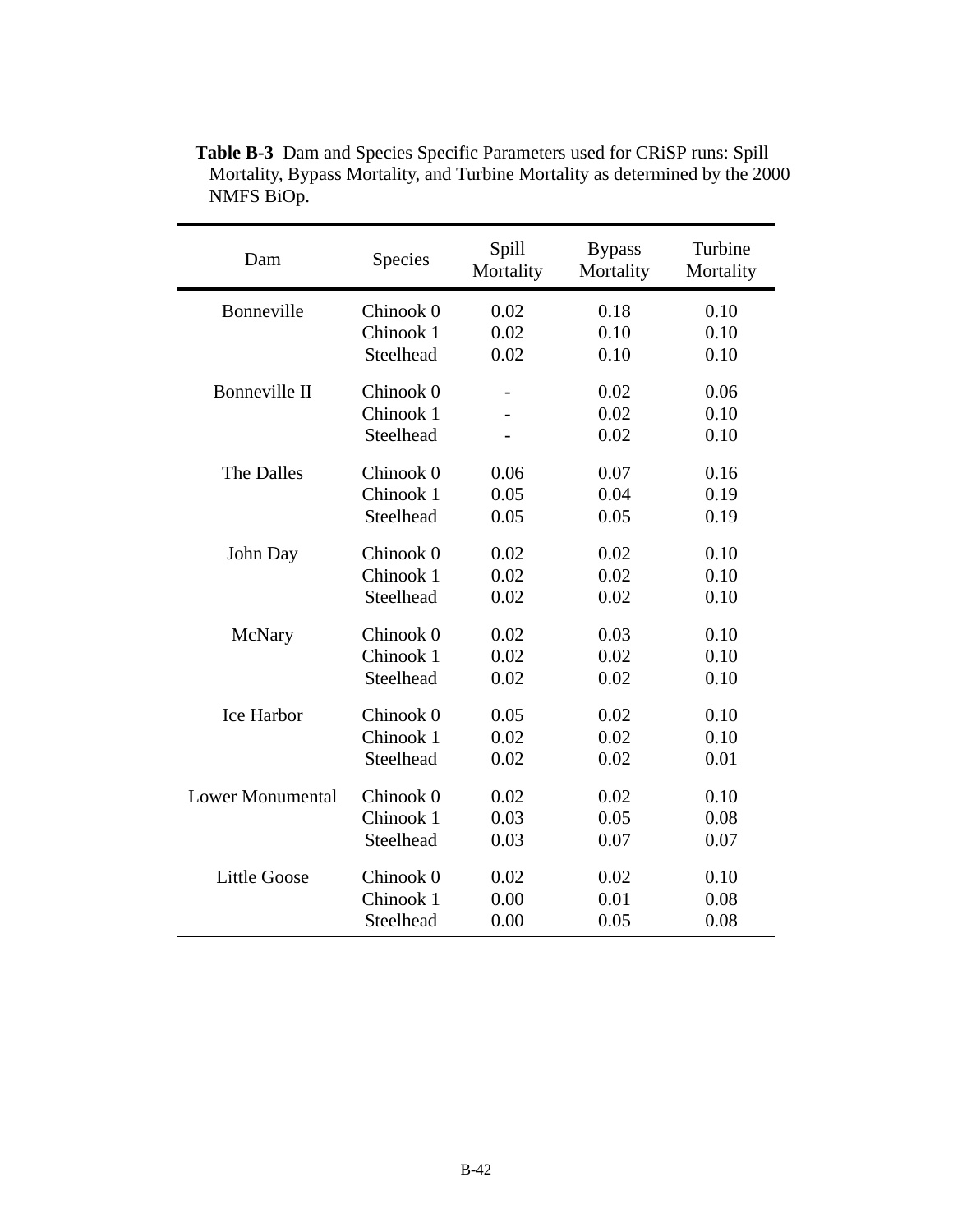| Reservoir                    | <b>Predator Density</b><br>Chinook 0 | <b>Predator Density</b><br>Chinook 1 | <b>Predator Density</b><br>Steelhead |
|------------------------------|--------------------------------------|--------------------------------------|--------------------------------------|
| <b>Bonneville Tailrace</b>   | 7367                                 | 1950                                 | 1950                                 |
| <b>Bonneville Pool</b>       | 3254                                 | 1014                                 | 1014                                 |
| The Dalles Pool              | 2074                                 | 1014                                 | 1014                                 |
| <b>Deschutes Confluence</b>  | 2074                                 | 1014                                 | 1014                                 |
| John Day Pool                | 611                                  | 1014                                 | 1014                                 |
| <b>McNary Pool</b>           | 899                                  | 1014                                 | 1014                                 |
| Lower Snake River            | 1344                                 | 809                                  | 809                                  |
| <b>Ice Harbor Pool</b>       | 877                                  | 809                                  | 809                                  |
| <b>Lower Monumental Pool</b> | 1455                                 | 809                                  | 809                                  |
| Little Goose Pool            | 1137                                 | 809                                  | 809                                  |

**Table B-4** Reservoir and Species Specific Parameters used for CRiSP runs.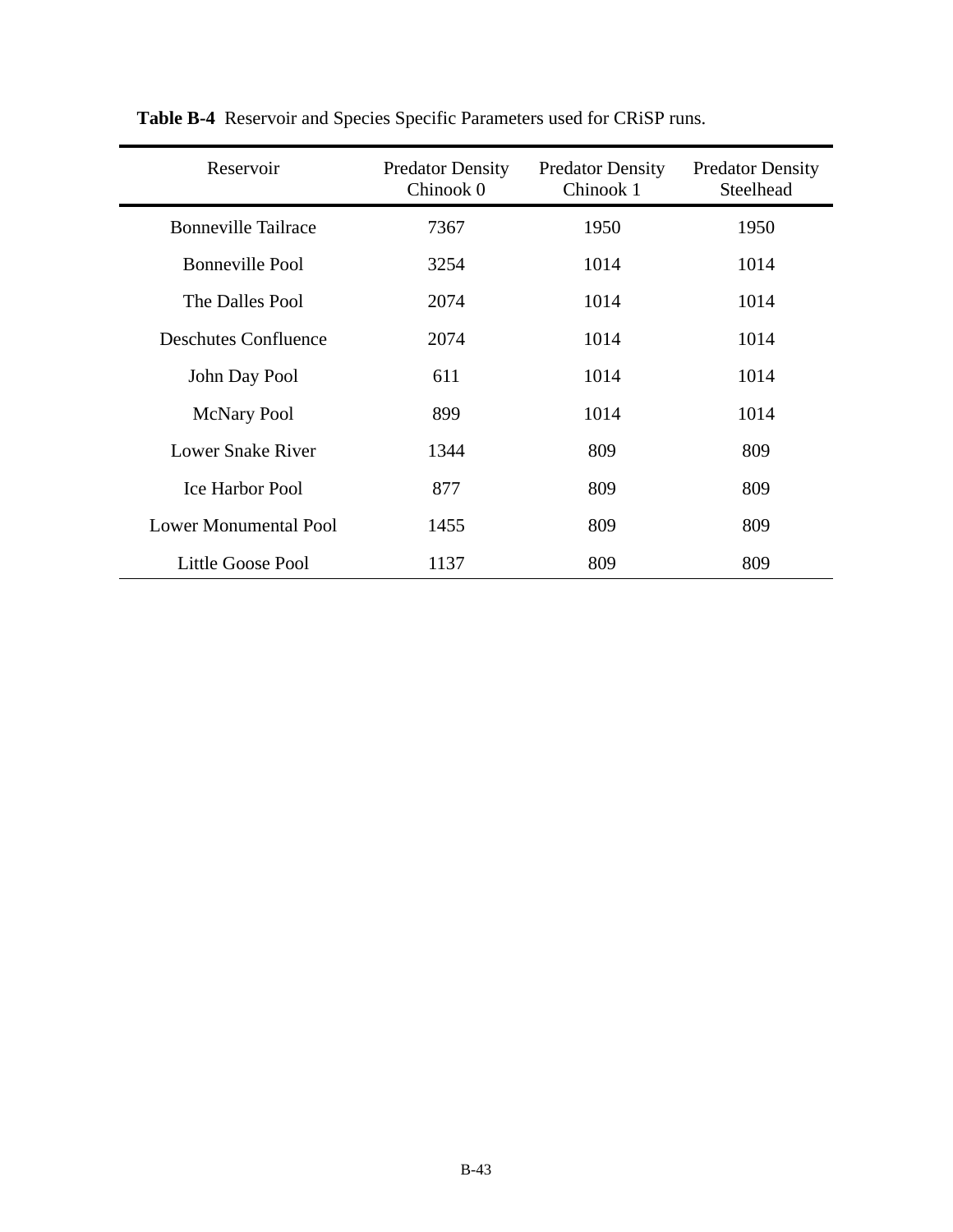| <b>Stock</b>  | Reach                     | Eqn $(\#)$                              | <b>Parameters</b>                               |                     |                                                    |            |                                                   |                        |
|---------------|---------------------------|-----------------------------------------|-------------------------------------------------|---------------------|----------------------------------------------------|------------|---------------------------------------------------|------------------------|
|               |                           | Full $(1)$<br>Reduced (4)<br>Flow $(5)$ | $\beta_{MIN}$<br>$\beta_{MIN}$<br>$\beta_{MIN}$ | $\beta_{MAX}$<br>-- | $\beta_{FLOW}$<br>$\beta_{FLOW}$<br>$\beta_{FLOW}$ | $\alpha_1$ | $T_{\text{seas}}$<br>$\mathrm{T_{seas}}$<br>$- -$ | $\alpha$<br>$\alpha_2$ |
| <b>CATHEC</b> | LWG-BON                   | Reduced                                 | $-2.2807$                                       |                     | 1.4944                                             |            | 76.295                                            | 0.221                  |
| <b>IMNAHR</b> | LWG-BON                   | Reduced                                 | 0.588                                           | --                  | 1.001                                              | --         | 105.796                                           | .185                   |
| <b>SALRSF</b> | LWG-BON                   | Reduced                                 | 0.581                                           | --                  | 0.986                                              |            | 67.04                                             | 0.19                   |
| <b>MINAMR</b> | LWG-BON                   | Reduced                                 | 0.587                                           | --                  | 0.974                                              | --         | 96.637                                            | 0.186                  |
| <b>SNAKER</b> | LWG-BON                   | Full                                    | 0.122                                           | 0.203               | 1.934                                              | 0.086      | 182.1                                             | 0.618                  |
| lgrStlhd      | LWG-MCN<br><b>JDA-BON</b> | Full<br>Flow                            | 1.799<br>0.588                                  | 11.067<br>--        | 1.279<br>3.279                                     | 0.566      | 8.952                                             | 1.253                  |
| mcnChin0S     | MCN-BON                   | Flow                                    | $-5.0161$                                       | $-$                 | 3.931                                              | $-$        |                                                   |                        |
| mcnChinOC     | <b>MCN-BON</b>            | Reduced                                 | 0.0993                                          | --                  | 2.2192                                             | $- -$      | 173.2                                             | 0.0669                 |
| mcnStlhdS     | MCN-BON                   | Full                                    | $-7.09$                                         | 8.02                | 3.20                                               | 0.163      | 37.26                                             | 0.159                  |
| mcnChin1S     | MCN-BON                   | Reduced                                 | 0.6891                                          | --                  | 1.5871                                             | $-$        | 99.11                                             | 0.1645                 |

**Table B-5** Stock Specific Migration Parameters used for CRiSP runs

**Table B-6** Stock Specific Rate of Spread Parameter ( $V_{VAR}$ ) used for CRiSP runs.

| <b>Stock</b>           | $V_{VAR}$<br>$(LWG - MCN)$ | $V_{VAR}$<br>Upper Reach Class Lower Reach Class<br>$(JDA - BON)$ |
|------------------------|----------------------------|-------------------------------------------------------------------|
| <b>CATHEC</b>          | 107.1                      | 84.21                                                             |
| <b>IMNAHR</b>          | 65.29                      | 179.16                                                            |
| <b>SALRSF</b>          | 105.9                      | 95.9                                                              |
| <b>MINAMR</b>          | 77.52                      | 179.165                                                           |
| <b>SNAKER</b>          | 216.56                     | 216.56                                                            |
| lgrStlhd               | 181.75                     | 246.95                                                            |
| mcnChin <sub>0</sub> S |                            | 243.98                                                            |
| mcnChin0C              |                            | 242.06                                                            |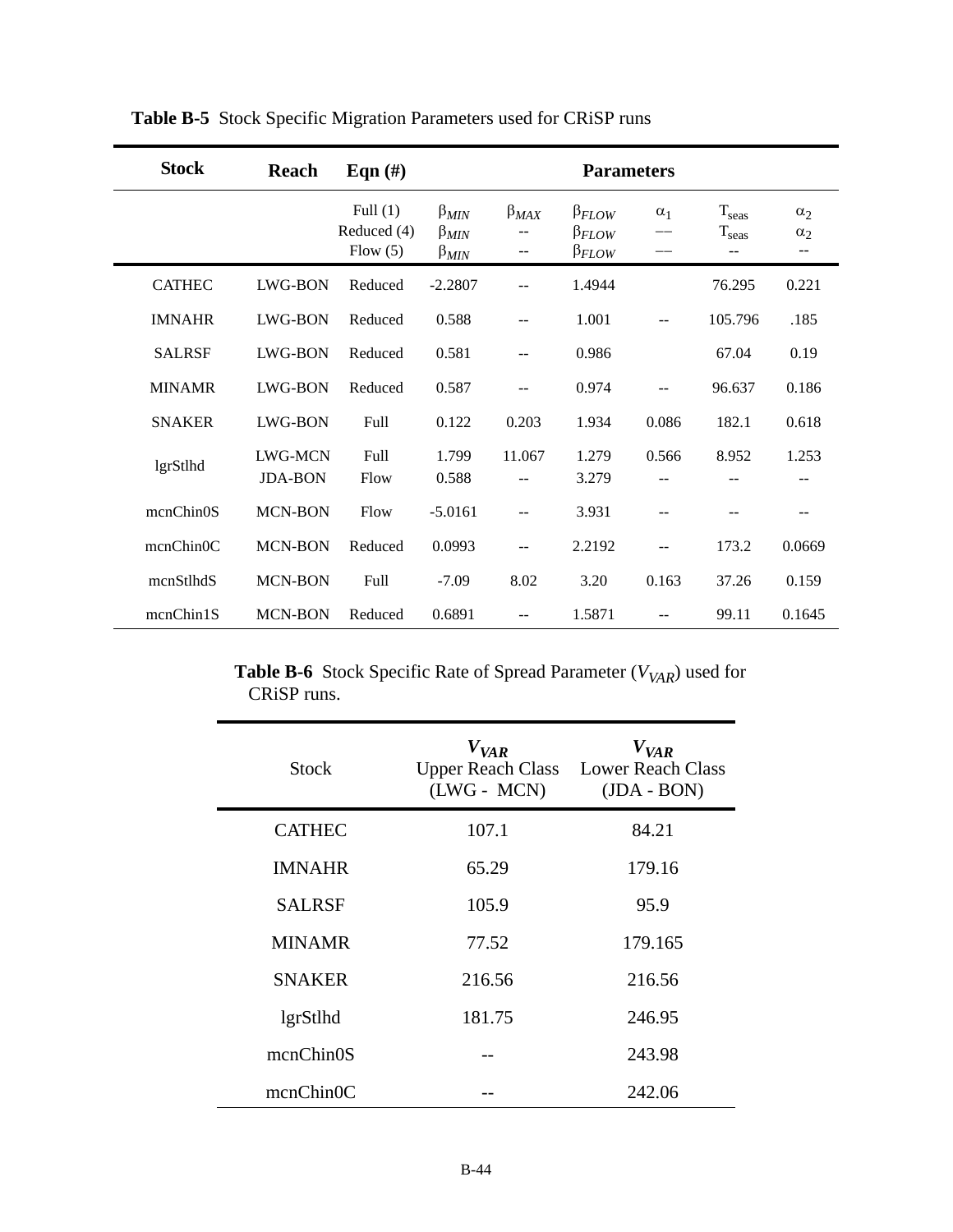| <b>Stock</b> | $V_{VAR}$<br>$(LWG - MCN)$ | $V_{VAR}$<br>Upper Reach Class Lower Reach Class<br>$(JDA - BON)$ |
|--------------|----------------------------|-------------------------------------------------------------------|
| mcnStlhdS    |                            | 222.48                                                            |
| mcnChin1S    |                            | 164.82                                                            |

**Table B-6** Stock Specific Rate of Spread Parameter ( $V_{VAR}$ ) used for CRiSP runs.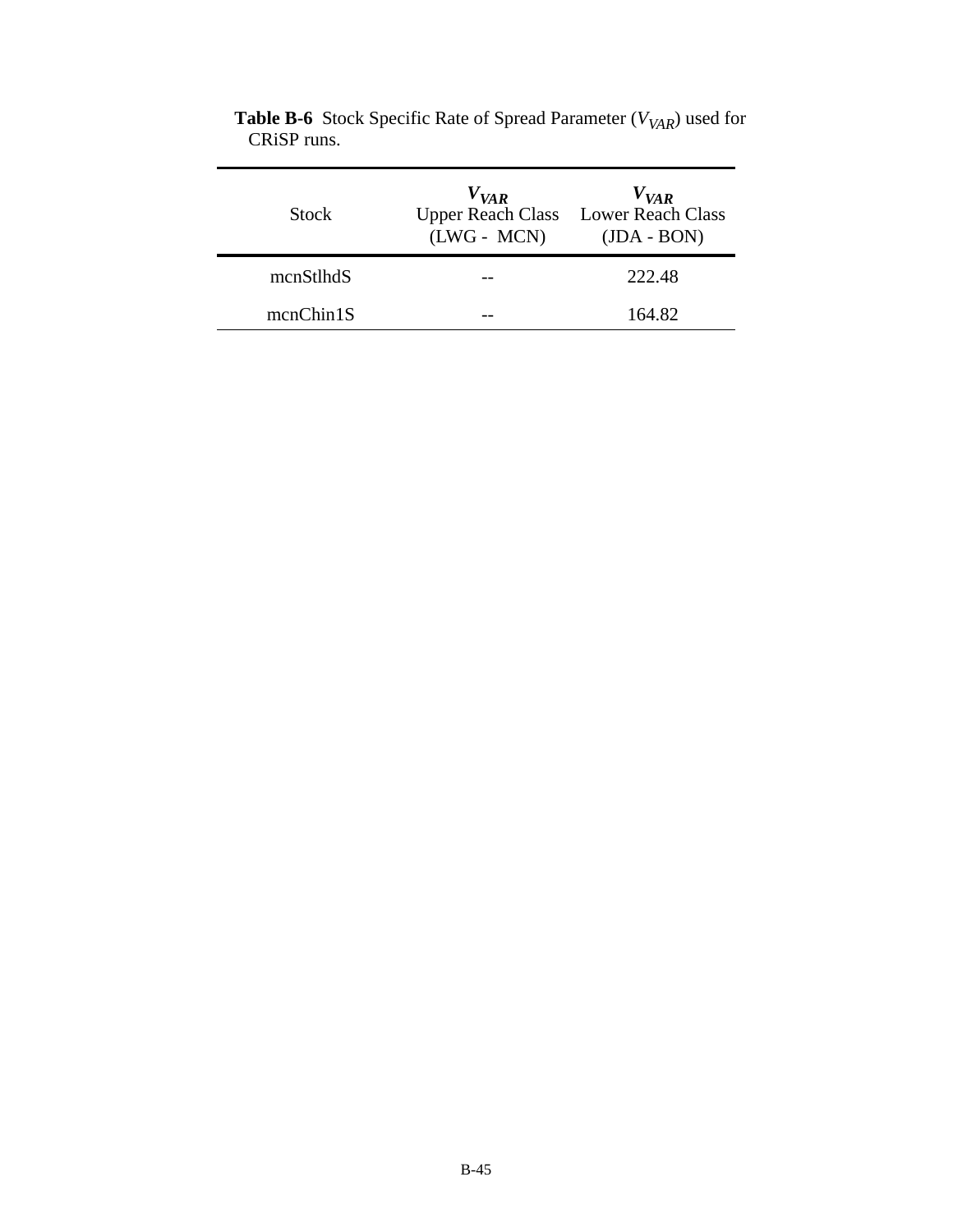## **Appendix C Flow/Spill Forecast Plots**

This appendix contains flow and spill plots for four dams: Lower Granite (LWG), Priest Rapids (PRD), The Dalles (TDA), and Bonneville (BON). The Y axis on the graphs is cubic feet per second (CFS). The vertical line in the plot marks the date of the prediction.

The PRD flow forecast values are those forecast by USACE; however, the PUDs that operate the Mid-Columbia dams attempted to spill a fixed percentage of the flow during the season. Target percent values used by CRiSP as forecasted values for the Mid-Columbia dams are in the text. The values in the plots are spill volume not percent [\(Figure C-4\)](#page-50-0).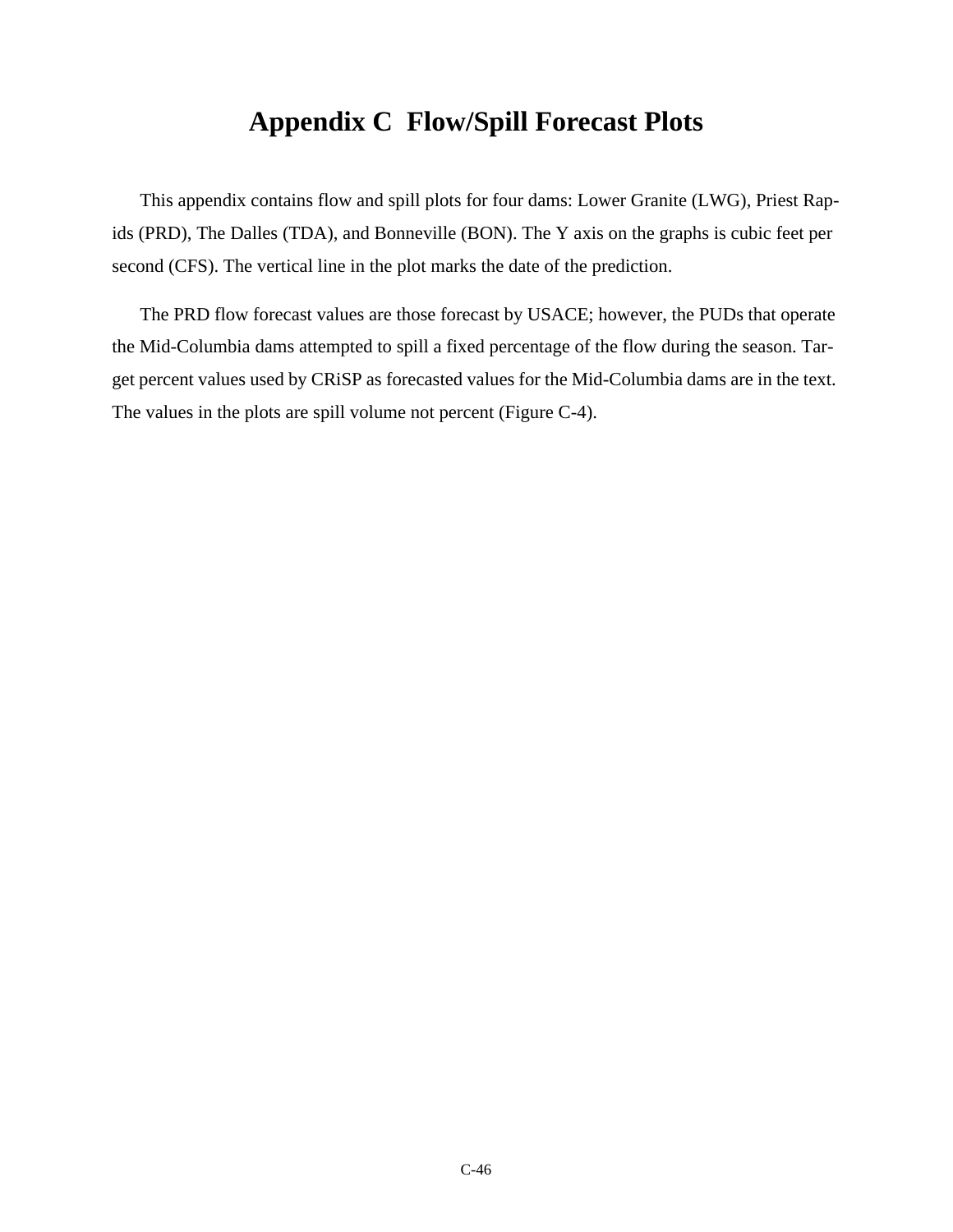

 **Figure C-1** Flow predictions and observations for Lower Granite Dam. Y axis shows CFS.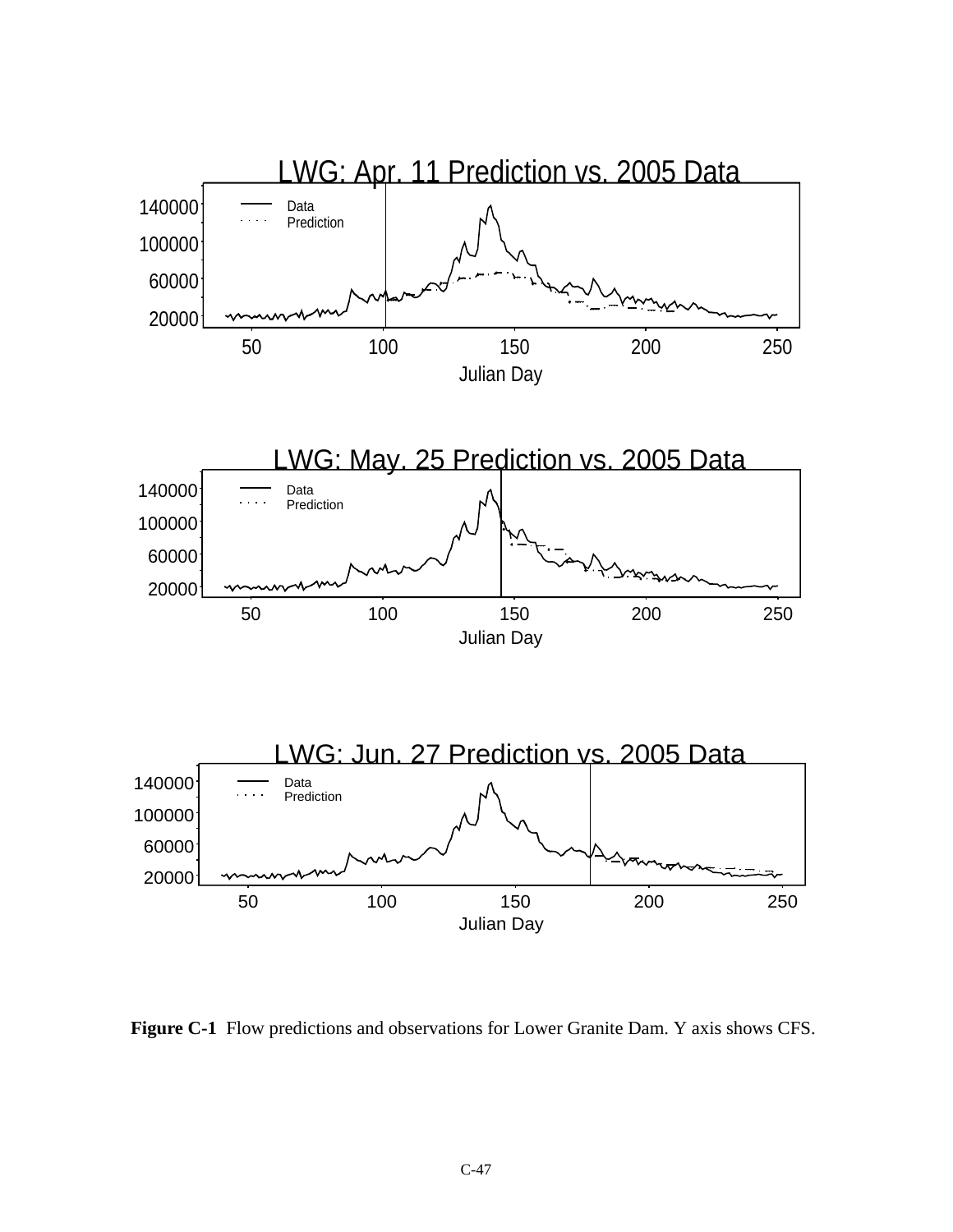

 **Figure C-2** Spill predictions and observations for Lower Granite Dam. Y axis shows CFS.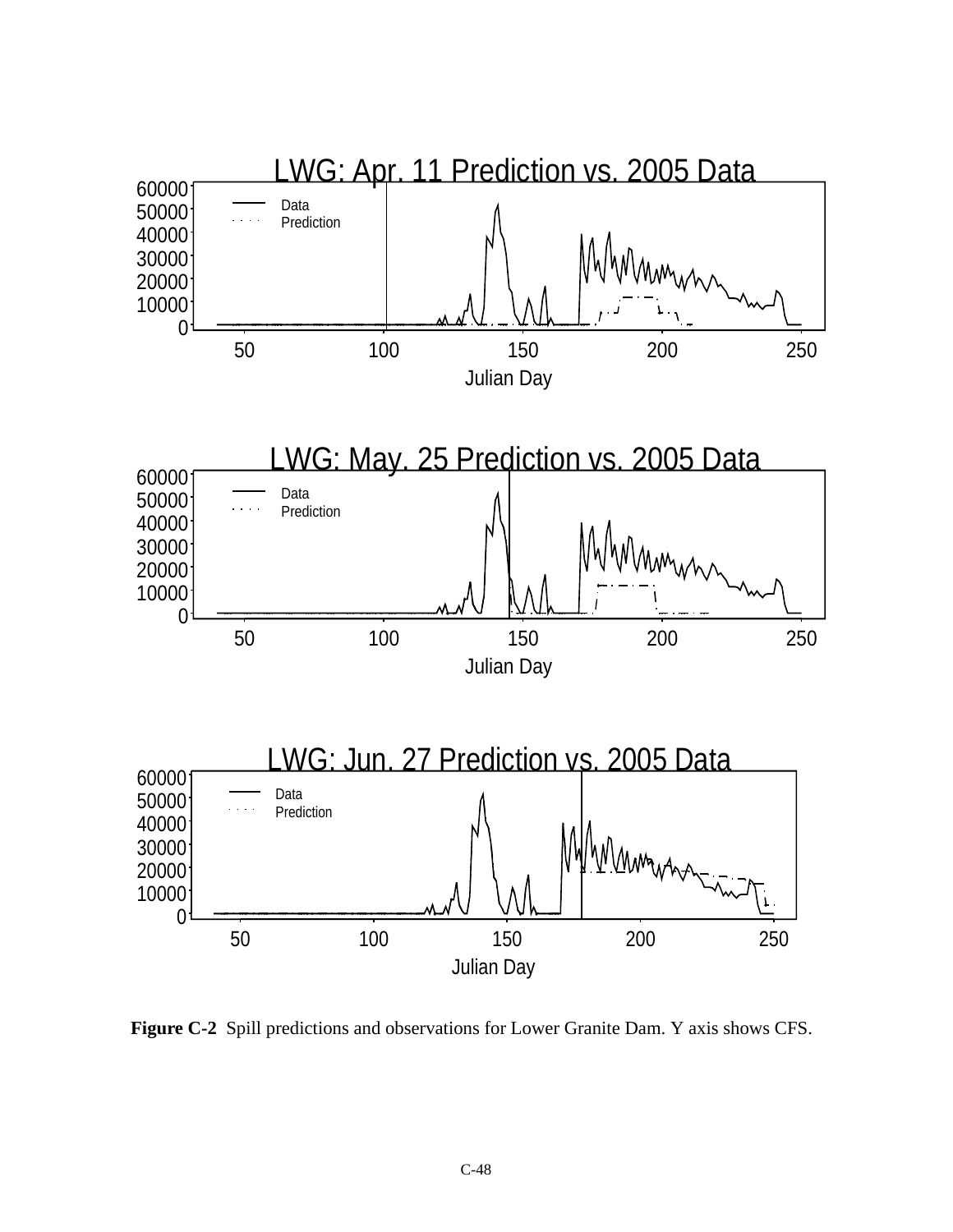

 **Figure C-3** Flow predictions and observations for Priest Rapids Dam.Y axis shows CFS.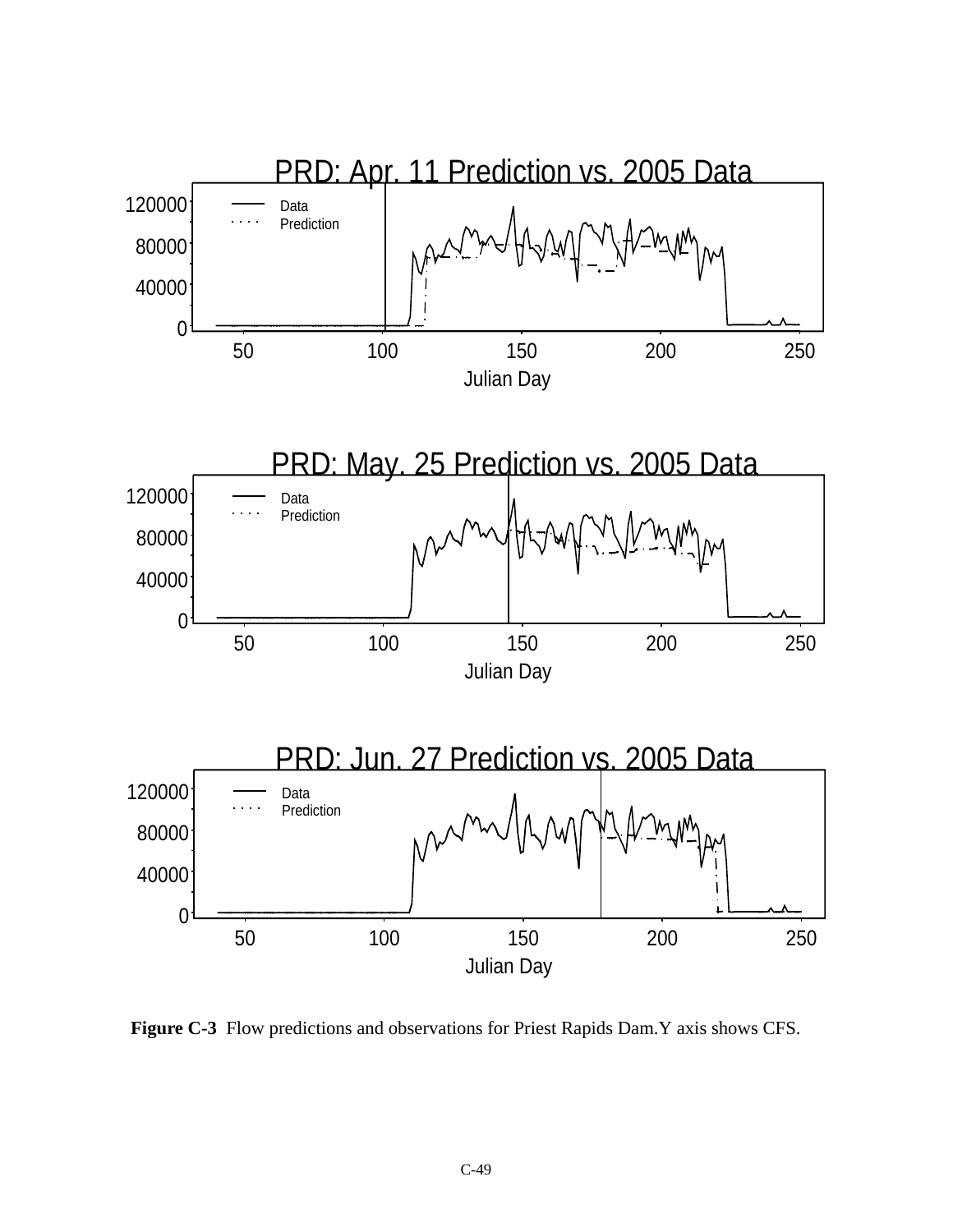

<span id="page-50-0"></span> **Figure C-4** Spill predictions based on forecasts and observations for PRD. Mid-Columbia PUDs used fixed spill percentage targets during the season. Y axis shows CFS.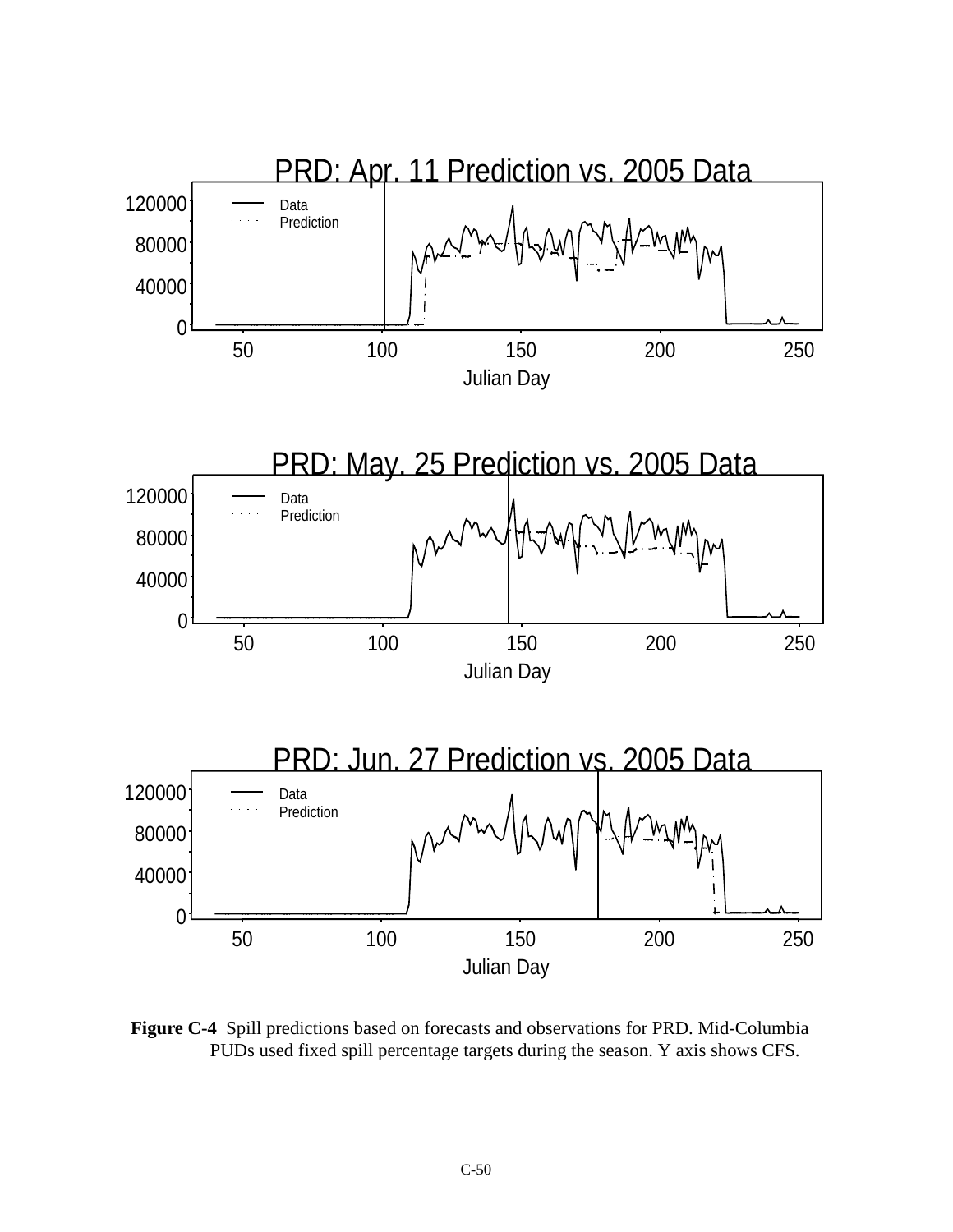

 **Figure C-5** Flow predictions and observations for The Dalles Dam. Y axis shows CFS.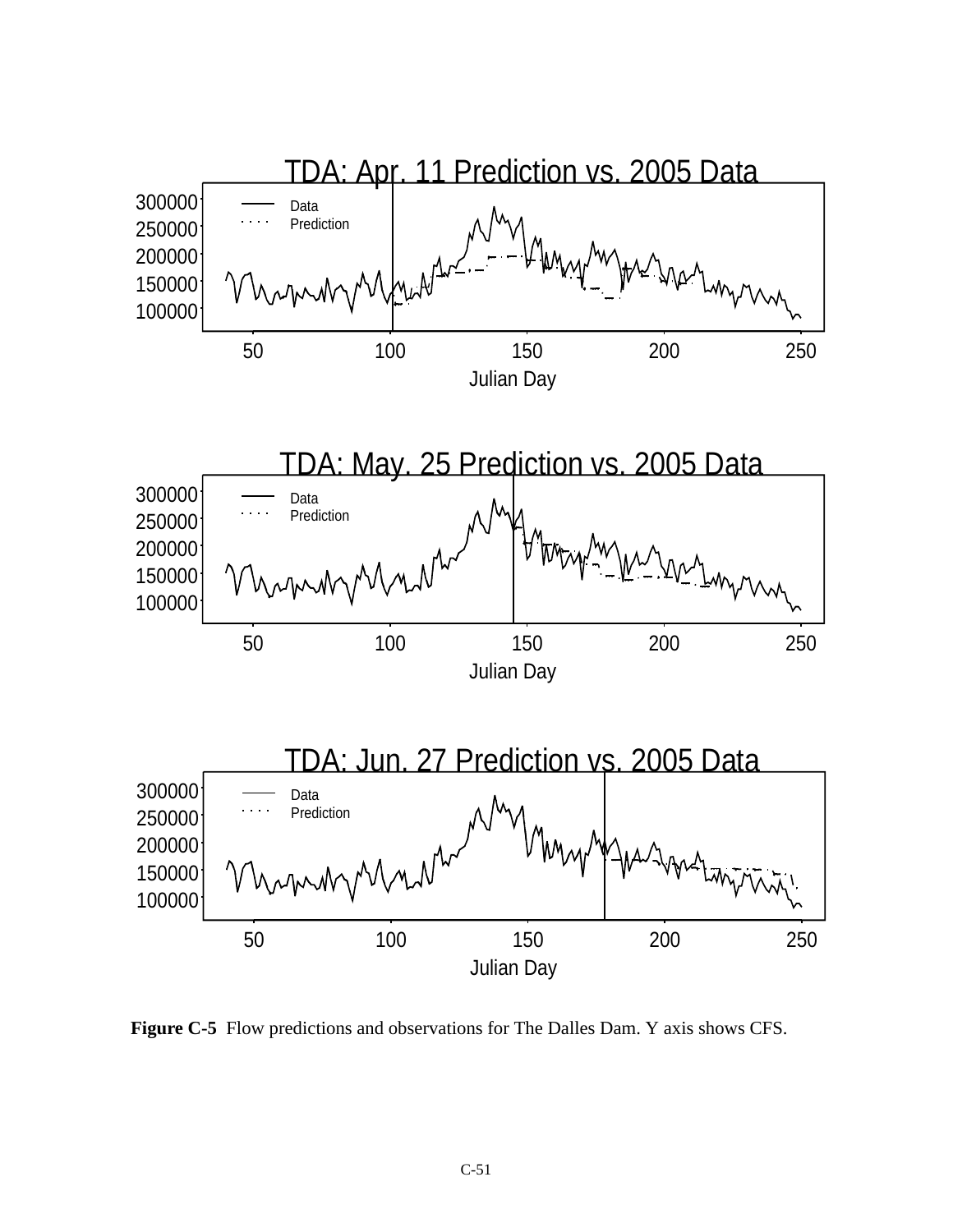

 **Figure C-6** Spill predictions and observations for The Dalles Dam. Y axis shows CFS.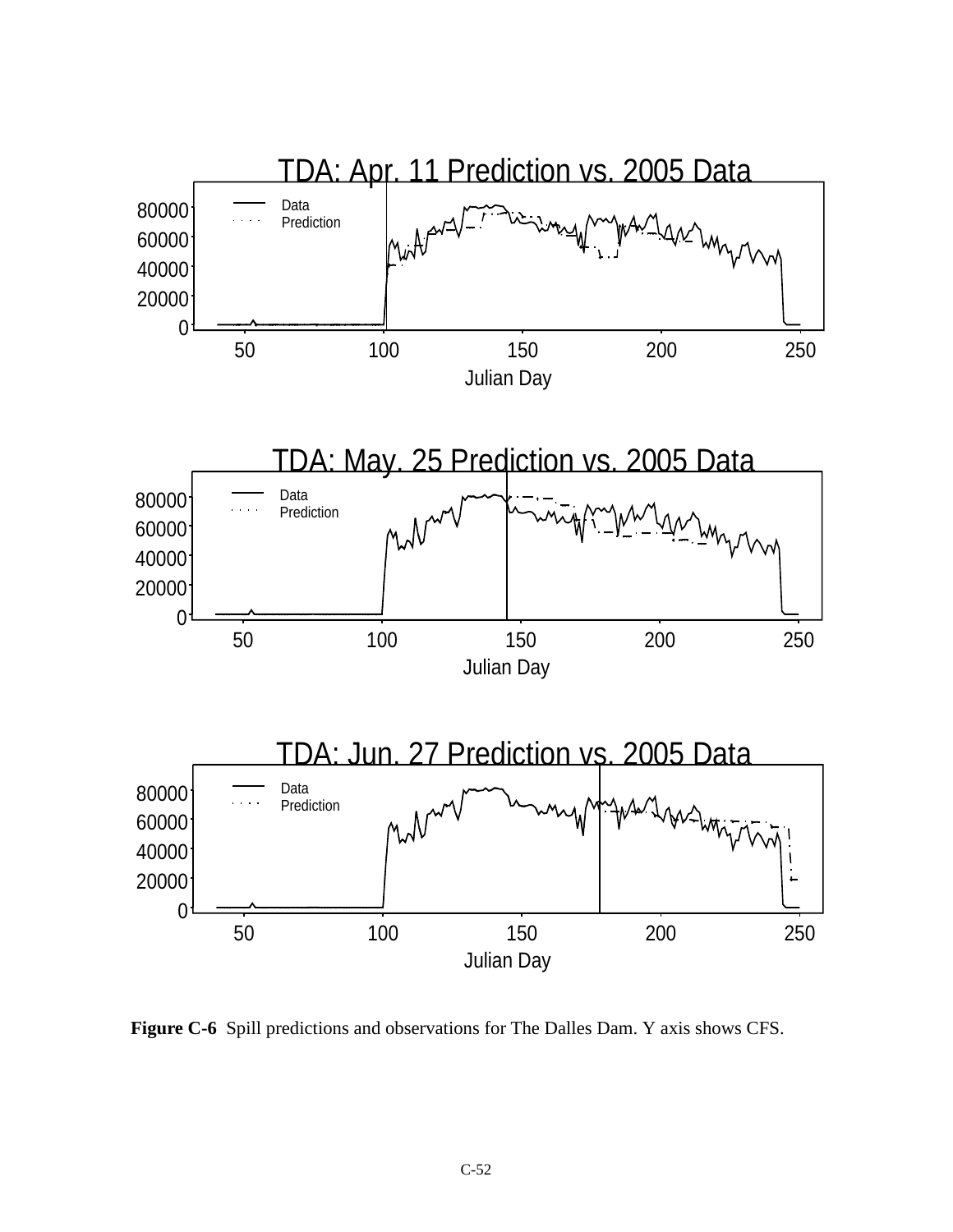

 **Figure C-7** Flow predictions and observations for Bonneville Dam.Y axis shows CFS.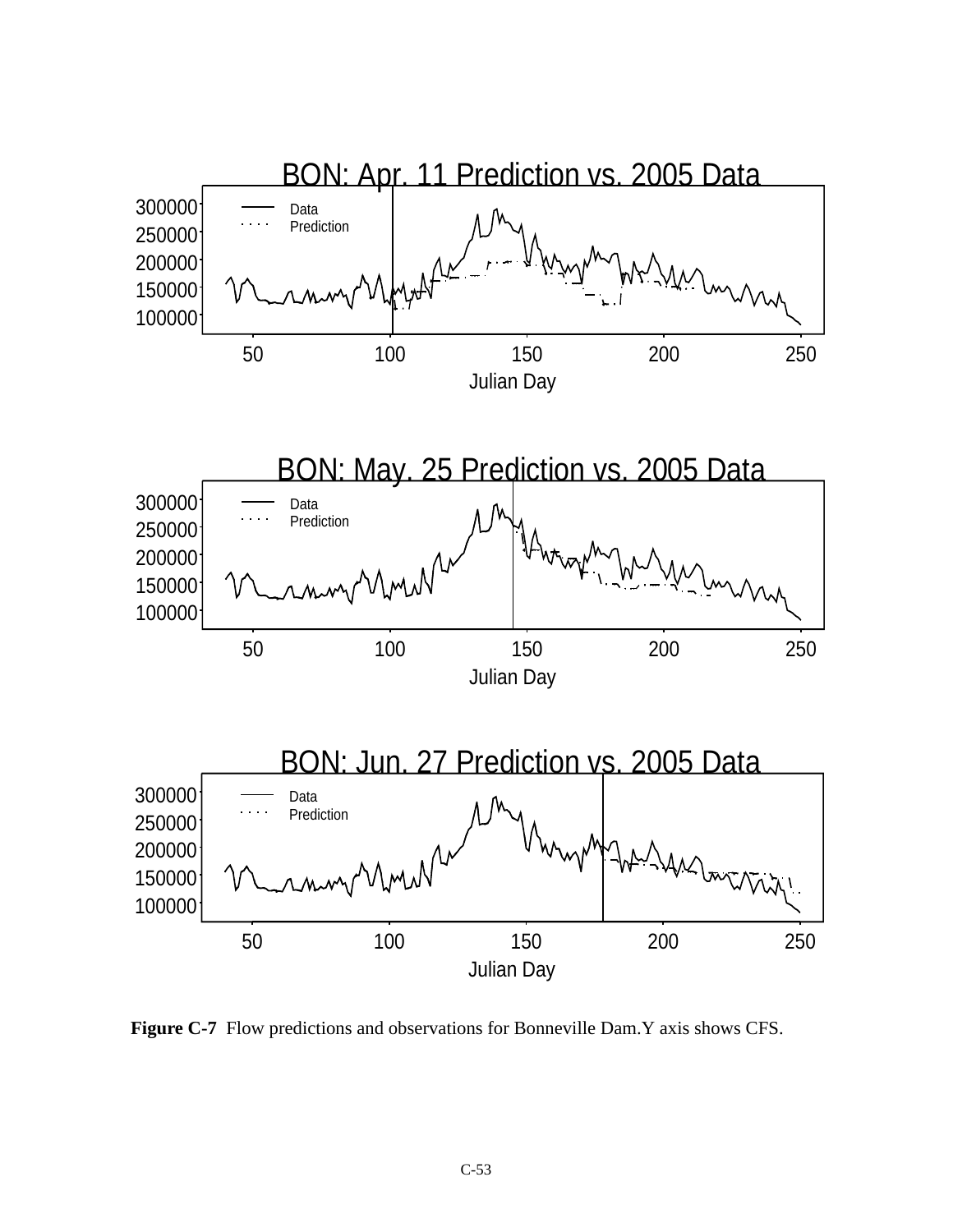

 **Figure C-8** Spill predictions and observations for Bonneville Dam.Y axis shows CFS.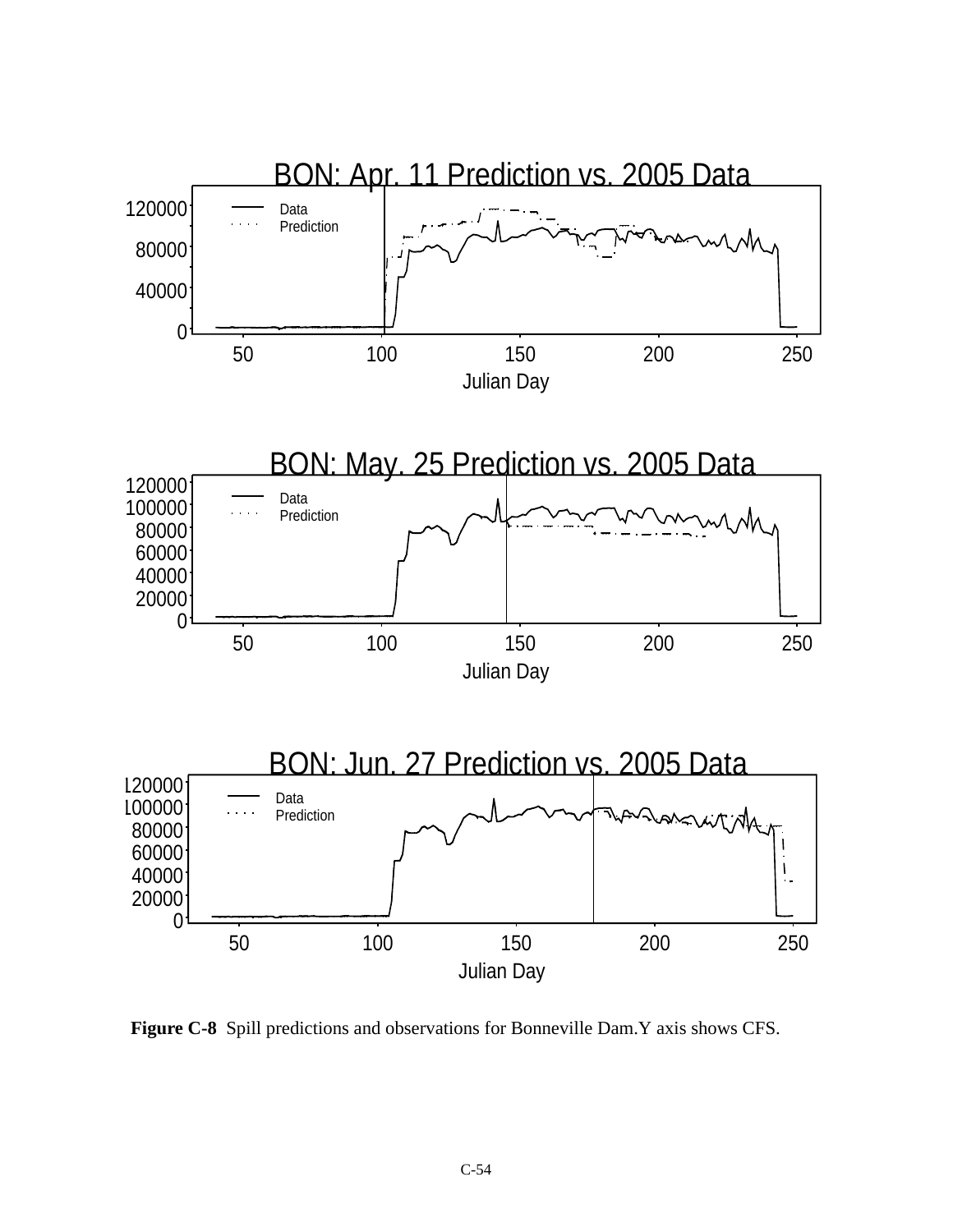# **Appendix D Spill Forecast History Plots**

Spill predictions during the early season are difficult to make. Shown here are the early April predictions of spill compared to data for Priest Rapids and Ice Harbor over the last three years.



 **Figure D-1** Early season spill predictions for three previous years compared to data at Priest Rapids Dam.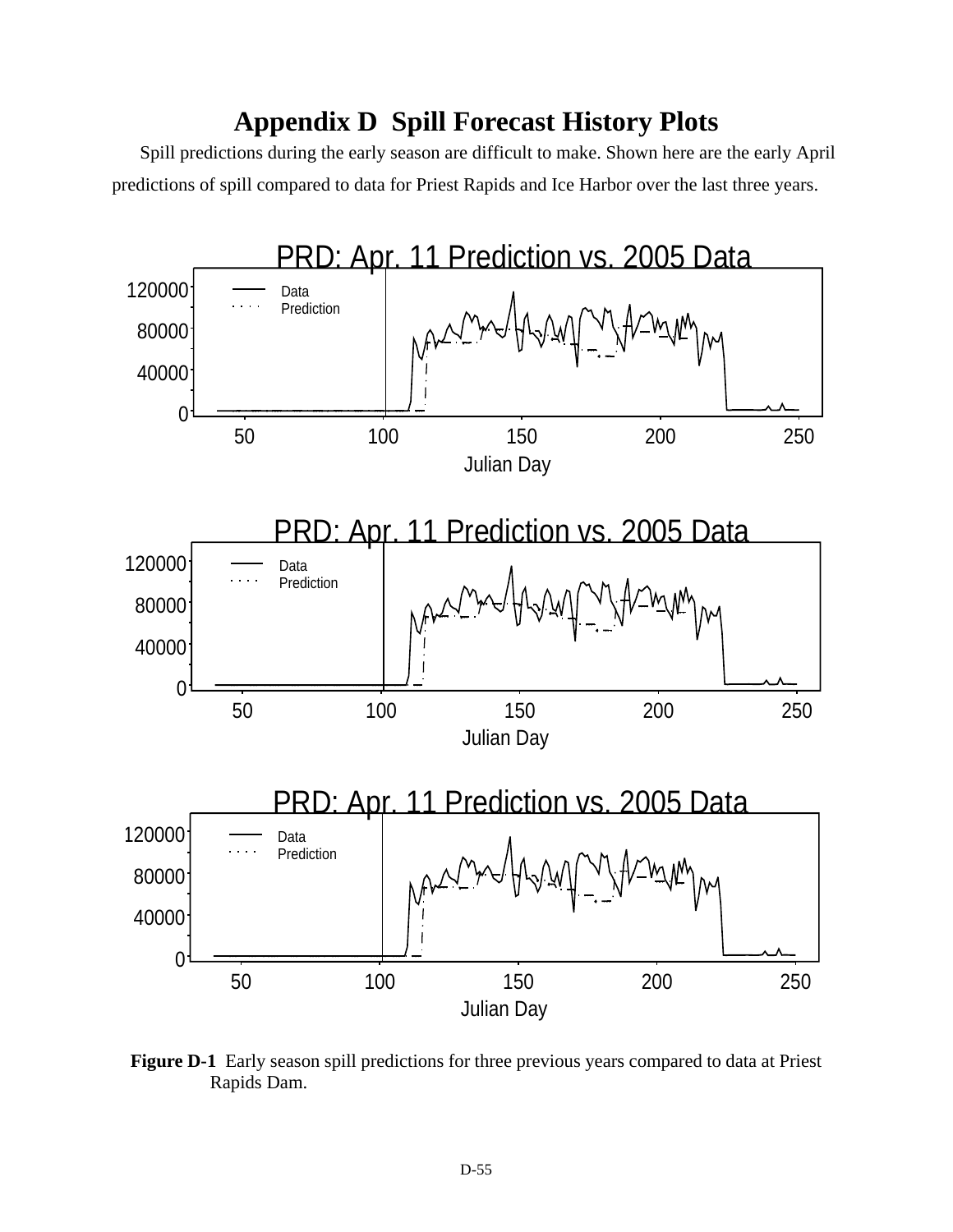

 **Figure D-2** Early season spill predictions for three previous years compared to data at Ice Harbor dam.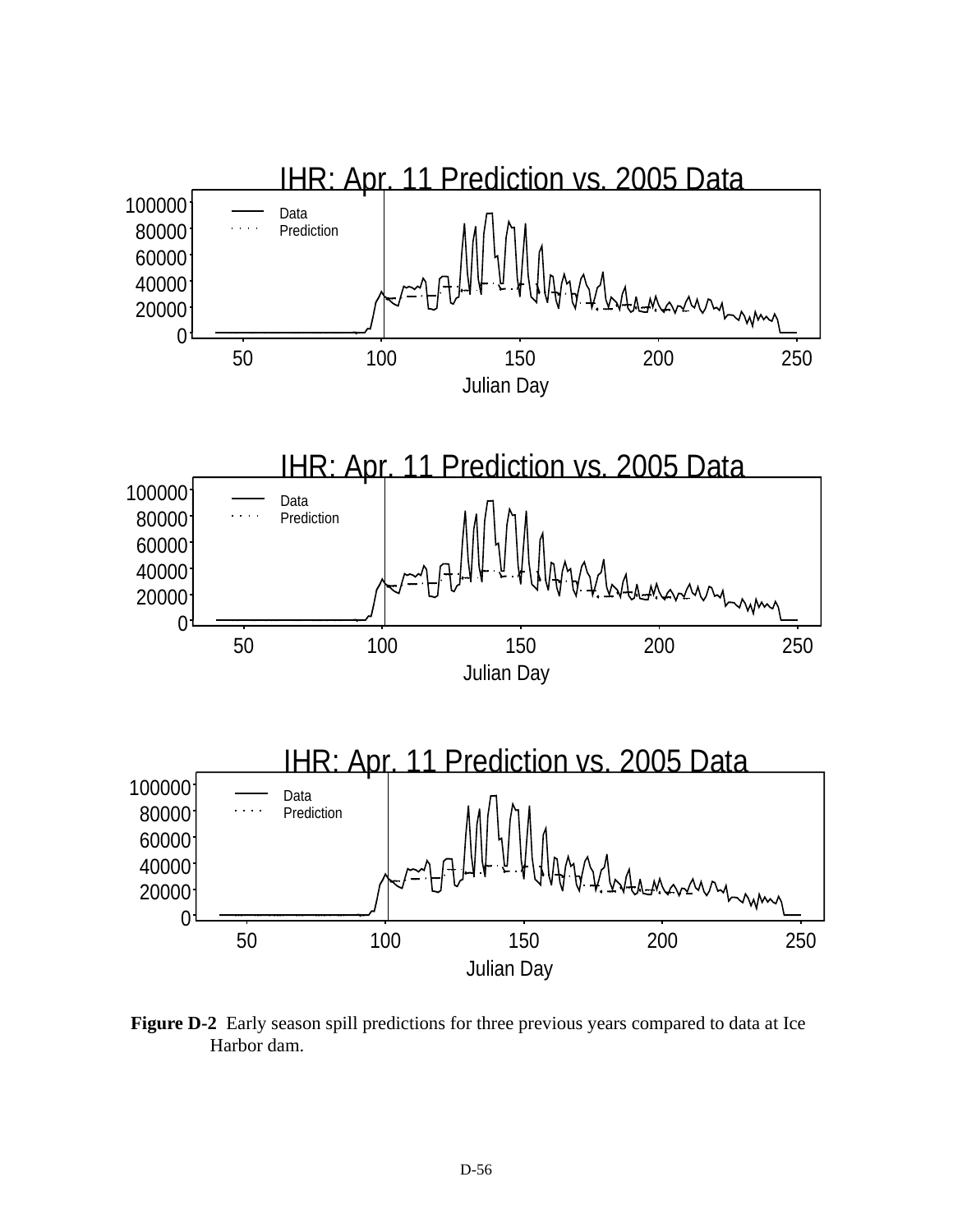#### **Appendix E Spill managment for fish passage**

Spill is intended to facilitate the passage of fish. Basing a decision to spill on the observation of fish passage or on the prediction of fish passage has different implications and uncertainties. In the graph below, the timing of the Composite Yearling stock at Lower Granite Dam is shown to vary considerably over the years. On 9 May 2005, the predicted passage is 59%. In contrast, the 2004 passage at this time was over 90%. Unprecedent this year was the exceptional spill required by court order. This began after many of the earlier migrants had passed through the system and resulted in the high spills during the subyearling chinook migration period.



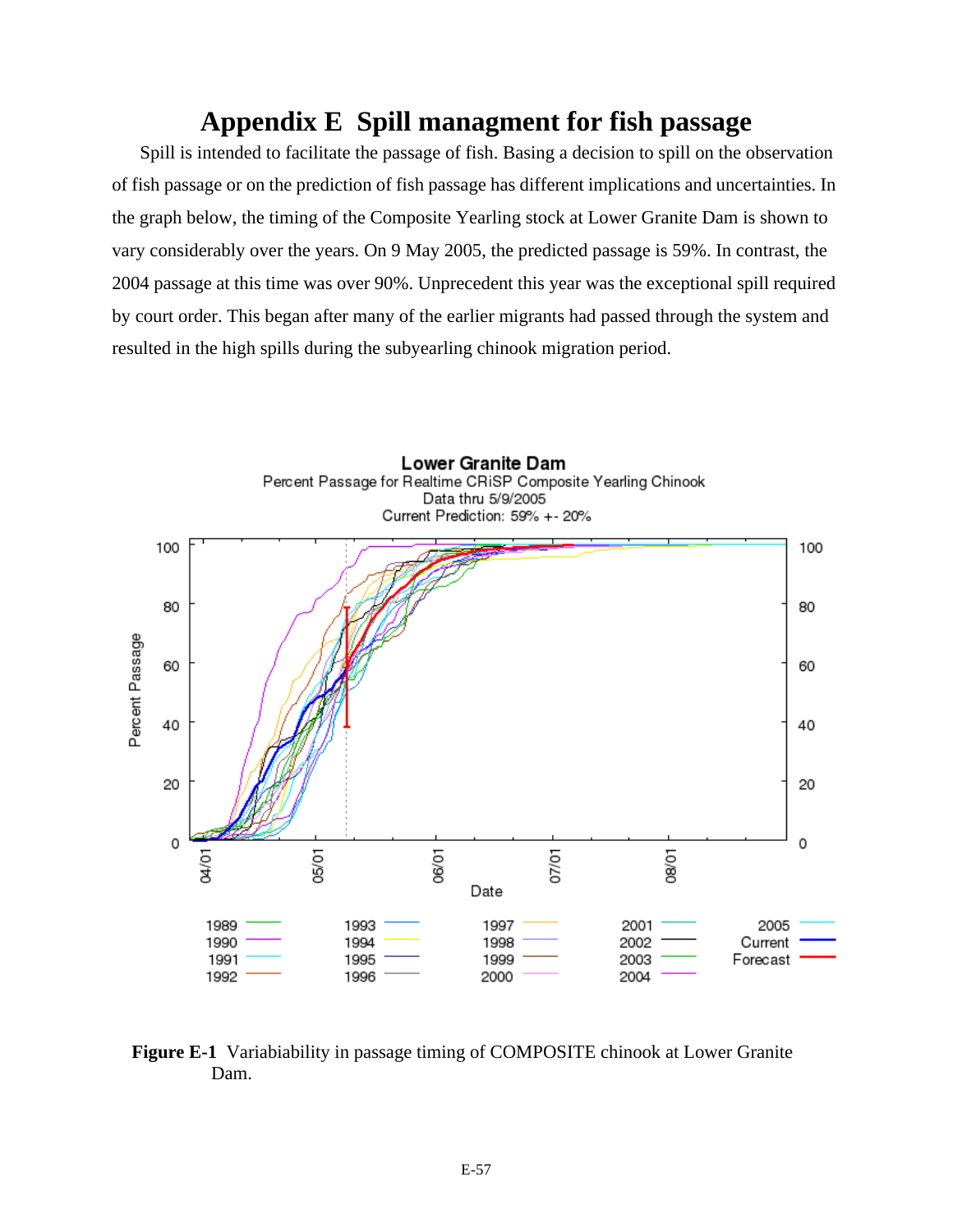

 **Figure E-2** Relationship of 2005 court mandated spill to previous 10 year average spill percent at LWG and LGS.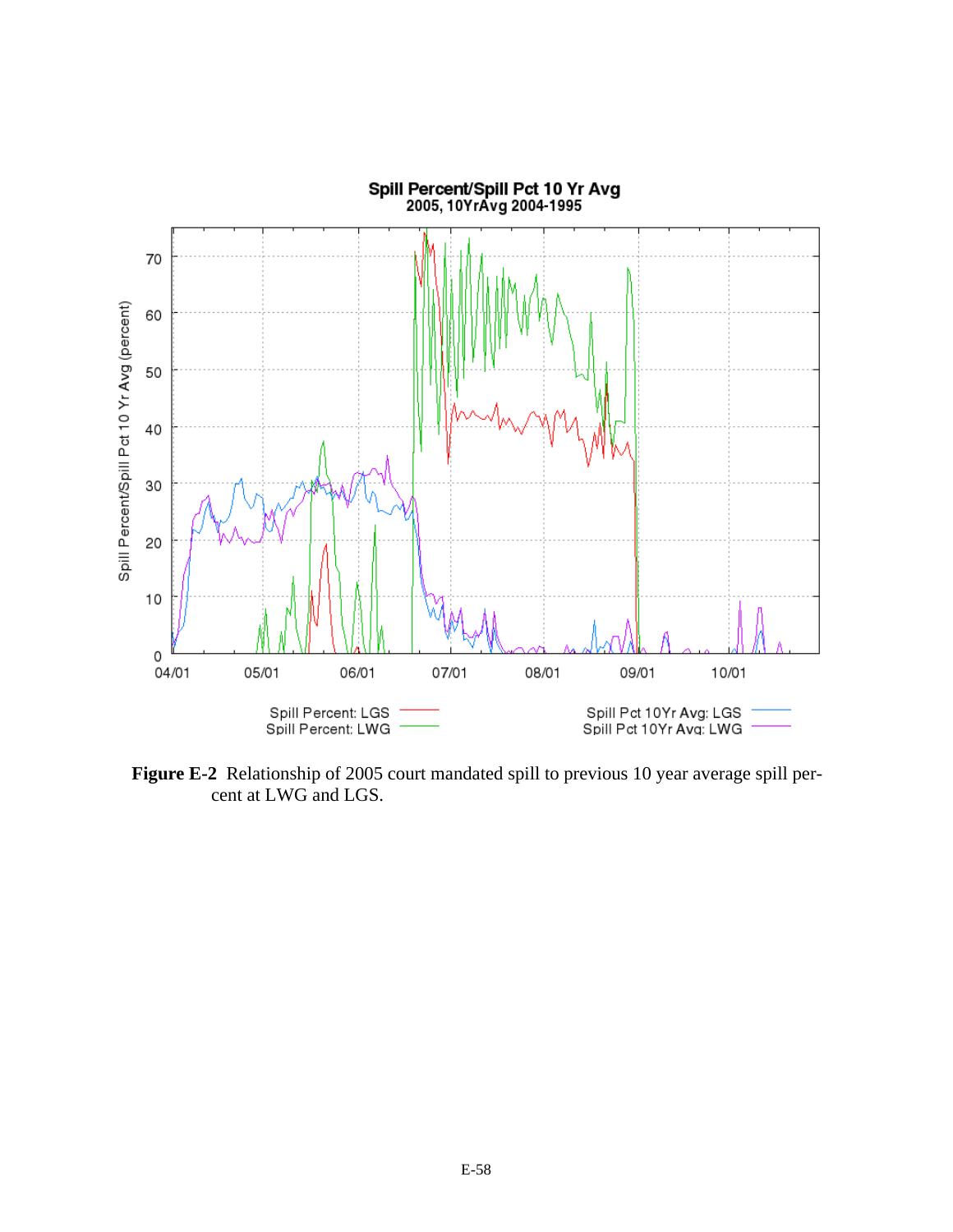



 **Figure F-1** Temperature predictions and observations for Priest Rapids Dam. Y axis is °C. Historical data was incomplete during the season (but is now updated) and results in a discrepancy prior to the prediction day.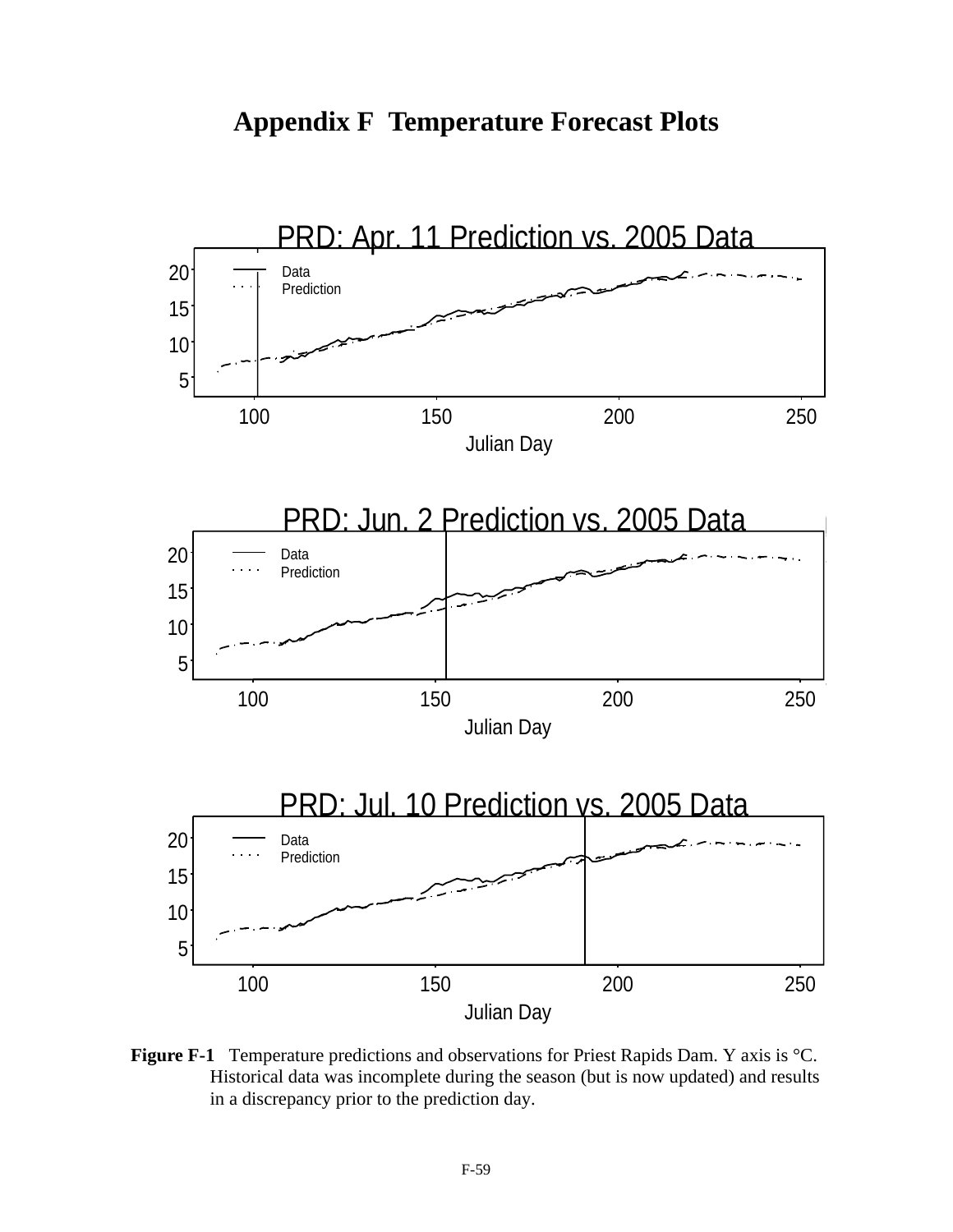

 **Figure F-2** Temperature predictions and observations for Lower Granite Dam. Y axis is °C.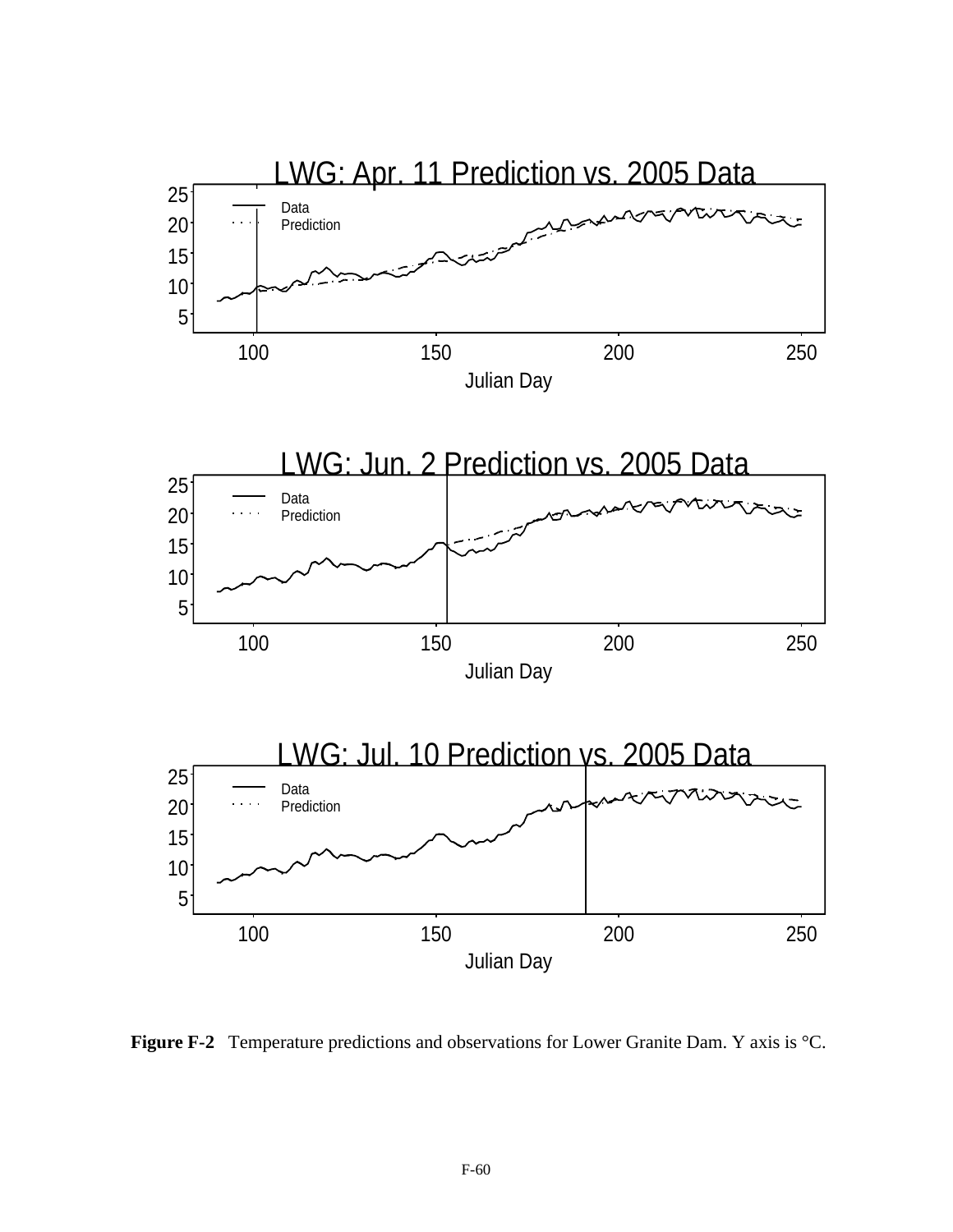

 **Figure F-3** Temperature predictions and observations for The Dalles Dam. Y axis is °C.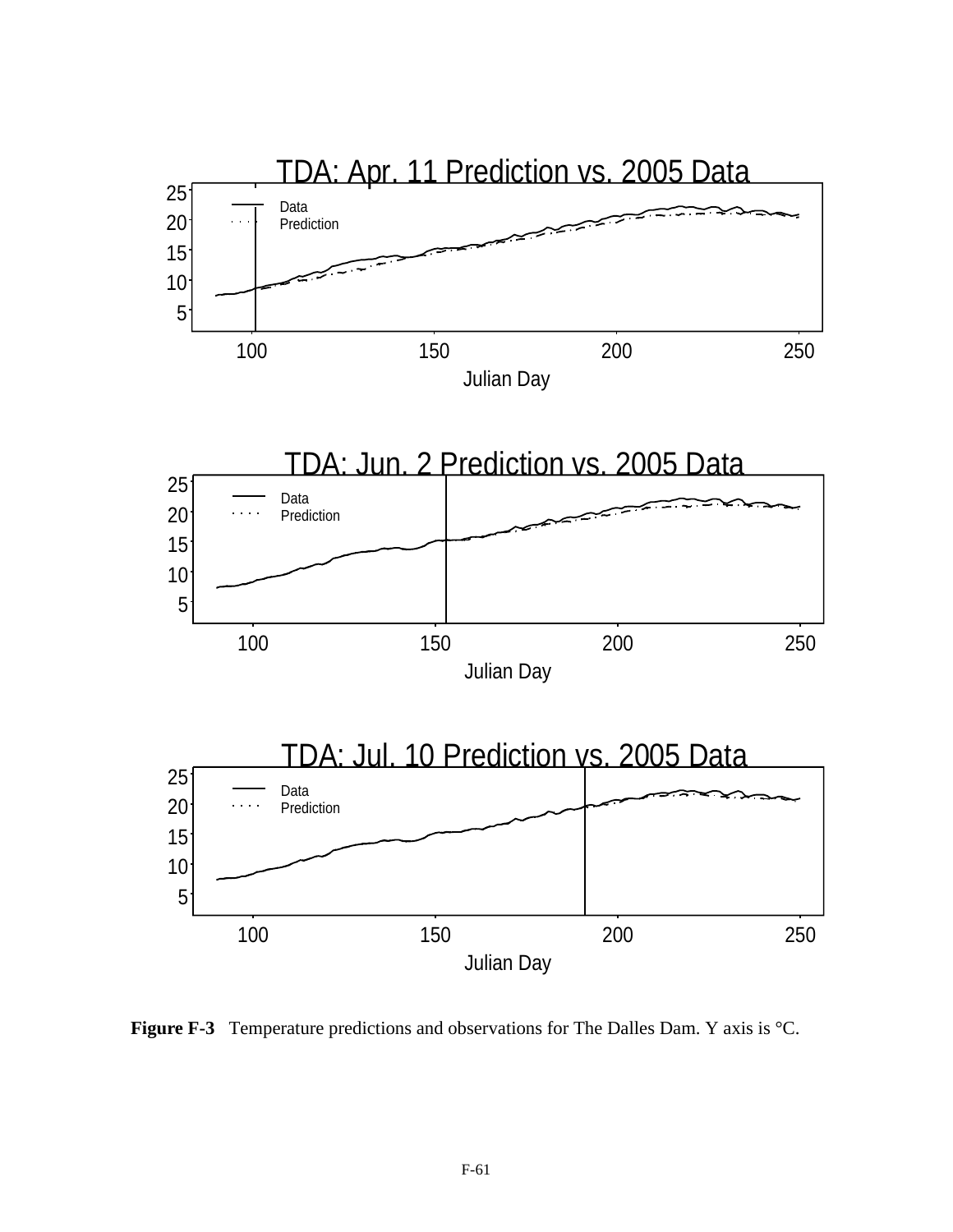## **Appendix G Seasonal Variation in Temperature Forecasts**

For each day that a prediction was made, the Mean Absolute Deviation (MAD) was calculated for each day in the season for which there was both an observation and a prediction.

These MAD values are plotted as a time series to see how the predictions changed through the season. If the predicted values exactly matched the observations, the MAD for that day would be zero. In the plots that follow, the MAD value is on the Y-axis and the Julian day is on the X-axis.

Note that the MAD values are a fraction of a degree.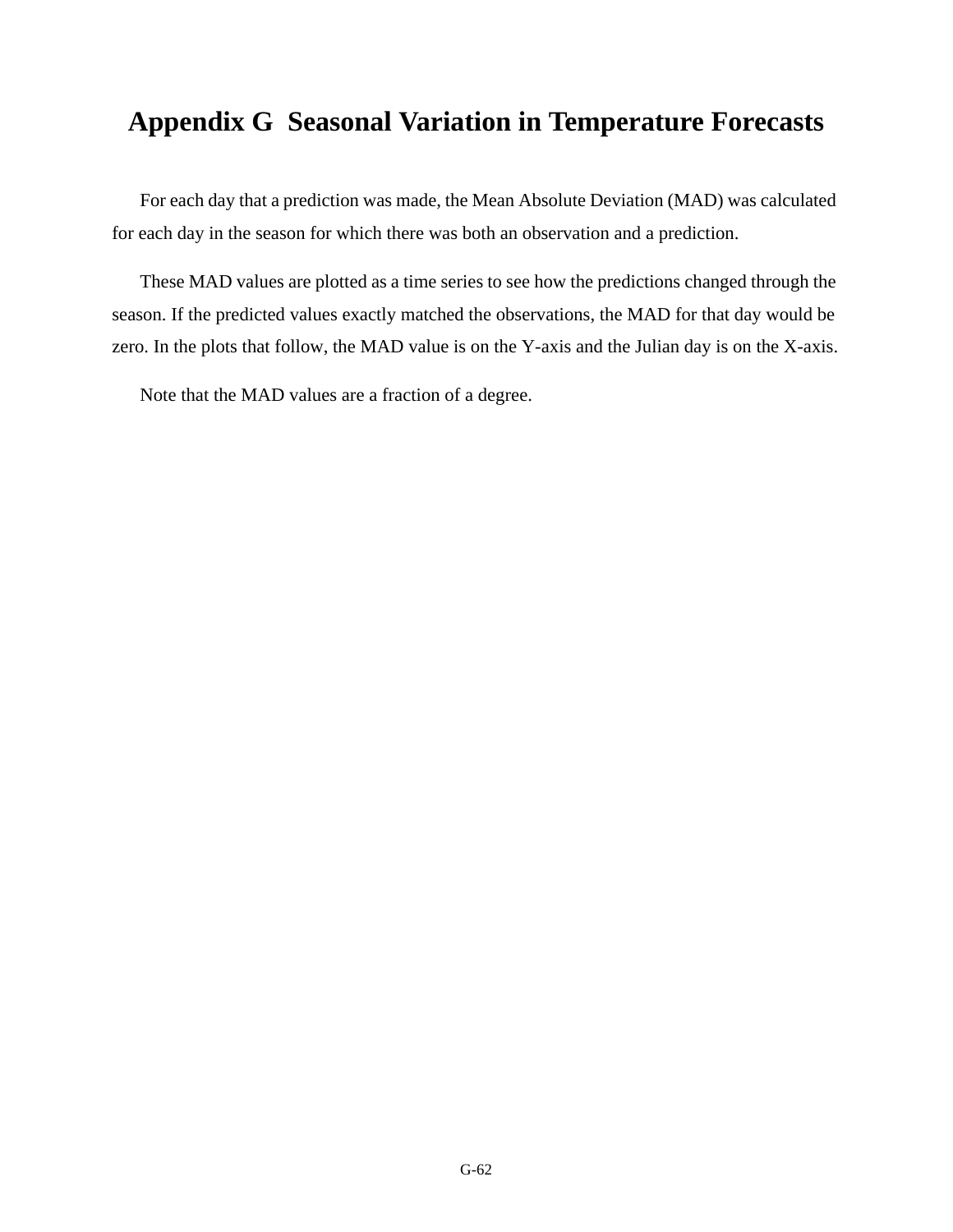

 **Figure G-1** Seasonal variation in temperature prediction success at three locations as measured by MAD (Y-axis).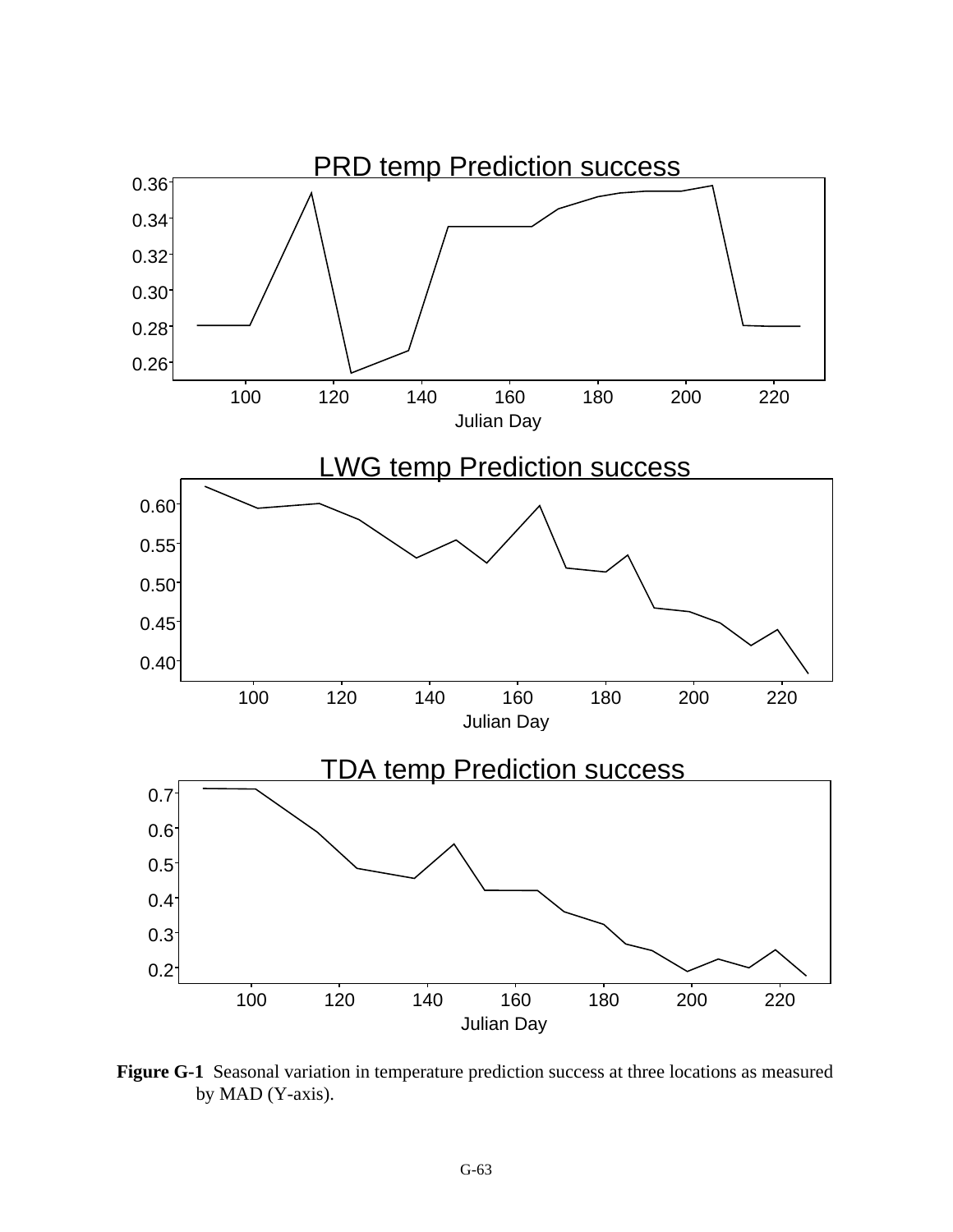### **Appendix H Dissolved Gas Forecast Plots**

Total dissolved gas predictions and observations are shown in the following plots for five monitoring sites downstream from dams. The X-axis is the Julian day and the Y-axis is the percentage super-saturation.



 **Figure H-1** Total Dissolved Gas predictions and observations for Lower Granite Dam (LGNW) and Little Goose Dam (LGSW). Y axis is the percent saturation.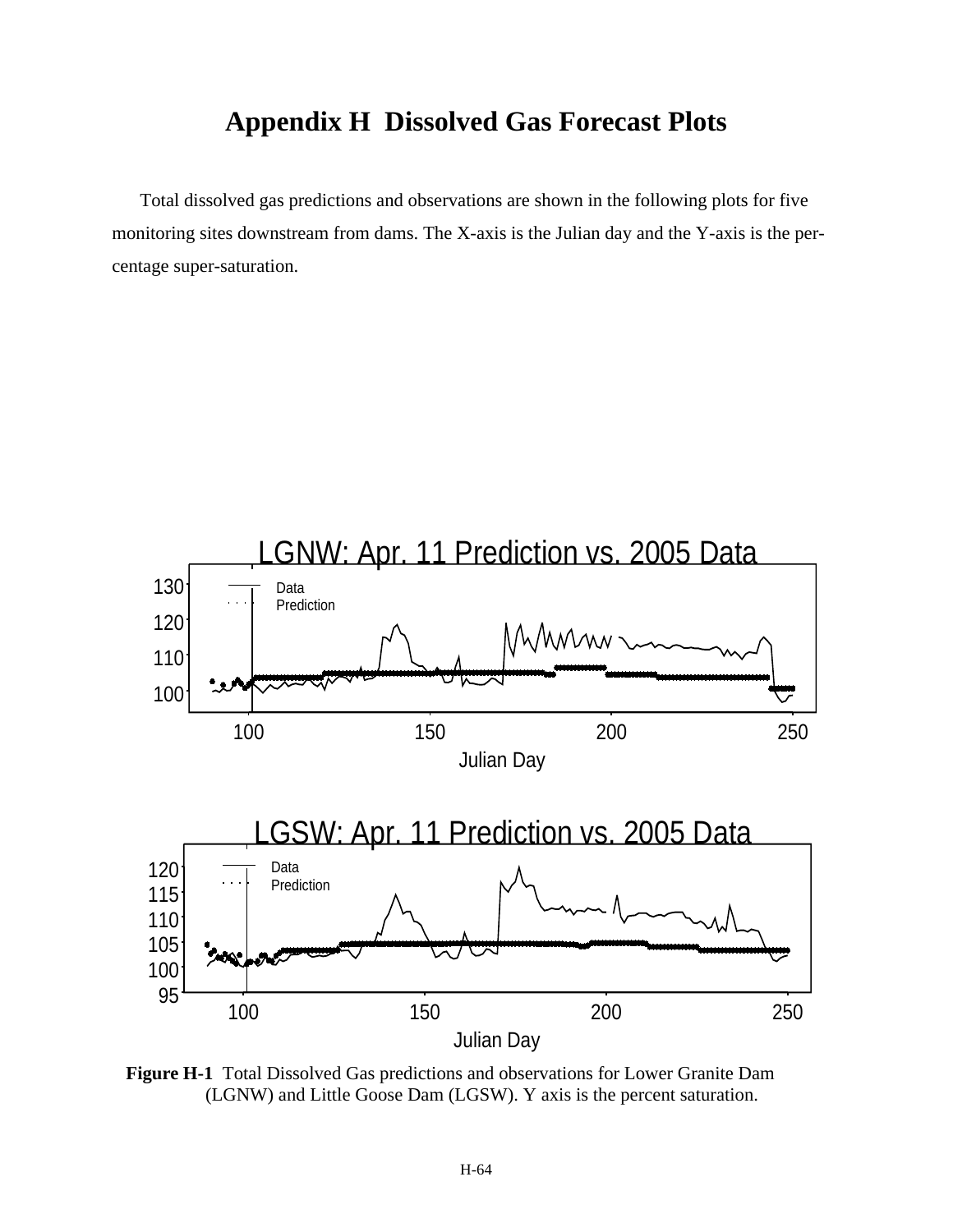

 **Figure H-2** Total Dissolved Gas predictions and observations for Ice Harbor (IDSW), McNary (MCPW), and John Day (JHAW) dams. Y axis is the percent saturation.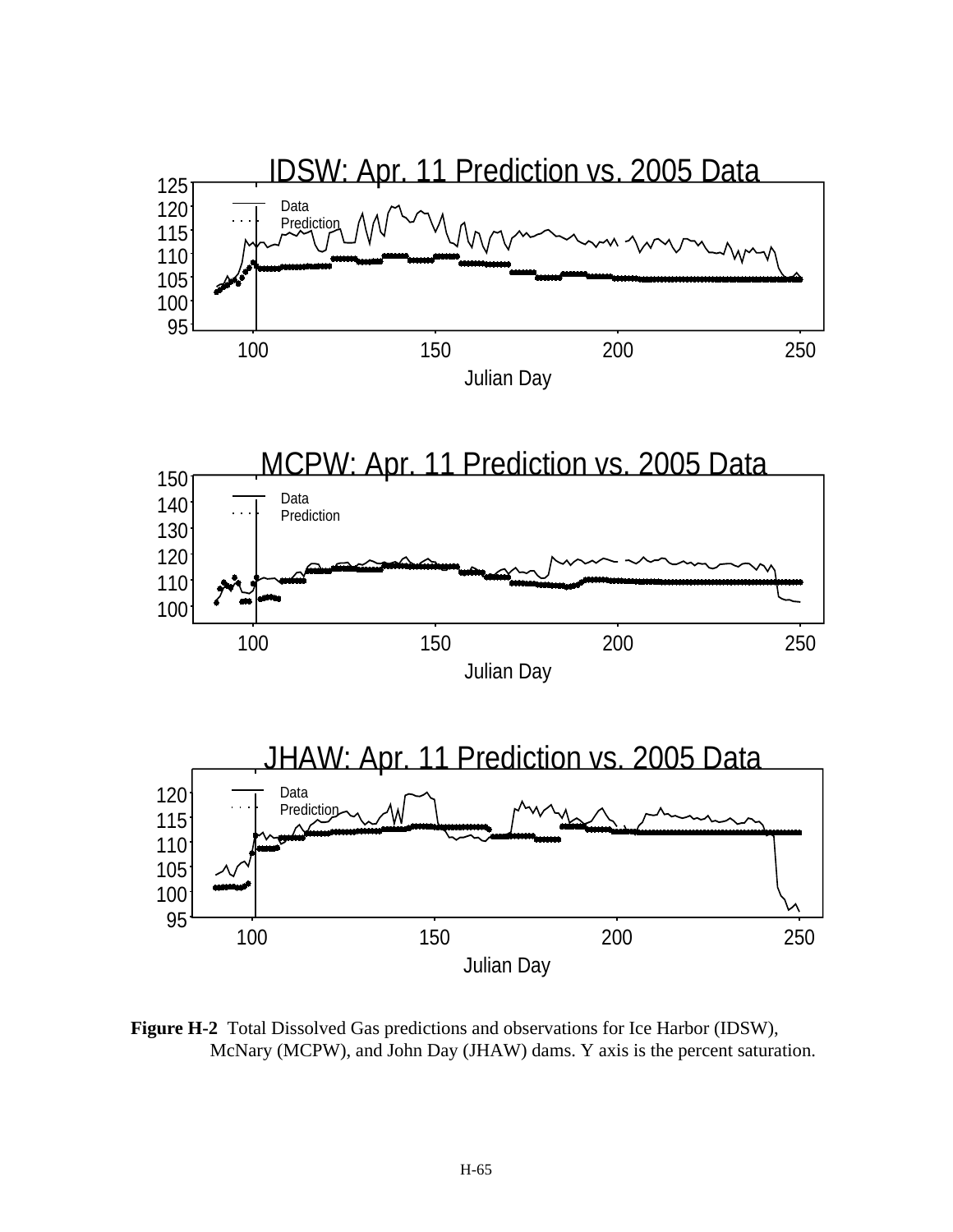intentionally blank to match layout of April plots



 **Figure H-3** Total Dissolved Gas predictions and observations for Lower Granite Dam (LGNW) and Little Goose Dam (LGSW). Y axis is the percent saturation.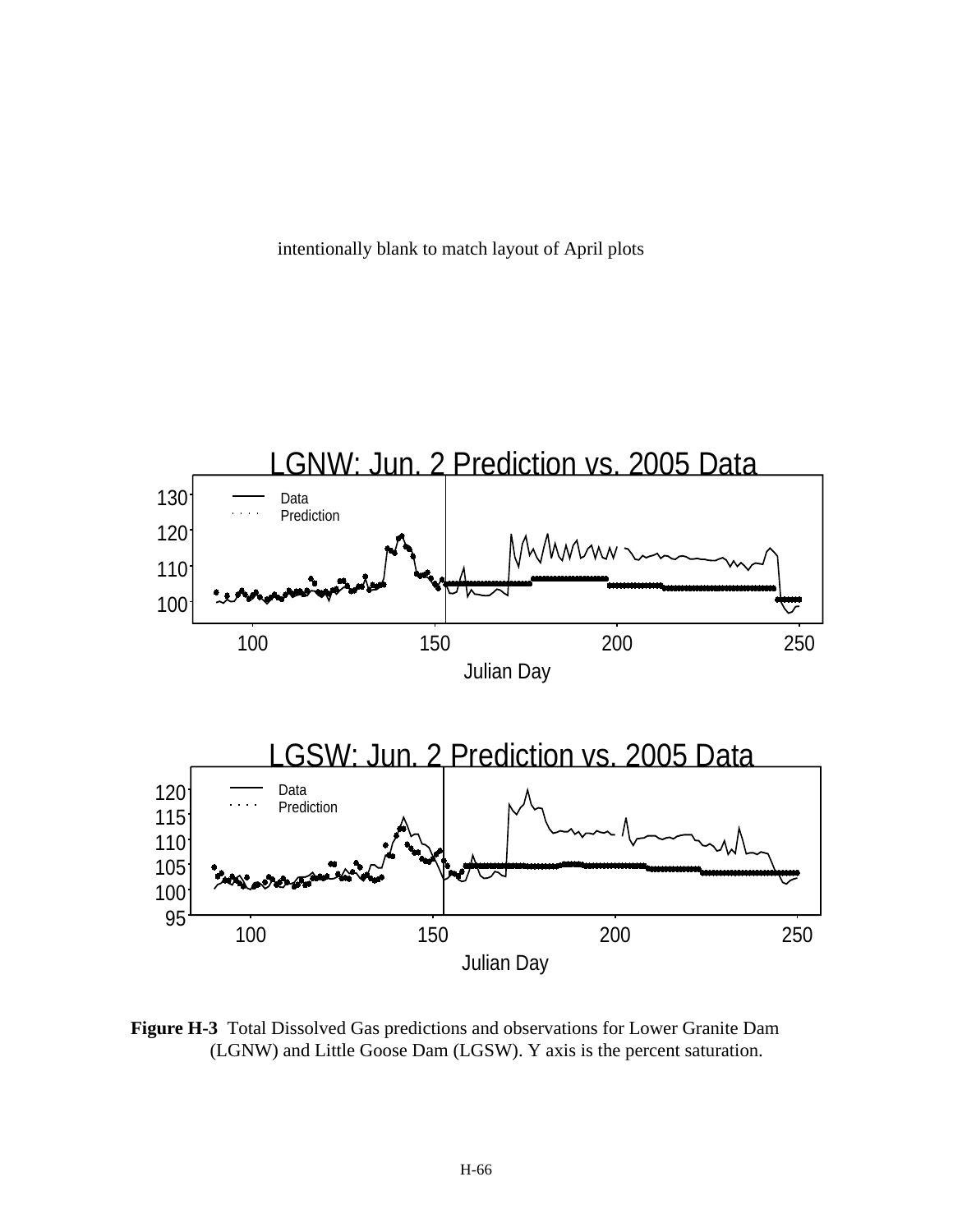

 **Figure H-4** Total Dissolved Gas predictions and observations for Ice Harbor (IDSW), McNary (MCPW), and John Day (JHAW) dams. Y axis is the percent saturation.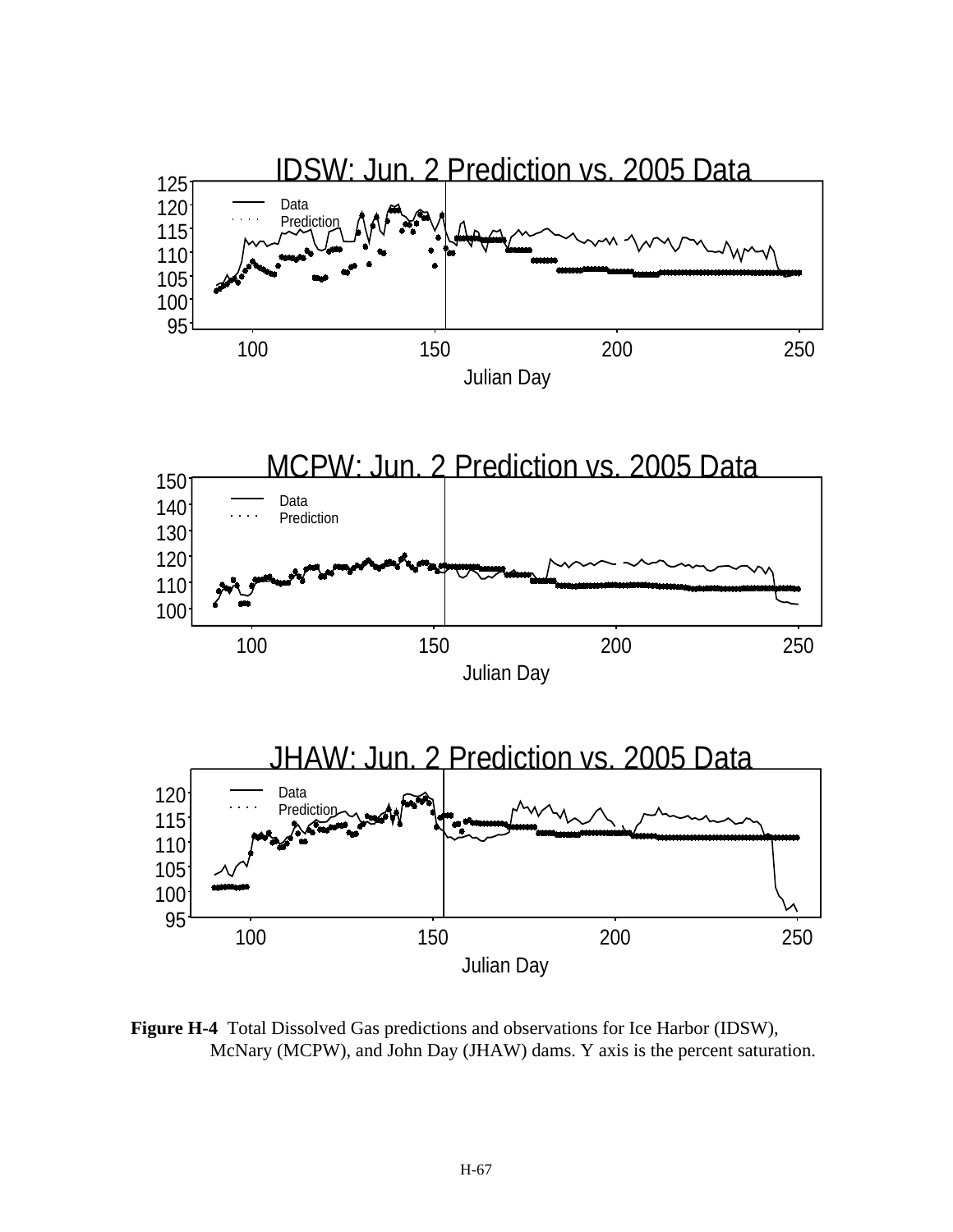#### **Appendix I Seasonal Variation in TDG Forecasts**

Prediction success for Total Dissolved Gas throughout the season is shown for five monitoring sites below dams. The X-axis is the Julian day and the Y-axis is the average daily error in percentage (points) for the prediction made on that day compared to the data for the entire season.



 **Figure I-1** Season variation in Total Dissolved Gas prediction at two monitoring sites below Lower Granite Dam and Little Goose Dam (top to bottom respectively).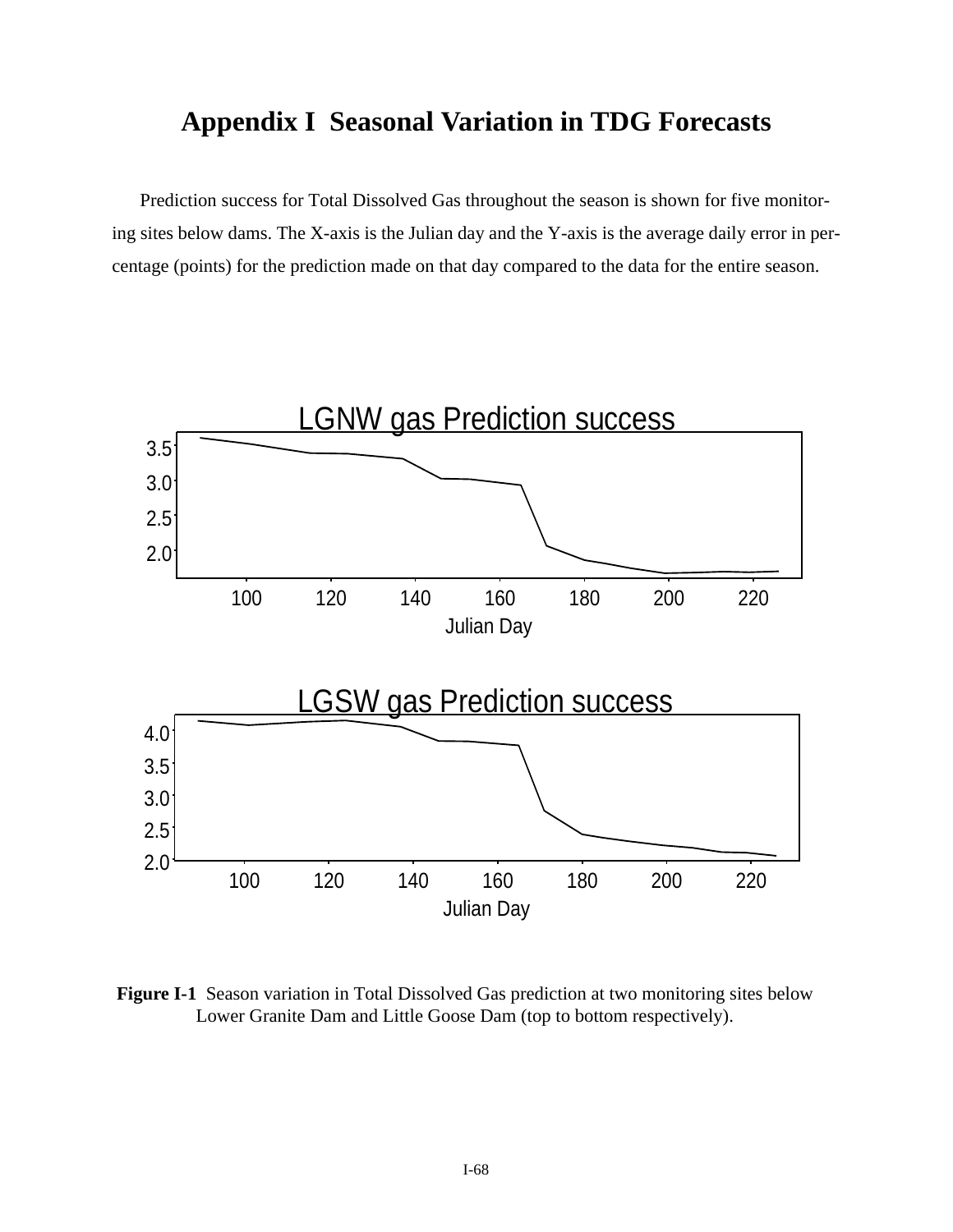

 **Figure I-2** Season variation in Total Dissolved Gas prediction at three monitoring sites below Ice Harbor, McNary, and John Day dams (top to bottom respectively).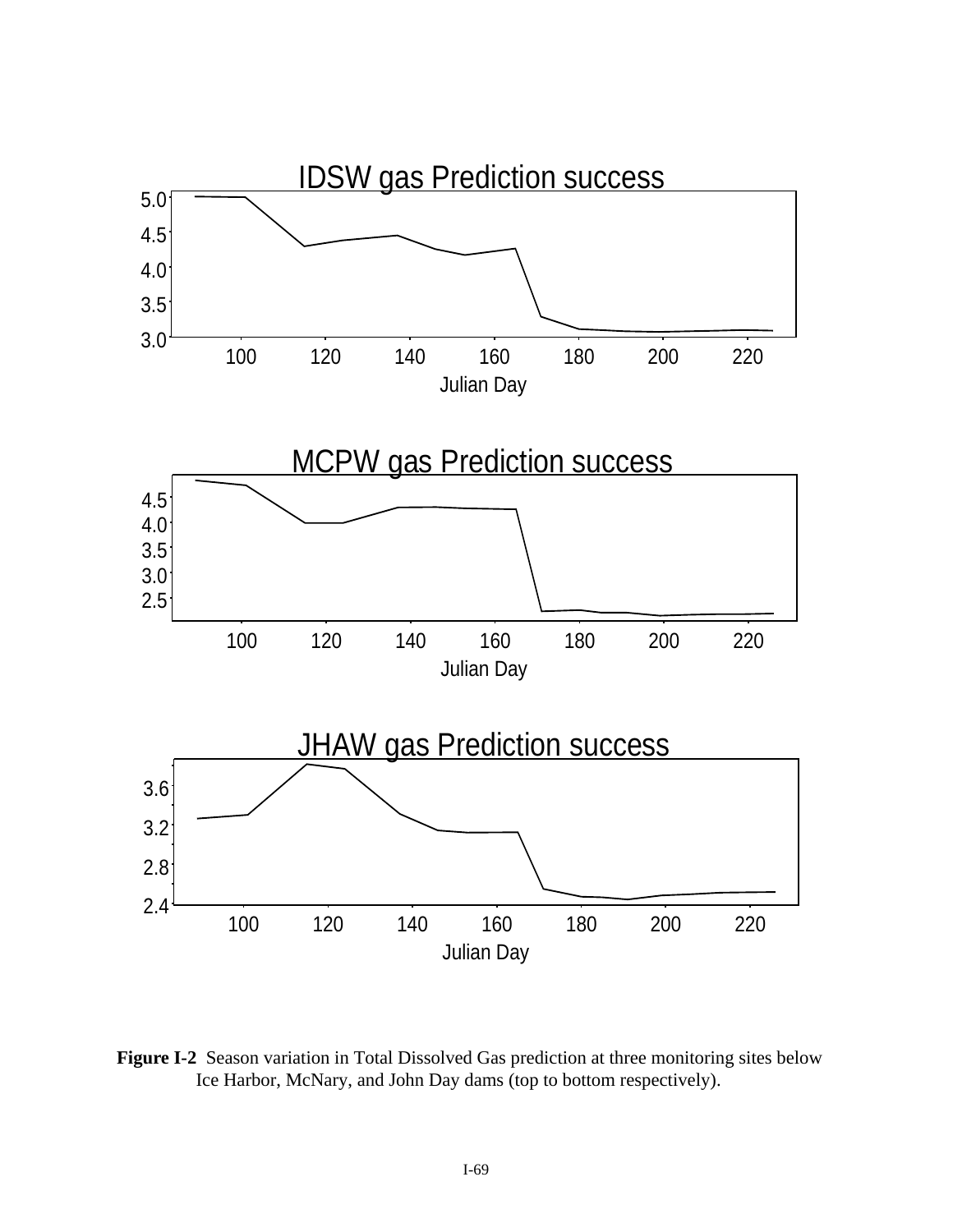# **Appendix J Arrival Time Distribution plots**

The following figures present the CRiSP/RealTime predictions and observations of multiple stocks at multiple locations. The predicted distribution at the Index Site is generated by the Real-Time program. For stocks with the Lower Granite Index Site, the predicted distributions at Little Goose, Lower Monumental, Ice Harbor and McNary are CRiSP projections based on the arrival time predictions at Lower Granite Dam. For stocks with the McNary Index Site, the predicted distributions at John Day, The Dalles and Bonneville are CRiSP projections based on the arrival time predictions at McNary Dam. The vertical line in each plot is the date of the prediction. The historical runs can be accessed from the Innseason Forecast Archive web page at http://www.cbr.washington.edu/crisprt/archive.html.

The stocks are referenced by their codes:

| <b>Stock Code</b> | Origin                                            | <b>Species</b>                 | Index Site Pass. Site |            |
|-------------------|---------------------------------------------------|--------------------------------|-----------------------|------------|
| <b>COMPOSITE</b>  | Next 4 stocks taken together Yearling Chinook     |                                | <b>LWG</b>            | <b>MCN</b> |
| <b>CATHEC</b>     | <b>Catherine Creek</b>                            | <b>Yearling Chinook</b>        | <b>LWG</b>            | <b>MCN</b> |
| <b>IMNAHR</b>     | Imnaha River                                      | <b>Yearling Chinook</b>        | <b>LWG</b>            | <b>MCN</b> |
| <b>SALRSF</b>     | South Fork Salmon River                           | <b>Yearling Chinook</b>        | <b>LWG</b>            | <b>MCN</b> |
| <b>MINAMR</b>     | <b>Minam River</b>                                | <b>Yearling Chinook</b>        | <b>LWG</b>            | <b>MCN</b> |
| <b>SNAKER</b>     | <b>Snake River</b>                                | Subyearling Chinook LWG        |                       | <b>MCN</b> |
| lgrStlhd          | <b>Snake River</b>                                | Steelhead                      | <b>LWG</b>            | <b>MCN</b> |
| mcnChin1S         | ESU Snake R Spring/Summer Yearling Chinook        |                                | <b>MCN</b>            | JDA.       |
| mcnChin0S         | <b>ESU Snake R Fall</b>                           | <b>Subyearling Chinook MCN</b> |                       | <b>JDA</b> |
| mcnChinOC         | ESU Upper Columbia R Fall Subyearling Chinook MCN |                                |                       | JDA        |
| mcnStlhdS         | <b>ESU Snake R</b>                                | Steelhead                      | <b>MCN</b>            | <b>JDA</b> |
| mcnStlhdC         | ESU Upper Columbia R                              | - Not analyzed for 2005        |                       |            |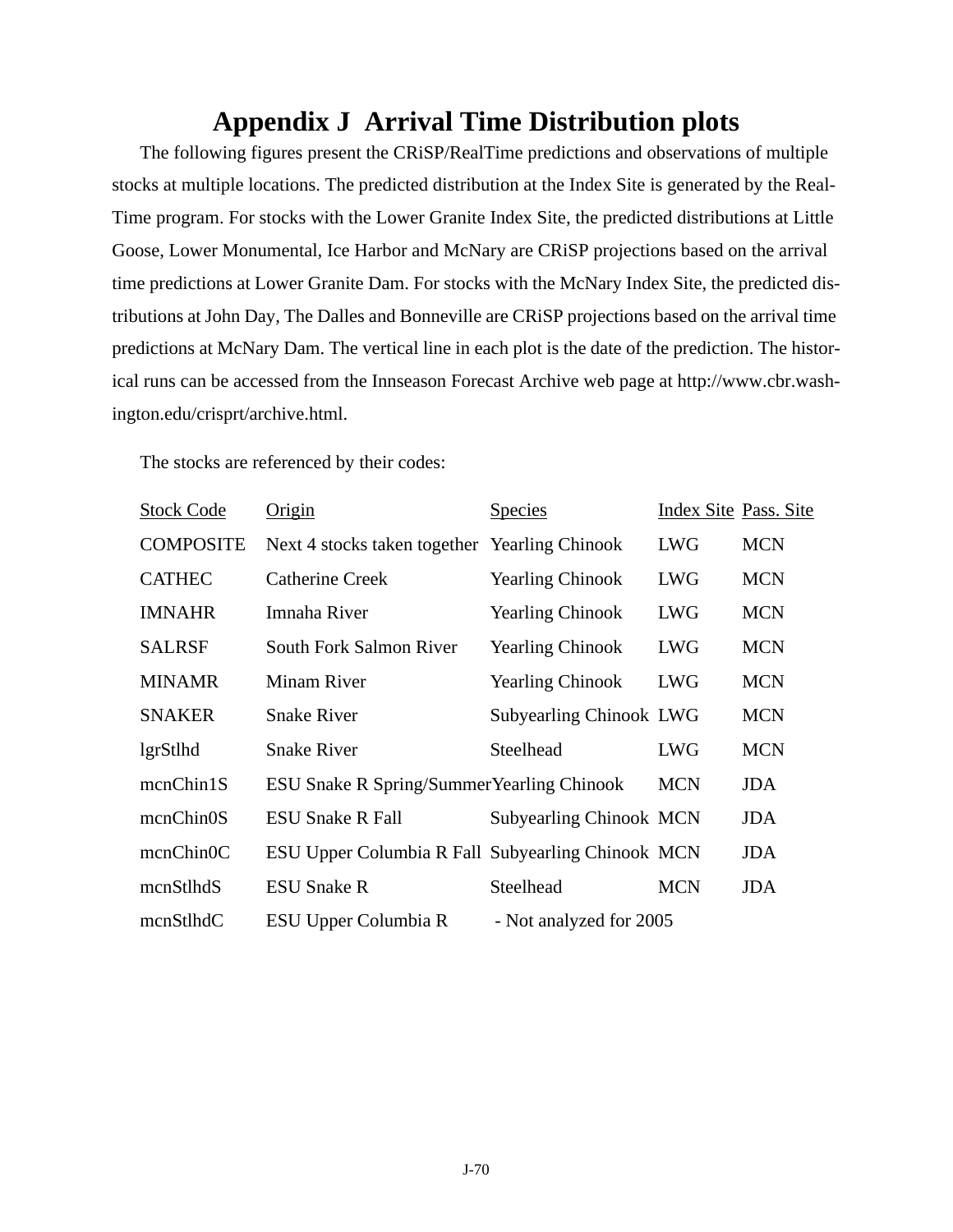



 **Figure J-1** Percent passage predictions and observations for Yearling Chinook Composite stock at McNary Dam. Y axis is percent passage.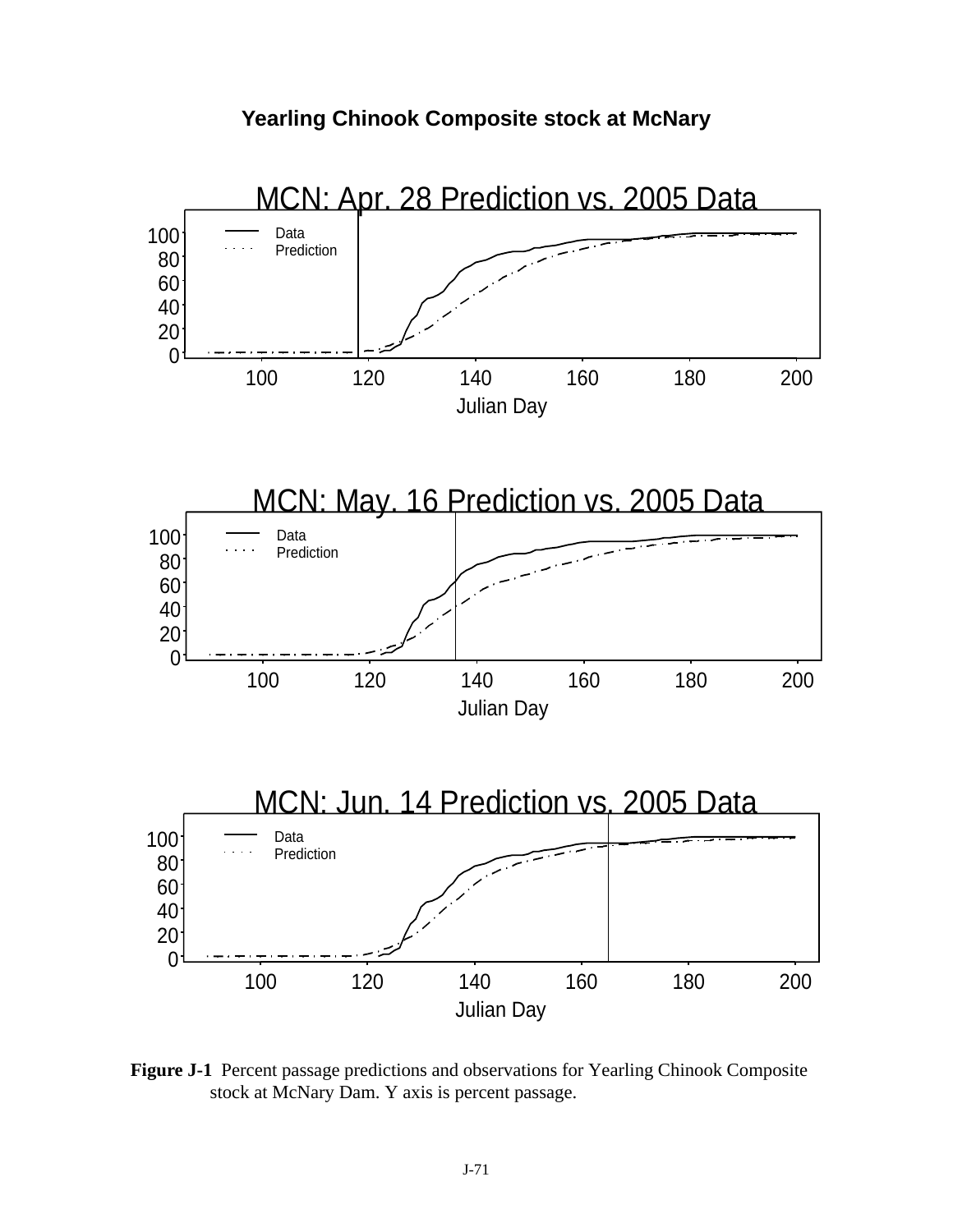

 **Figure J-2** Percent passage predictions and observations for Yearling Chinook CATHEC stock at McNary Dam. Y axis is percent passage.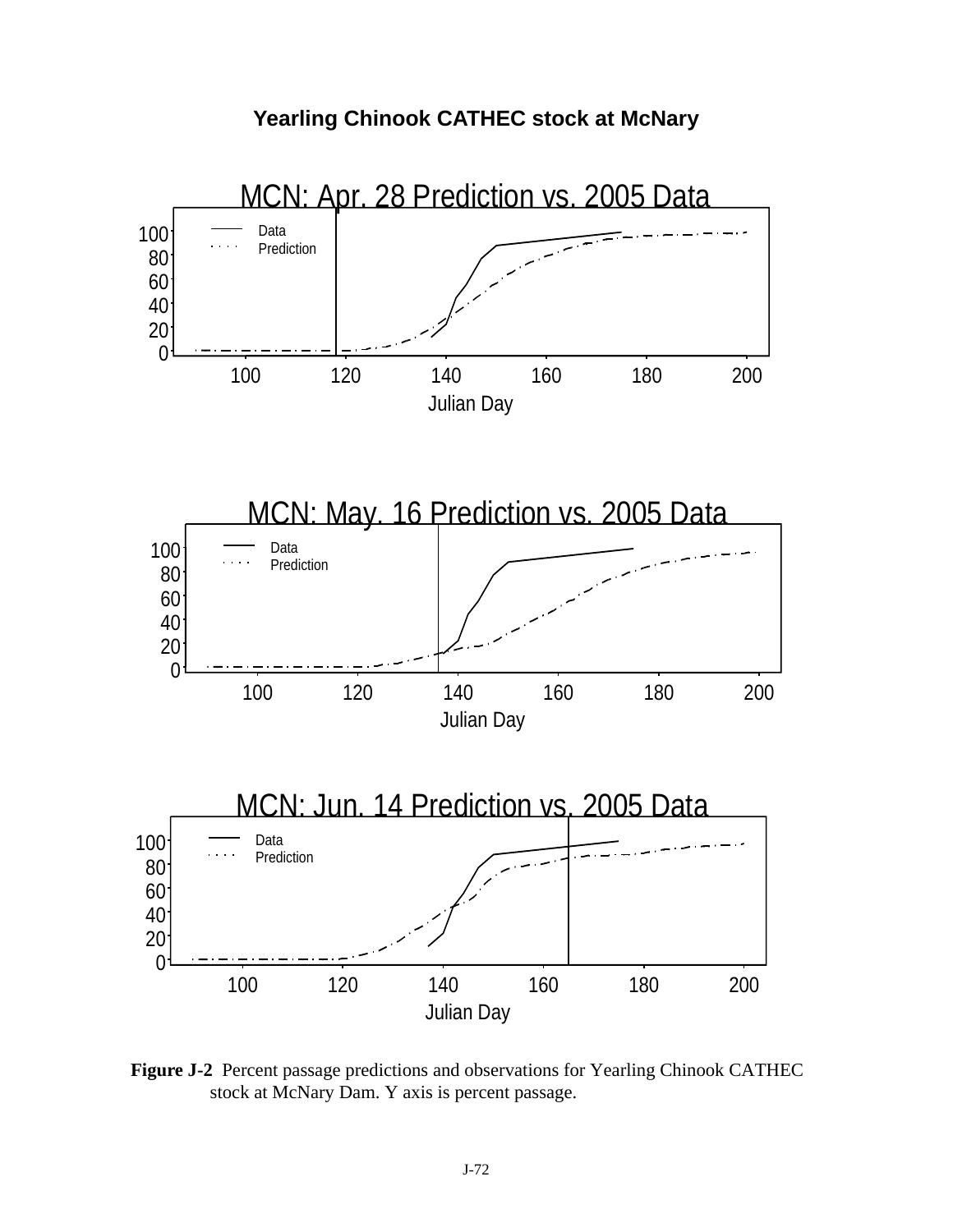

 **Figure J-3** Percent passage predictions and observations for Yearling Chinook IMNAHR stock at McNary Dam. Y axis is percent passage.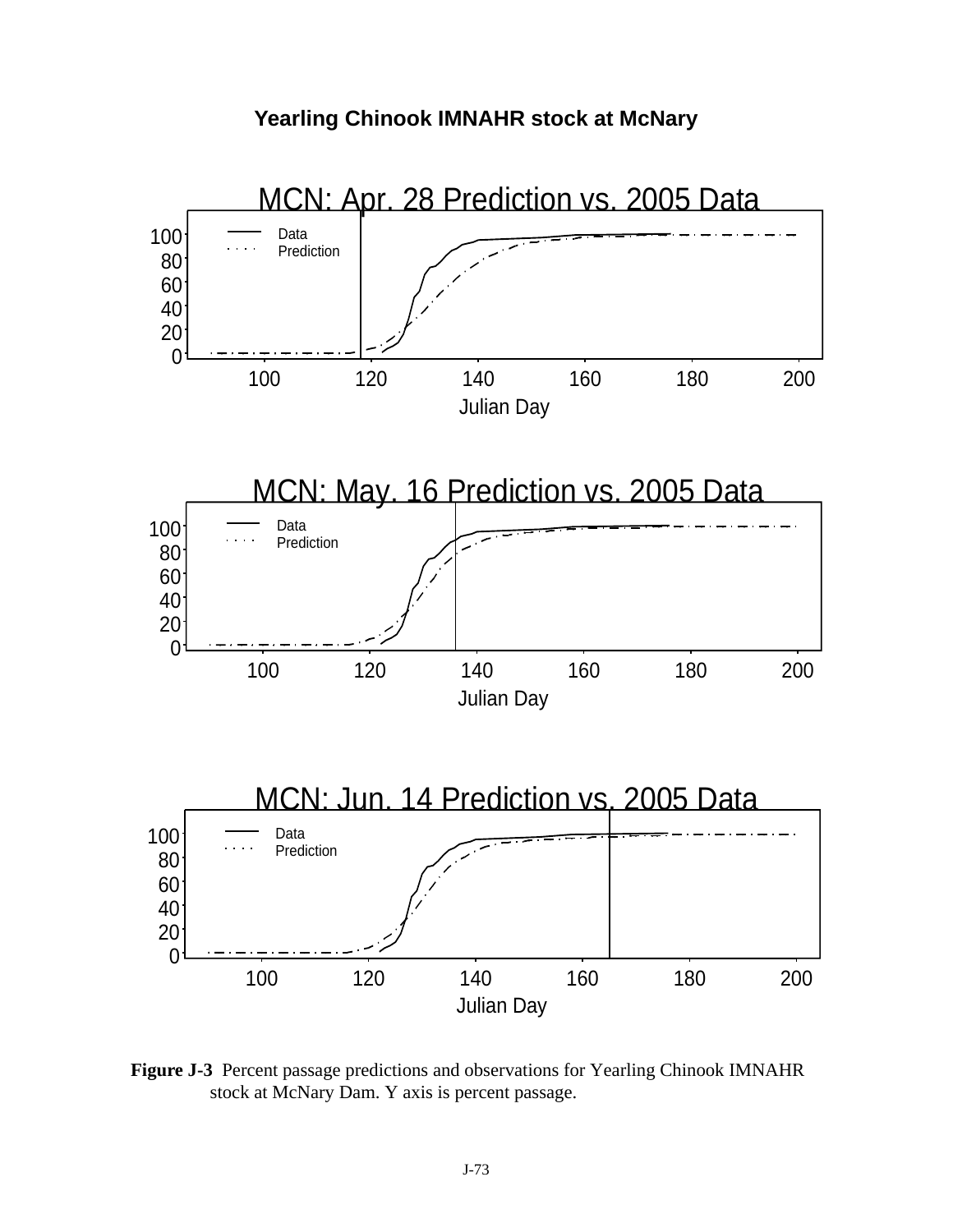

**Yearling Chinook SALRSF stock at McNary** 

 **Figure J-4** Percent passage predictions and observations for Yearling Chinook SALRSF stock at McNary Dam. Y axis is percent passage.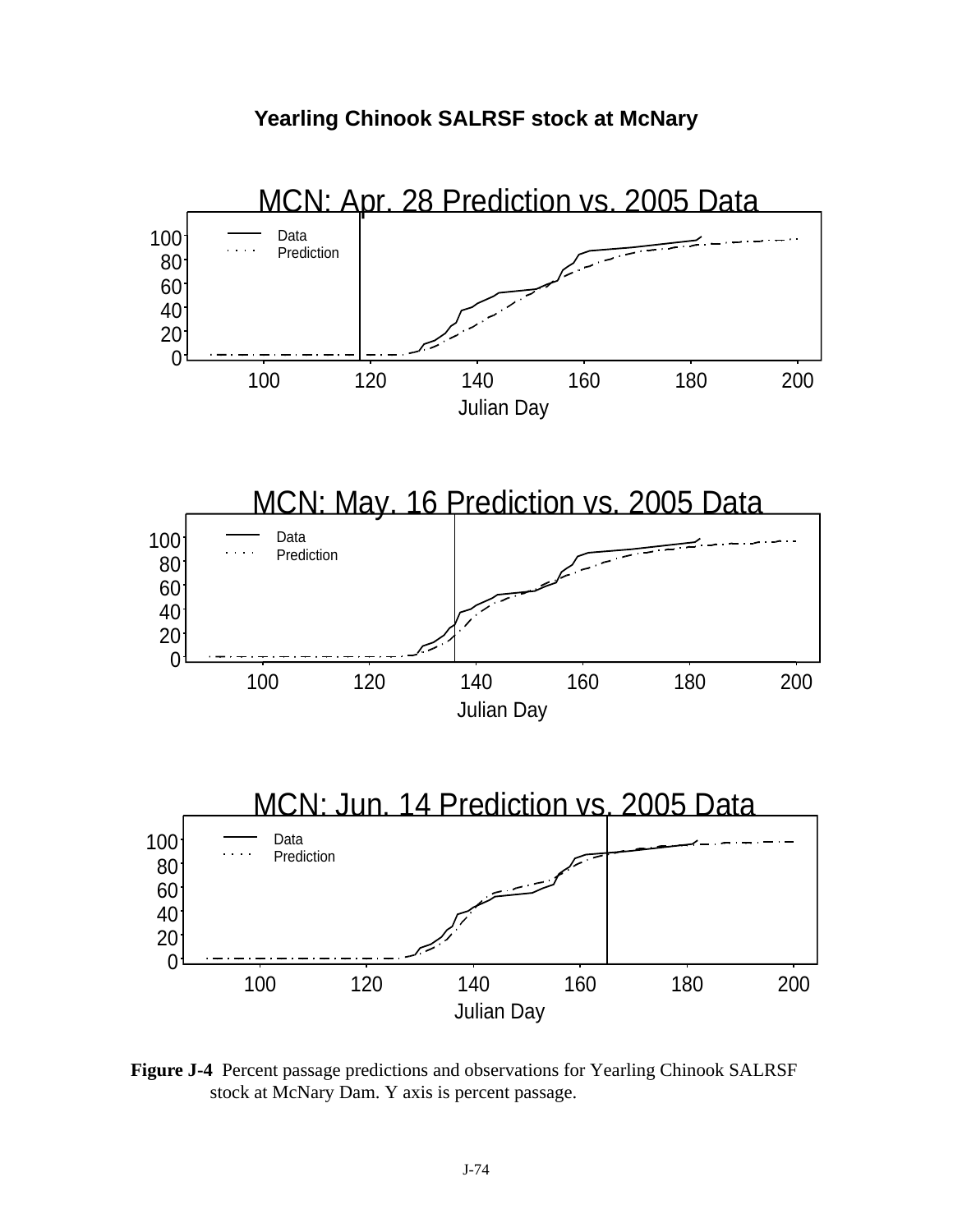

**Yearling Chinook MINAMR stock at McNary** 

 **Figure J-5** Percent passage predictions and observations for Yearling Chinook MINAMR stock at McNary Dam. Y axis is percent passage.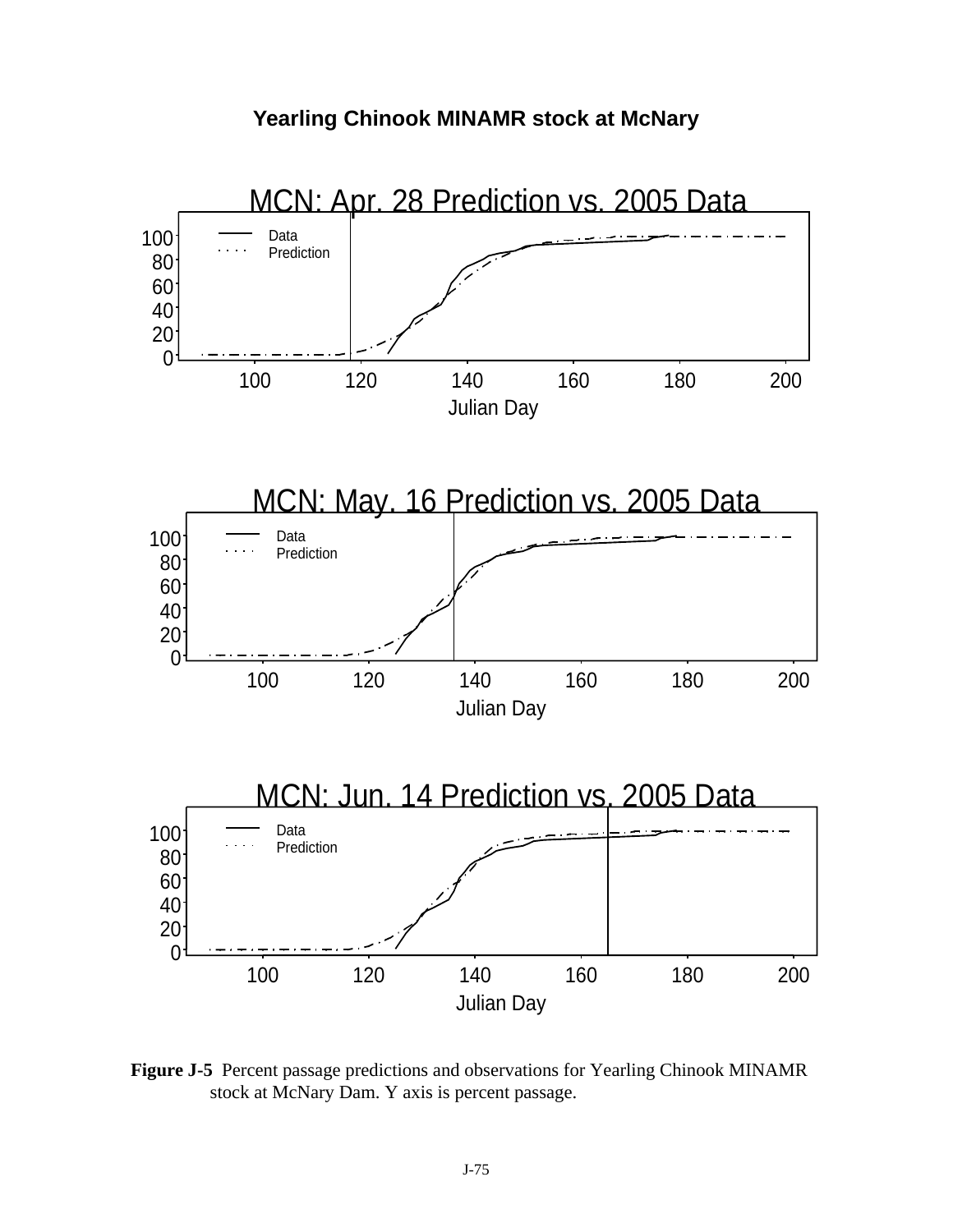



 **Figure J-6** Percent passage predictions and observations for Subyearling Chinook SNAKER stock at McNary Dam. Y axis is percent passage.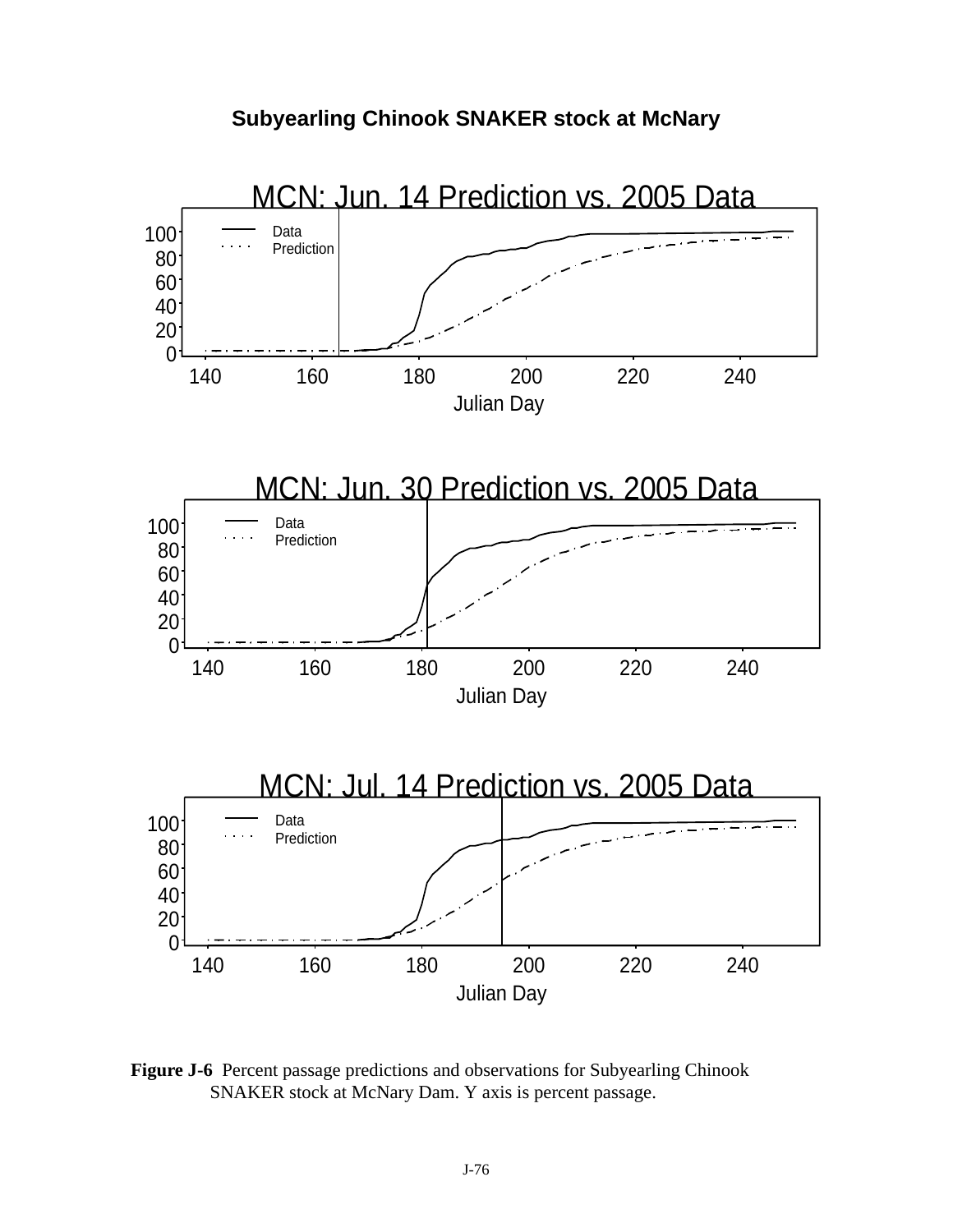**Steelhead lgrStlhd stock at McNary**



 **Figure J-7** Percent passage predictions and observations for Steelhead lgrStlhd stock at McNary Dam. Y axis is percent passage.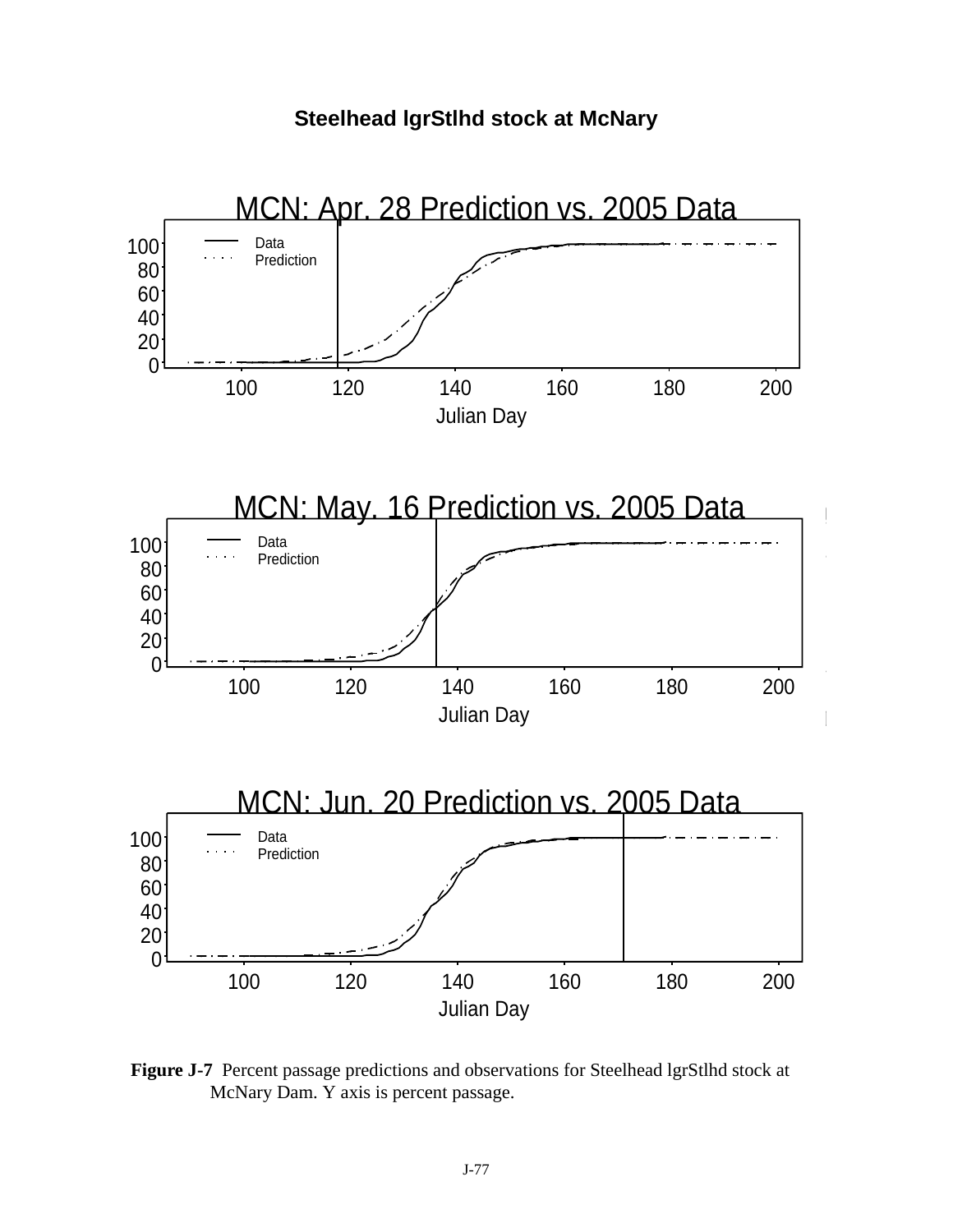



 **Figure J-8** Percent passage predictions and observations for Snake River Spring/Summer Chinook ESU mcnChin1S at John Day Dam. Y axis is percent passage.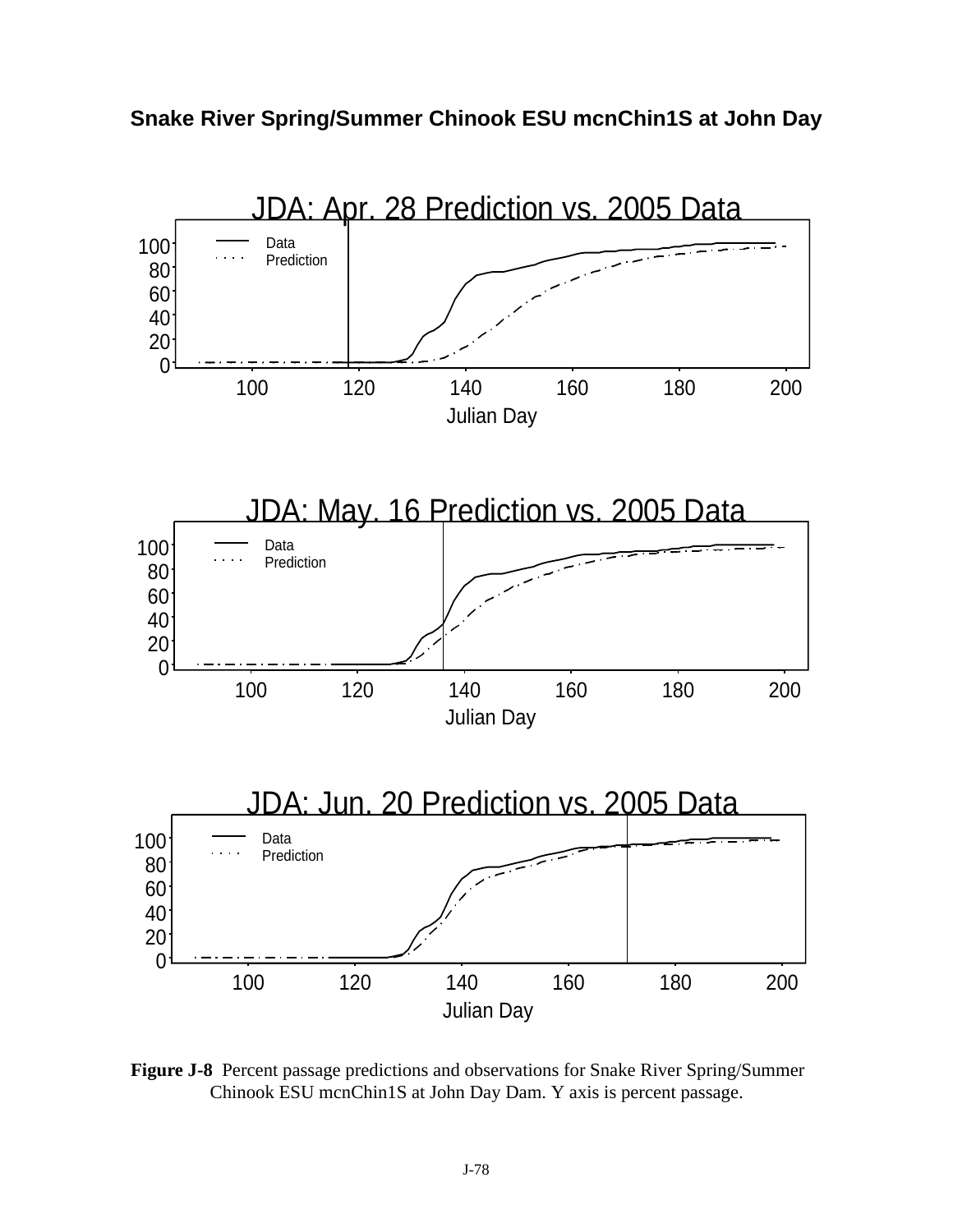



 **Figure J-9** Percent passage predictions and observations for Snake River Fall Chinook ESU mcnChin0S stock at John Day Dam. Y axis is percent passage.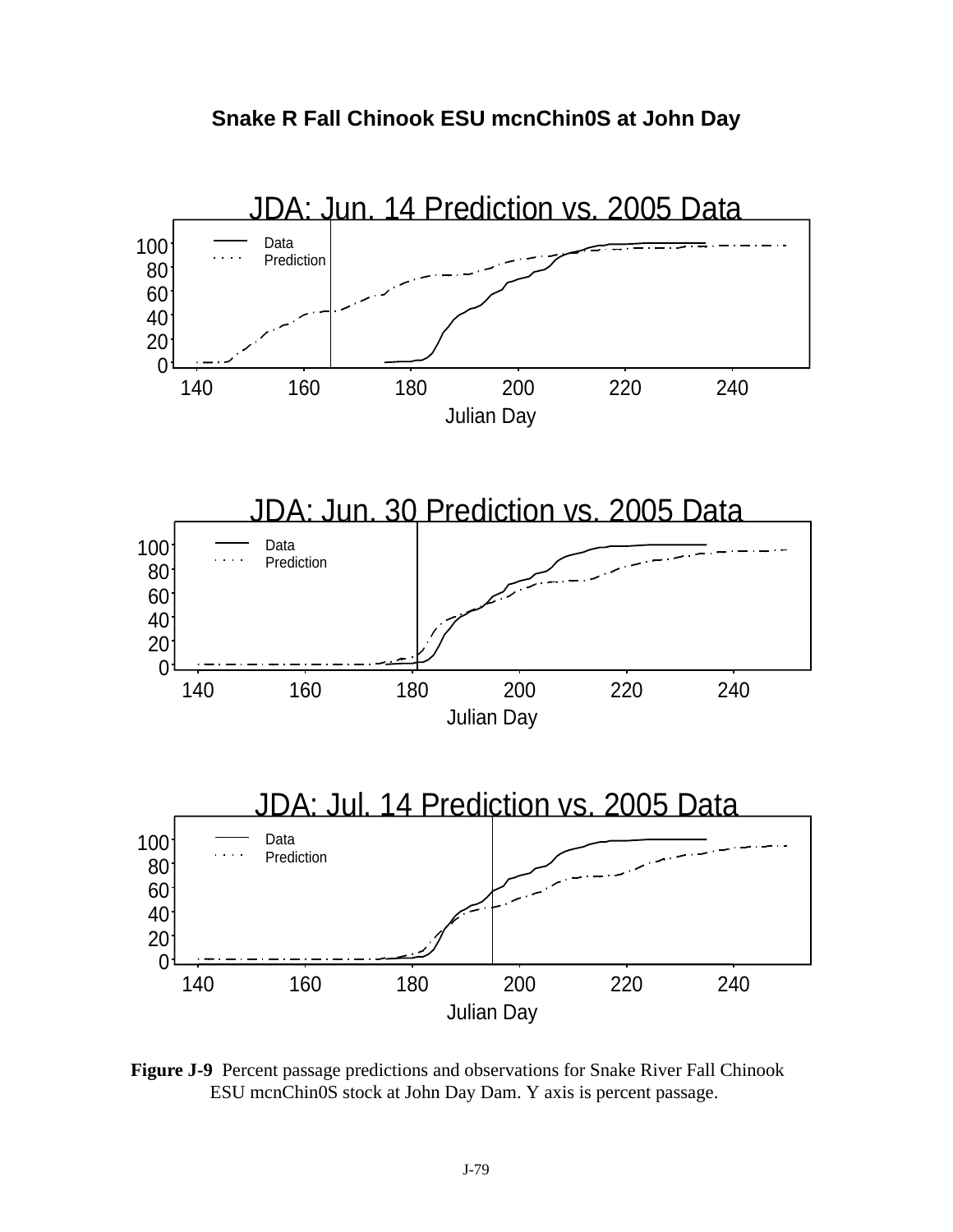



 **Figure J-10** Percent passage predictions and observations for Upper Columbia River Fall Chinook ESU mcnChin0C stock at John Day Dam. Y axis is percent passage.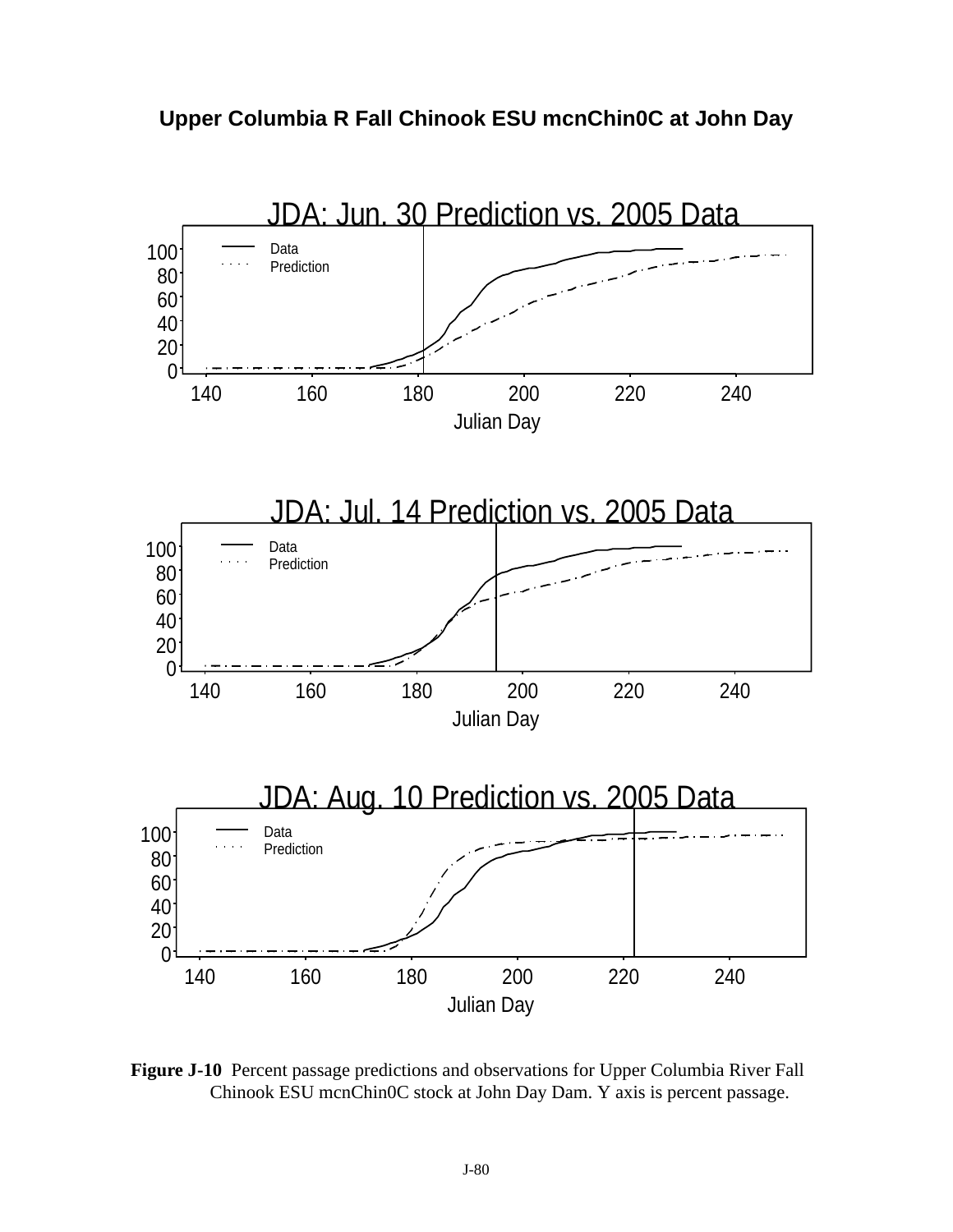



 **Figure J-11** Percent passage predictions and observations for Snake River Steelhead ESU mcnStlhdS at John Day Dam. Y axis is percent passage.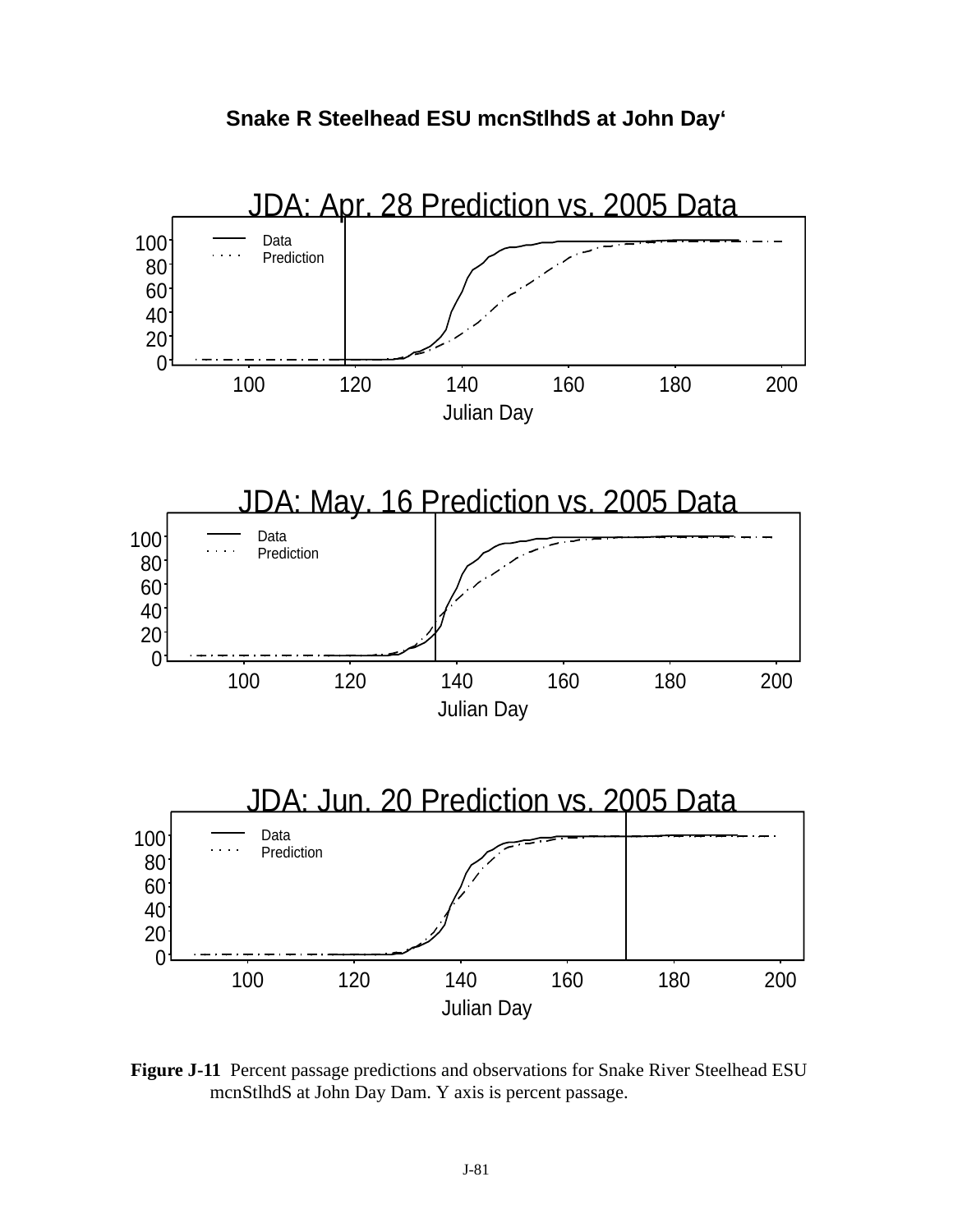## **Appendix K Cumulative Observation plots**

The following figures present the observations of each tracked stock at multiple locations. Note that the counts at any given dam may in fact be greater than at upstream locations (e.g. SAL-RSF at LGS is greater than LWG). The sequence of passage is LWG, LGS, LMN, MCN, JDA, and BON. This is likely due to different passage routes through the dams, and the efficiency of PIT-tag detectors in identifying fish as they pass. Passage predictions made by CRiSP assume that missing fish have died and are not counted. The observations can vary due to mortality and counting efficiency. Biases in passage routes that vary during the period of fish passage result in biases in counts and passage timing. The day that the line ends for each site is the day of last observation. Some sites downstream have a longer temporal record of observations than upstream sites.

Note: The total numbers vary across several orders of magnitude between the stocks.

The stocks are referenced by their codes as they are in [Appendix J:](#page-70-0)

|           | <b>Stock Code</b> | Origin                                                         | <b>Species</b>                 | <b>Index Site Pass. Site</b> |            |
|-----------|-------------------|----------------------------------------------------------------|--------------------------------|------------------------------|------------|
| $\bullet$ |                   | <b>COMPOSITE</b> Next 4 stocks taken together Yearling Chinook |                                | <b>LWG</b>                   | <b>MCN</b> |
| $\bullet$ | <b>CATHEC</b>     | <b>Catherine Creek</b>                                         | <b>Yearling Chinook</b>        | <b>LWG</b>                   | <b>MCN</b> |
|           | <b>IMNAHR</b>     | Imnaha River                                                   | <b>Yearling Chinook</b>        | <b>LWG</b>                   | <b>MCN</b> |
| $\bullet$ | <b>SALRSF</b>     | South Fork Salmon River                                        | <b>Yearling Chinook</b>        | <b>LWG</b>                   | <b>MCN</b> |
| $\bullet$ | <b>MINAMR</b>     | <b>Minam River</b>                                             | <b>Yearling Chinook</b>        | <b>LWG</b>                   | <b>MCN</b> |
| $\bullet$ | <b>SNAKER</b>     | <b>Snake River</b>                                             | <b>Subyearling Chinook LWG</b> |                              | <b>MCN</b> |
|           | lgrStlhd          | <b>Snake River</b>                                             | Steelhead                      | <b>LWG</b>                   | <b>MCN</b> |
|           | mcnChin1S         | <b>ESU Snake R Spring/Summer Yearling Chinook</b>              |                                | <b>MCN</b>                   | JDA.       |
|           | mcnChin0S         | <b>ESU Snake R Fall</b>                                        | <b>Subyearling Chinook MCN</b> |                              | JDA.       |
|           | mcnChin0C         | ESU Upper Columbia R Fall Subyearling Chinook MCN              |                                |                              | JDA        |
|           | mcnStlhdS         | <b>ESU Snake R</b>                                             | Steelhead                      | <b>MCN</b>                   | <b>JDA</b> |
|           | mcnStlhdC         | ESU Upper Columbia R                                           | Steelhead                      | <b>MCN</b>                   | <b>JDA</b> |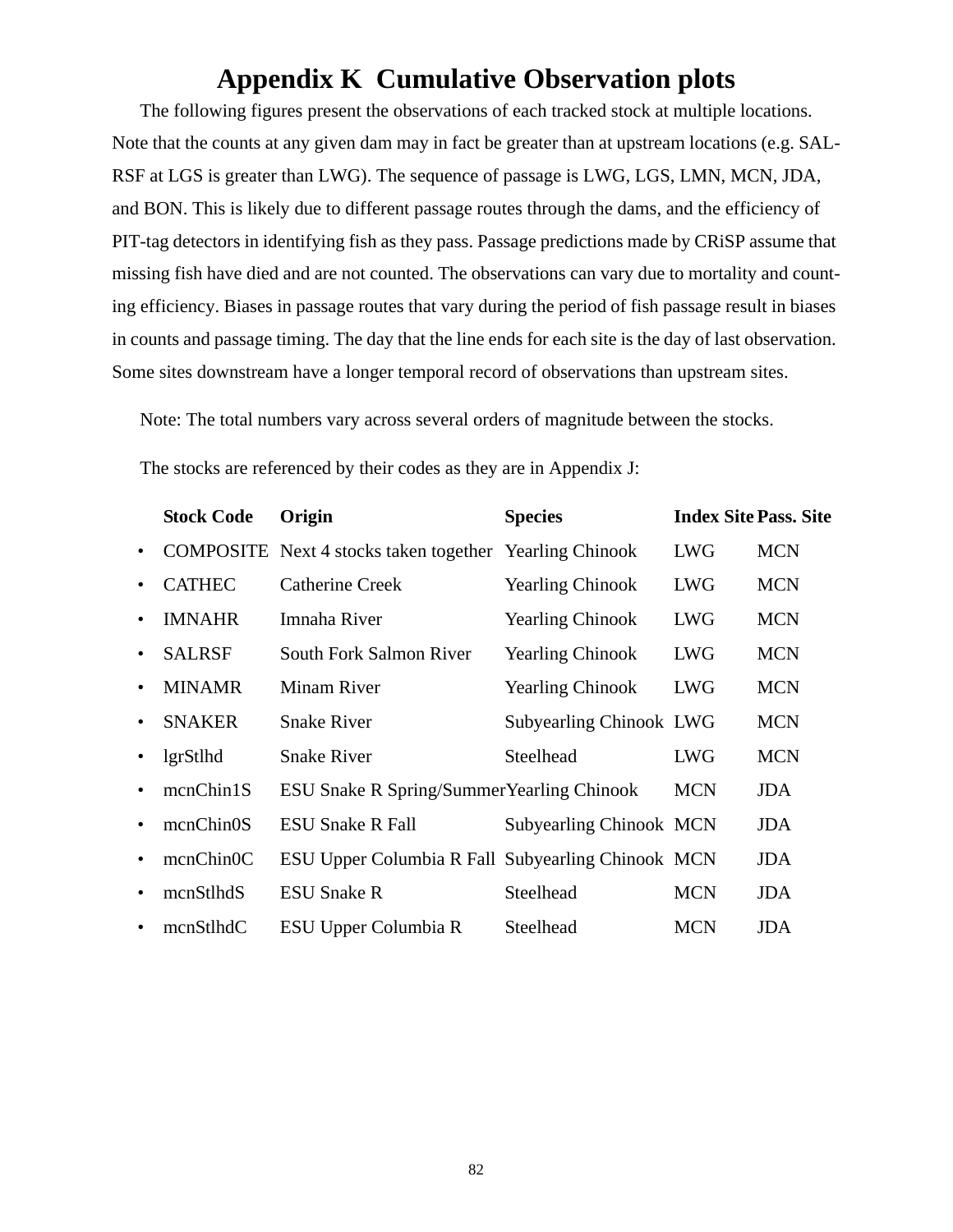

 Figure K-1 COMPOSITE and CATHEC cumulative observations at six sites. The sequence of passage is LWG, LGS, LMN, MCN, JDA, and BON.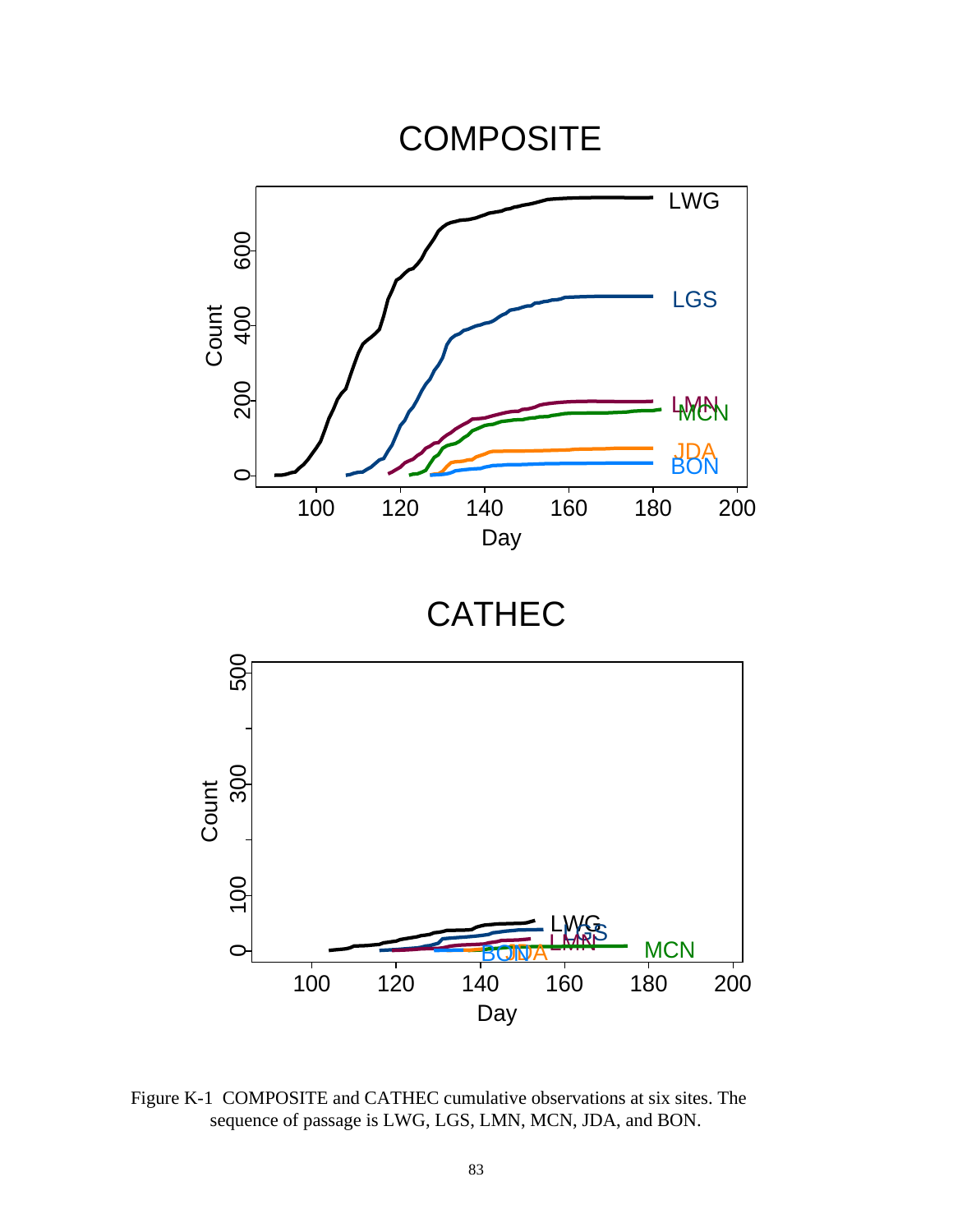## IMNAHR



 Figure K-2 IMNAHR and SALRSF cumulative observations at six sites. The sequence of passage is LWG, LGS, LMN, MCN, JDA, and BON.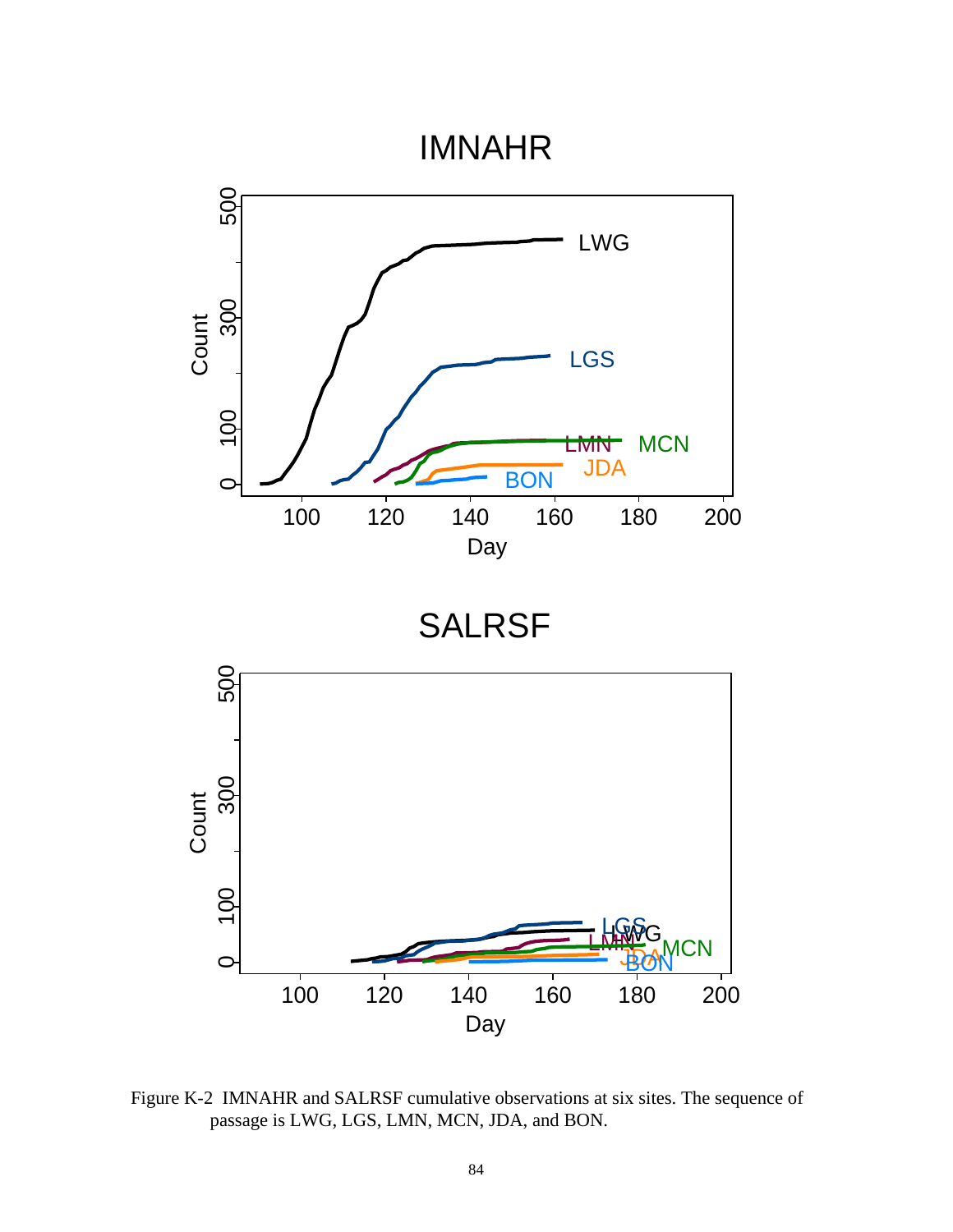## MINAMR



Figure K-3 MINAMR and SNAKER cumulative observations at six sites. The sequence of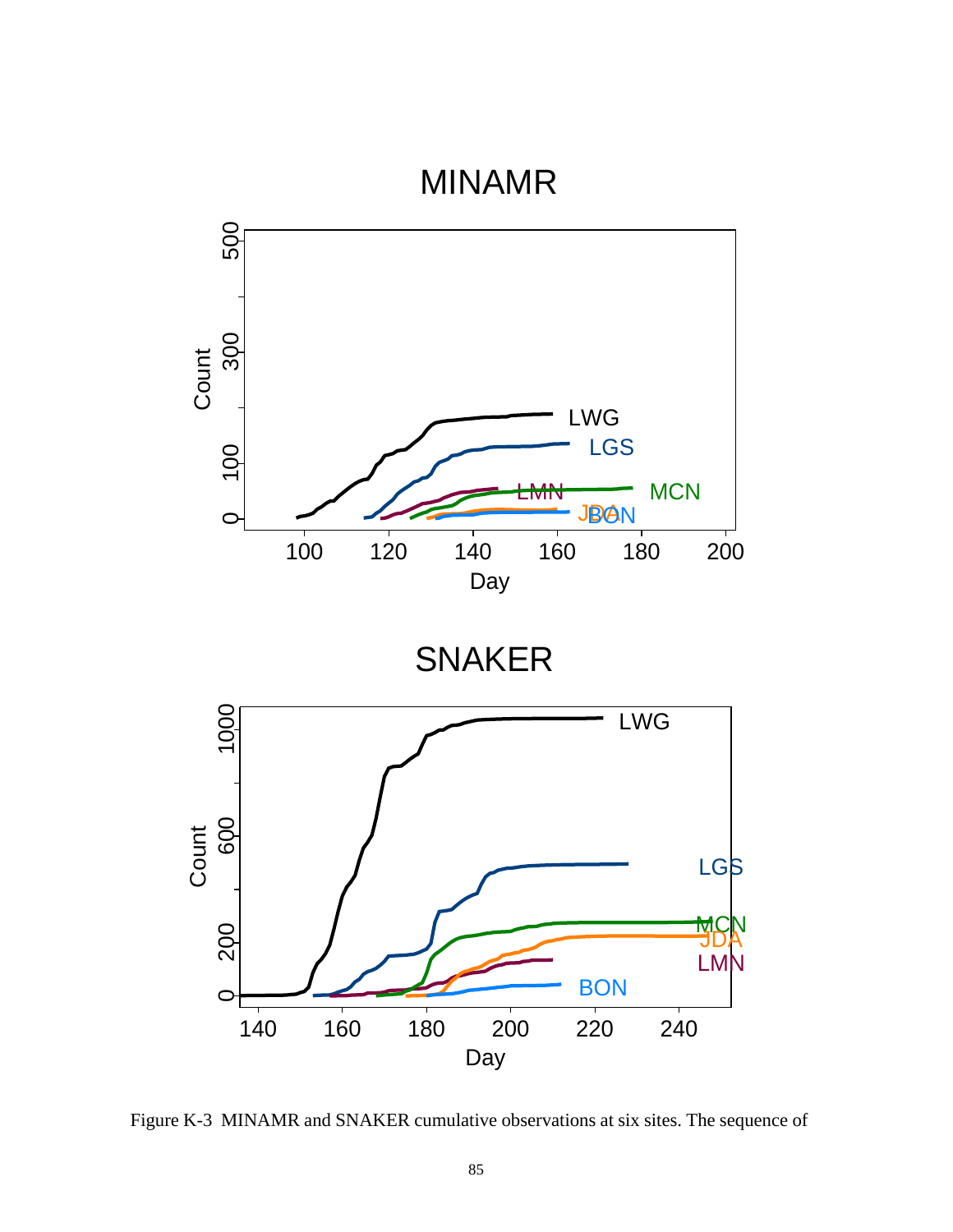

 Figure K-4 lgrStlhd cumulative observations at six sites; mcnChin1S cumulative observations at three sites. The sequence of passage is LWG, LGS, LMN, MCN, JDA, and BON.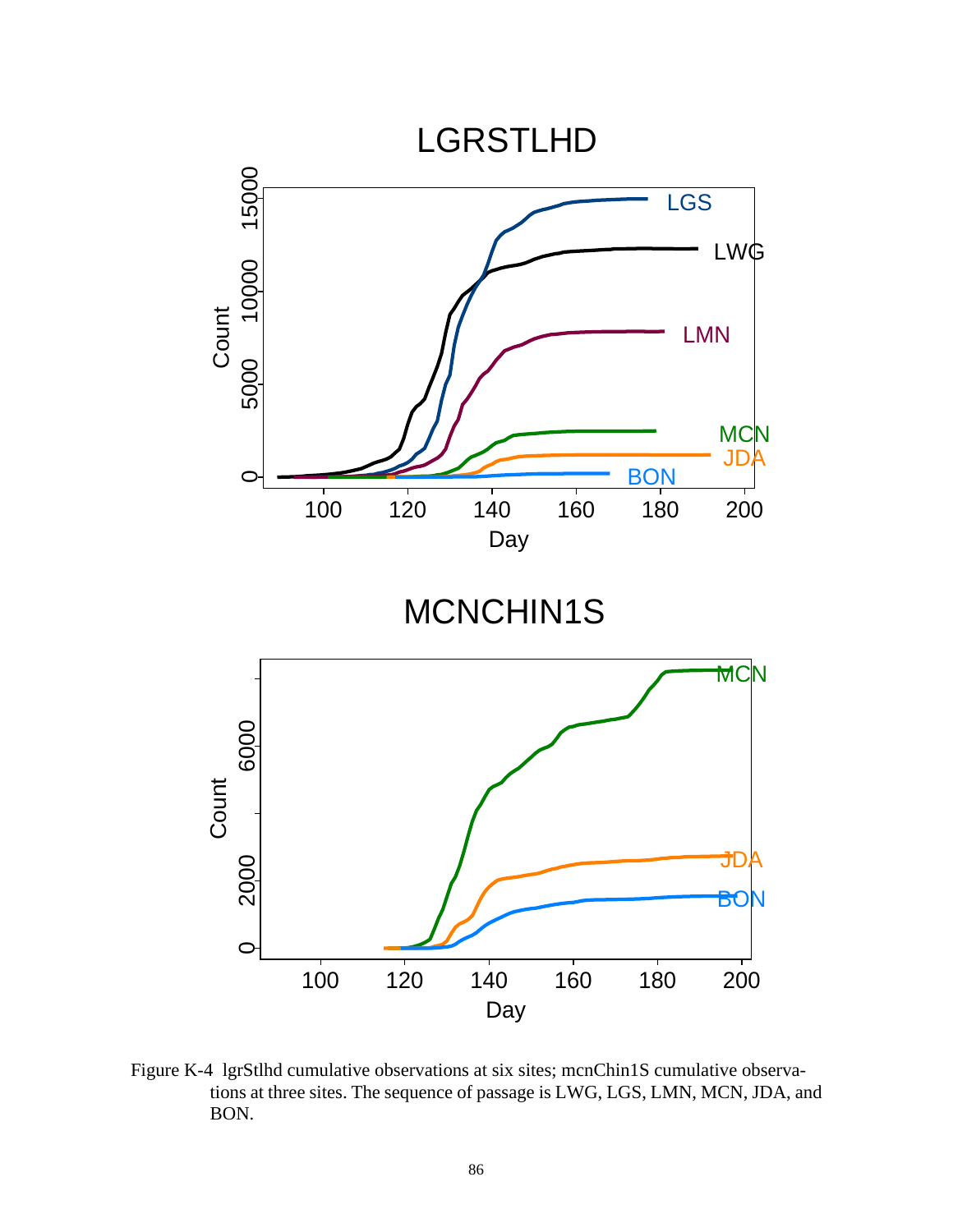

 Figure K-5 mcnChin0S and mcnChin0C cumulative observations at three sites. The sequence of passage is MCN, JDA, and BON.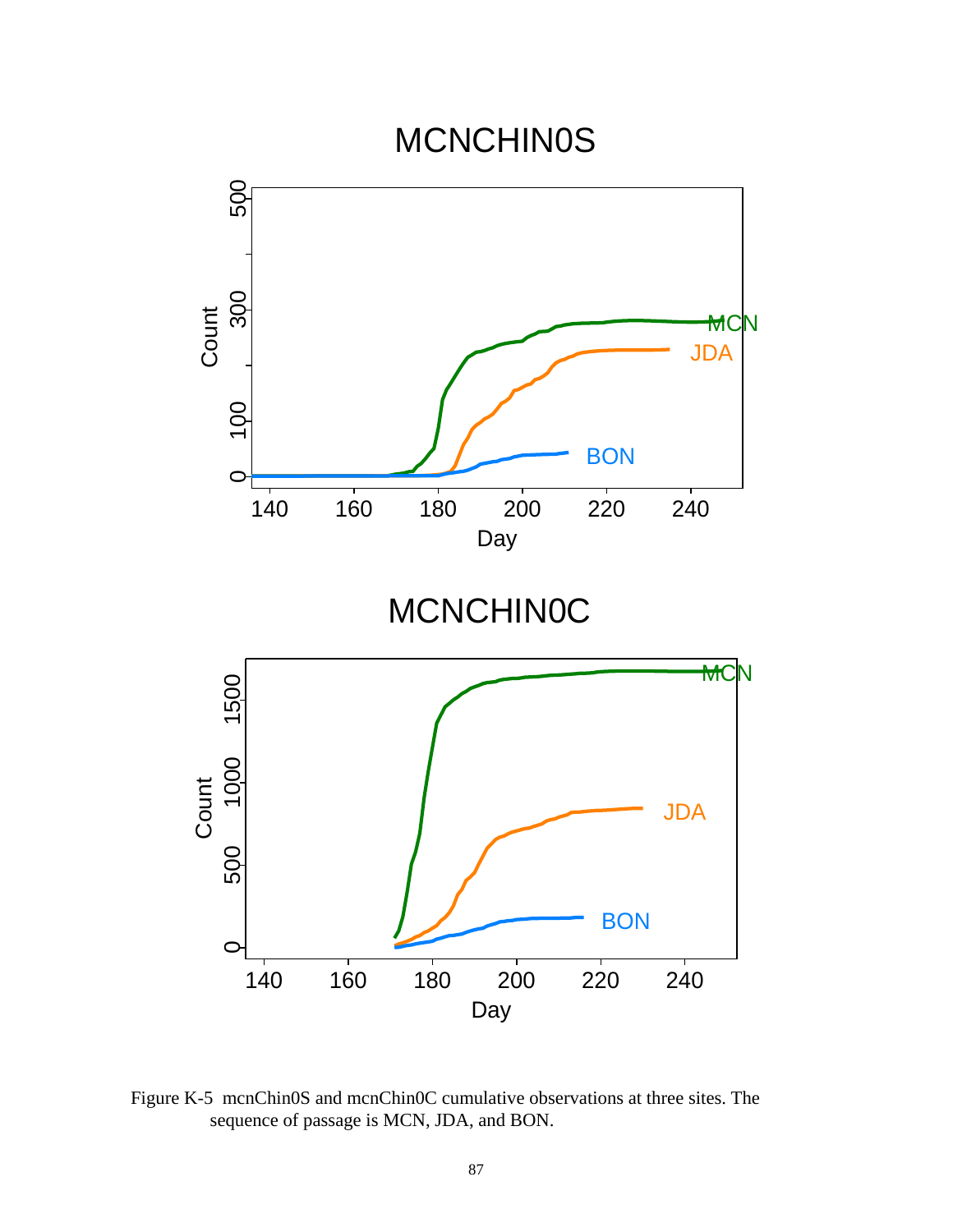

 Figure K-6 mcnStlhdS cumulative observations at three sites. The sequence of passage is MCN, JDA, and BON.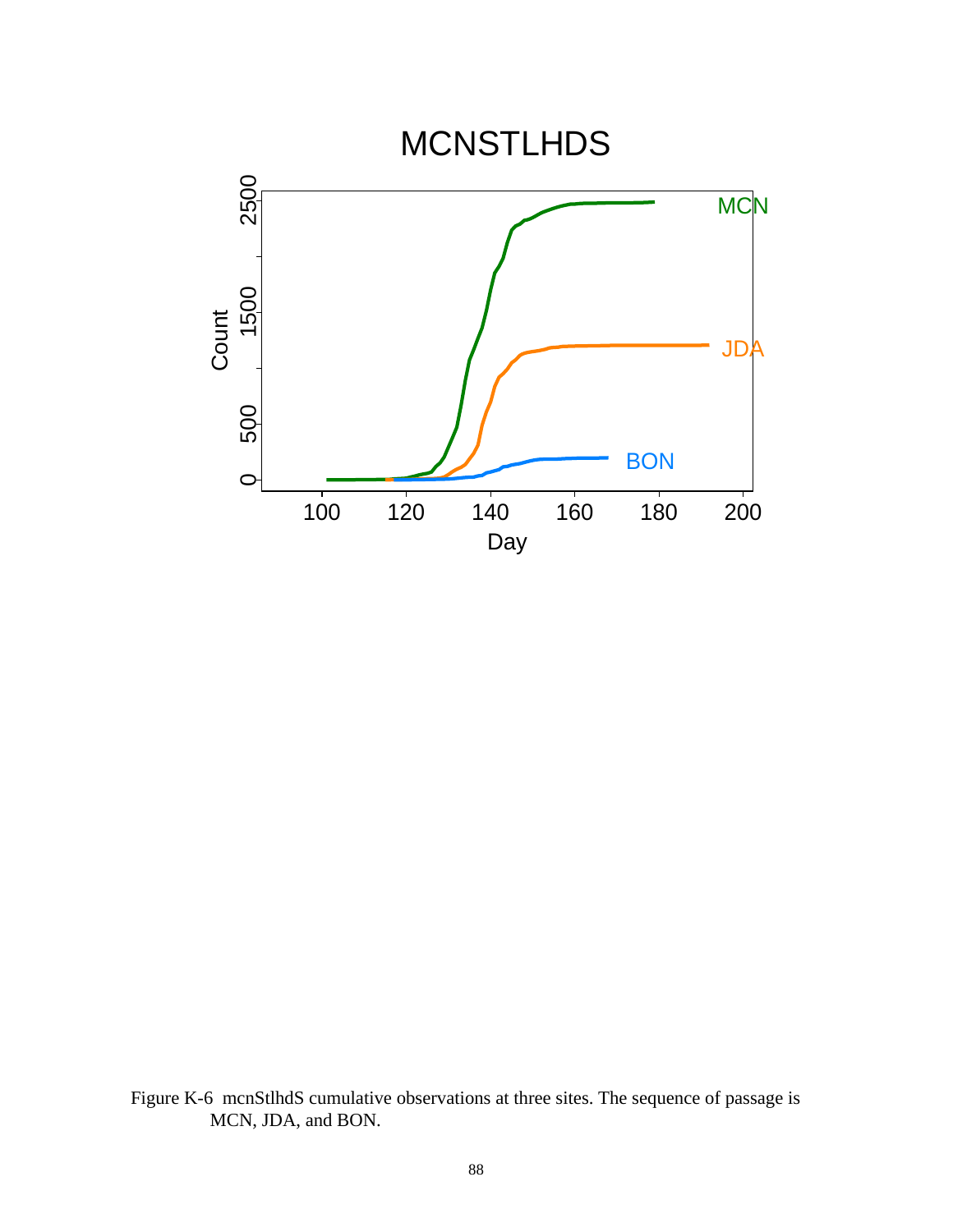## **Appendix L Seasonal Variation in Passage Predictions**

Passage predictions during the season vary as function of changes in river conditions from past predicted values. RealTime predictions of arrivals at the index sites—Lower Granite Dam and McNary Dam—are used as input to CRiSP which then predicts the arrival of fish at downstream locations. In the figures that follow, *MAD* computations for each modeled day of arrivals are displayed. Patterns of prediction success at an upstream location are propagated downstream. All plots begin on the first day when there is both a prediction and observation. The vertical line in each plot marks the observed median pasage day.

The stocks are referenced by their codes:

| <b>Stock Code</b> | Origin                                                         | <b>Species</b>                 | Index Site Pass. Site |            |
|-------------------|----------------------------------------------------------------|--------------------------------|-----------------------|------------|
|                   | <b>COMPOSITE</b> Next 4 stocks taken together Yearling Chinook |                                | <b>LWG</b>            | <b>MCN</b> |
| <b>CATHEC</b>     | <b>Catherine Creek</b>                                         | <b>Yearling Chinook</b>        | <b>LWG</b>            | <b>MCN</b> |
| <b>IMNAHR</b>     | Imnaha River                                                   | <b>Yearling Chinook</b>        | <b>LWG</b>            | <b>MCN</b> |
| <b>SALRSF</b>     | South Fork Salmon River                                        | <b>Yearling Chinook</b>        | <b>LWG</b>            | <b>MCN</b> |
| <b>MINAMR</b>     | <b>Minam River</b>                                             | <b>Yearling Chinook</b>        | <b>LWG</b>            | <b>MCN</b> |
| <b>SNAKER</b>     | <b>Snake River</b>                                             | <b>Subyearling Chinook LWG</b> |                       | <b>MCN</b> |
| lgrStlhd          | <b>Snake River</b>                                             | Steelhead                      | <b>LWG</b>            | <b>MCN</b> |
| mcnChin1S         | ESU Snake R Spring/Summer Yearling Chinook                     |                                | <b>MCN</b>            | <b>JDA</b> |
| mcnChin0S         | <b>ESU Snake R Fall</b>                                        | <b>Subyearling Chinook MCN</b> |                       | JDA        |
| mcnChin0C         | ESU Upper Columbia R Fall Subyearling Chinook MCN              |                                |                       | JDA        |
| mcnStlhdS         | <b>ESU Snake R</b>                                             | Steelhead                      | <b>MCN</b>            | JDA        |
| mcnStlhdC         | ESU Upper Columbia R                                           | - Not Analyzed in 2005         |                       |            |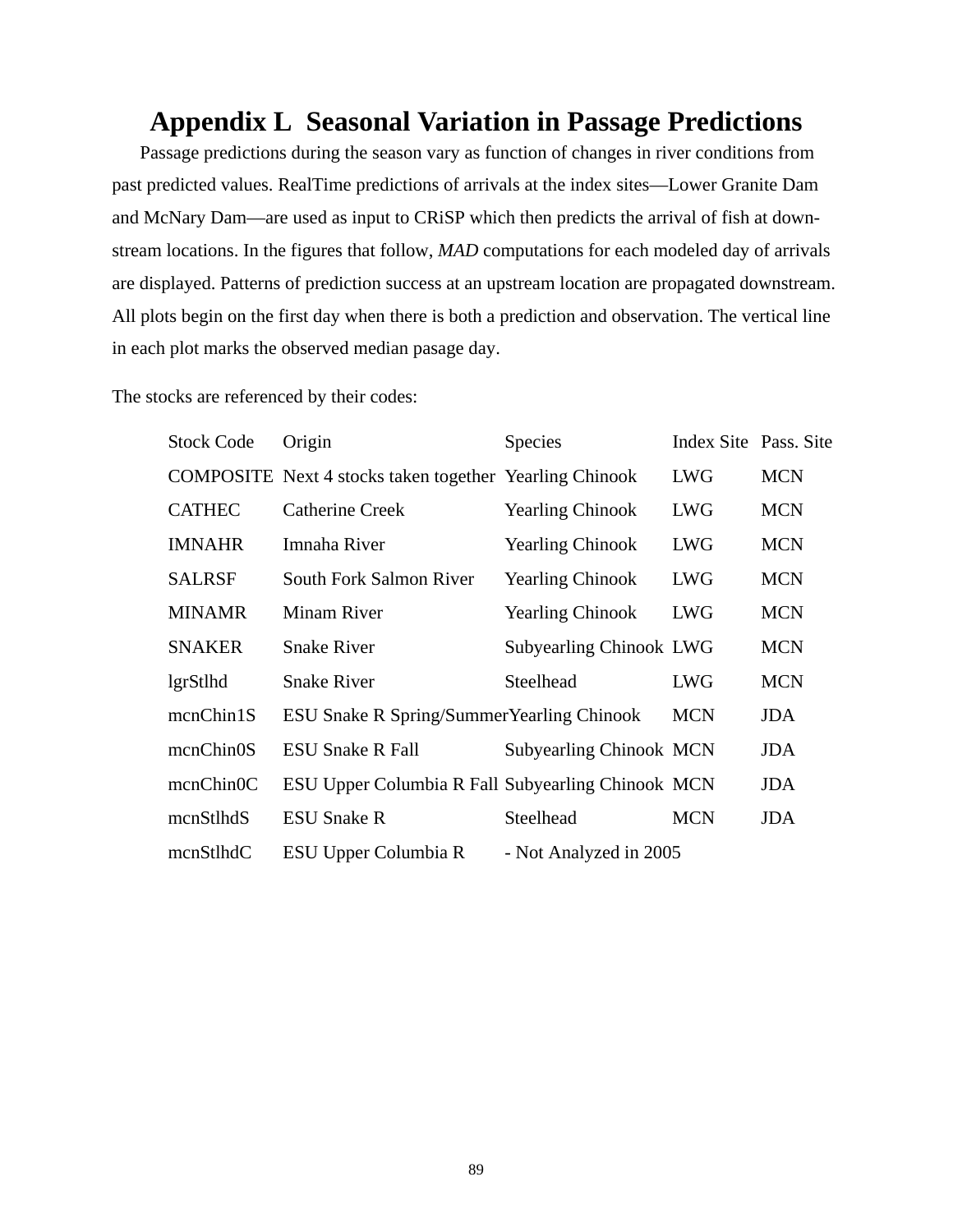

 Figure L-1 Seasonal variation in passage prediction success at McNary Dam for three stocks. Y axis is the *MAD* value. The vertical dashed line is the observed median passage day.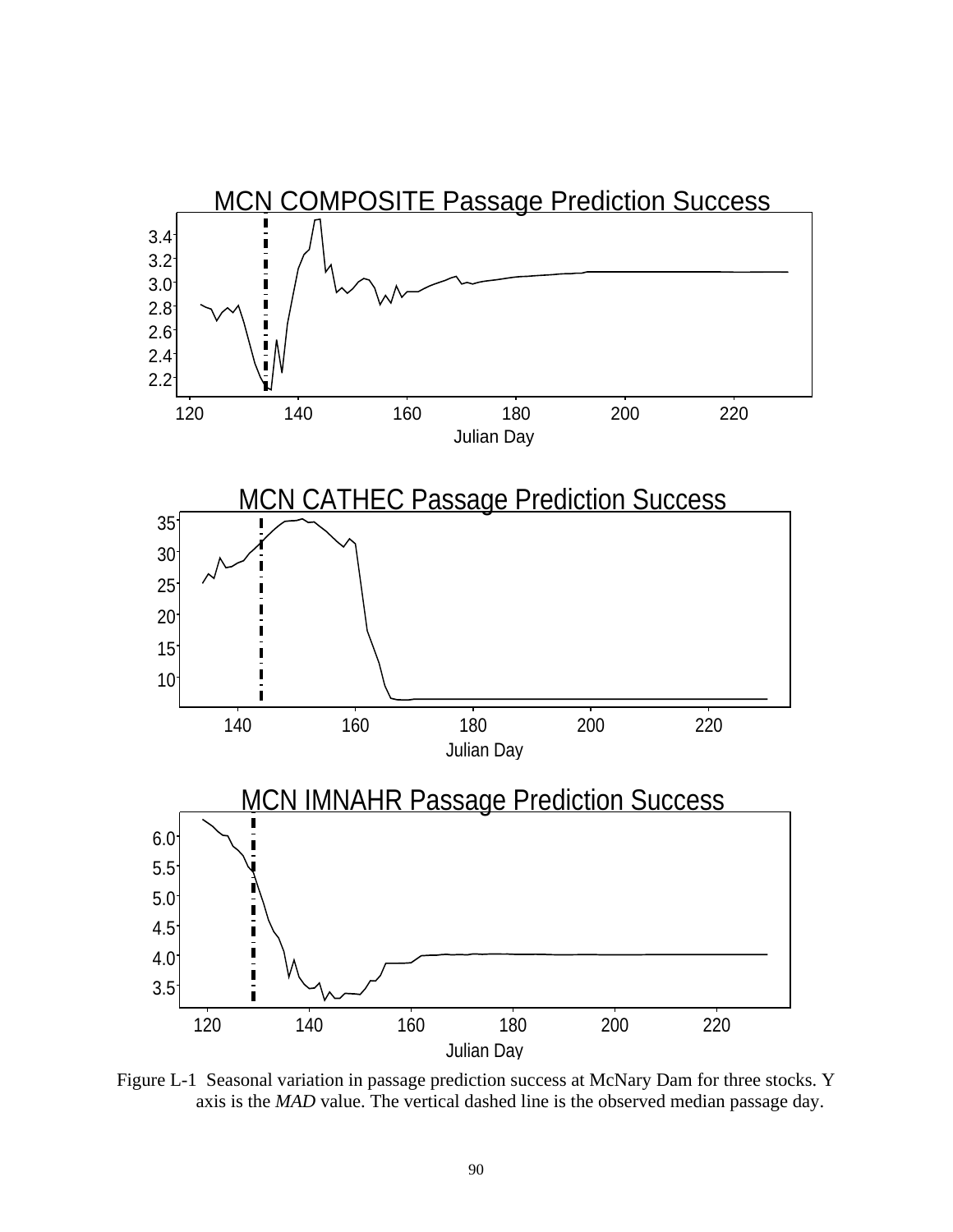

 Figure L-2 Seasonal variation in passage prediction success at McNary Dam for three stocks. Y axis is the *MAD* value. The vertical dashed line is the observed median passage day.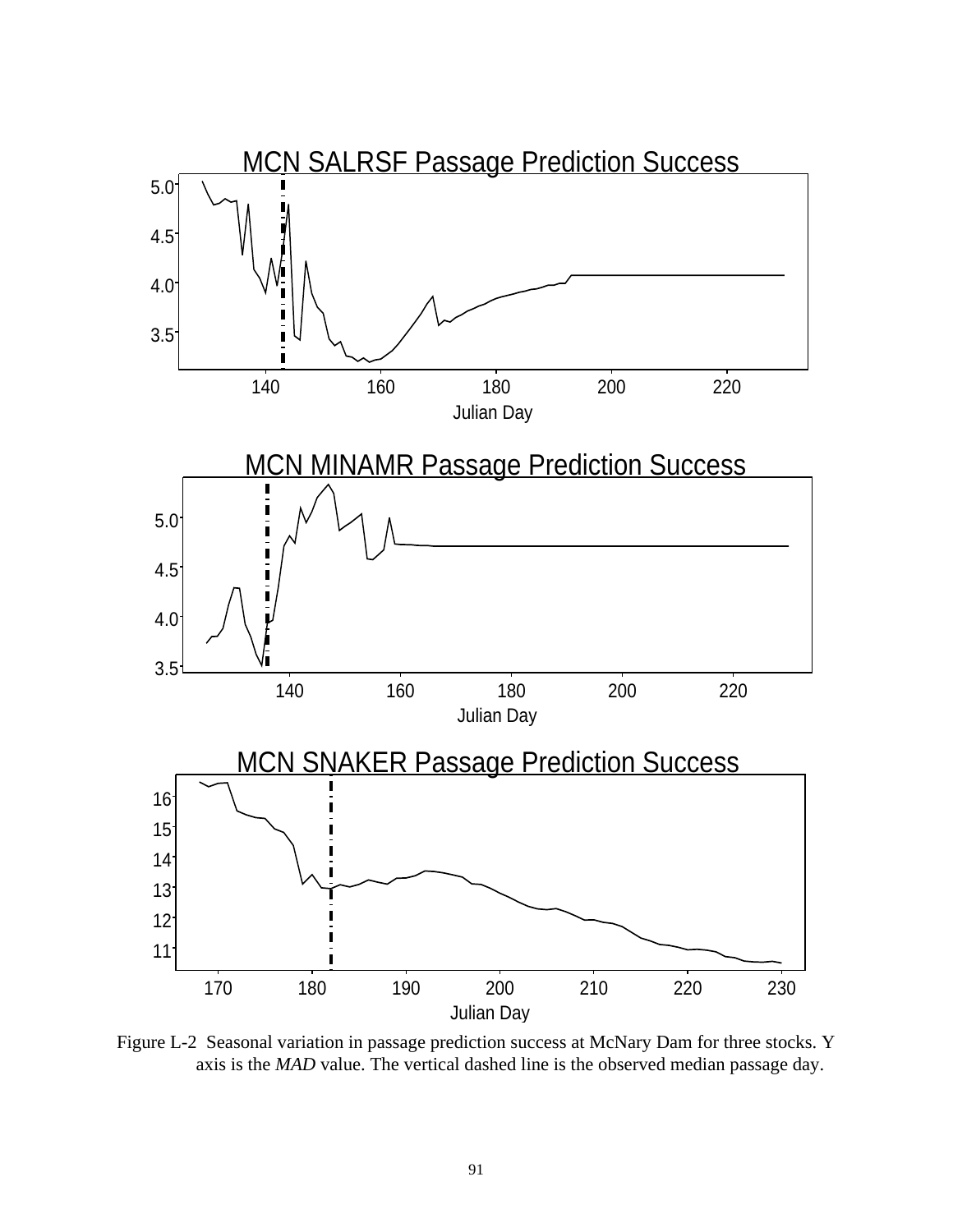

 Figure L-3 Seasonal variation in passage prediction success at McNary and John Day for three stocks. Y axis is the *MAD* value. The vertical line is the observed median passage day.